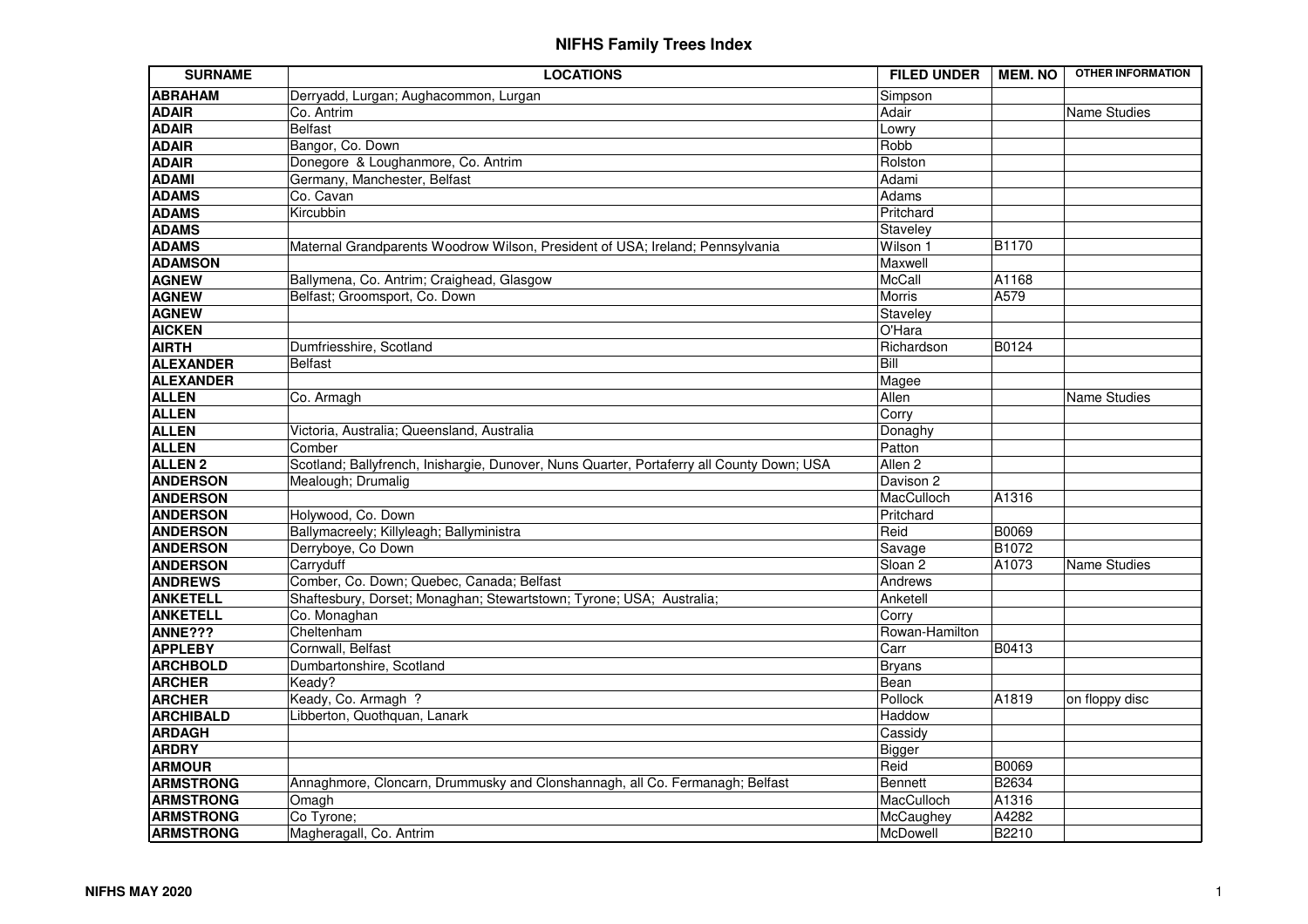| <b>SURNAME</b>    | <b>LOCATIONS</b>                                                                                                                   | <b>FILED UNDER</b> | <b>MEM. NO</b> | <b>OTHER INFORMATION</b>   |
|-------------------|------------------------------------------------------------------------------------------------------------------------------------|--------------------|----------------|----------------------------|
| <b>ARMSTRONG</b>  | Aghadrumsee, Co. Fermanagh; Newtownbutler, Co. Fermanagh; Clones, Monaghan; Coventry;<br><b>Belfast</b>                            | Steen              |                |                            |
| <b>AULD</b>       | Greyabbey, Co. Down                                                                                                                | Pritchard          |                |                            |
| <b>BAIRD</b>      |                                                                                                                                    | Pritchard          |                |                            |
| <b>BAIRD</b>      | Strabane; Australia - Melbourne and New South Wales                                                                                | Sproule            | A0739          |                            |
| <b>BALCH</b>      |                                                                                                                                    | O'Hara             |                |                            |
| <b>BALDWIN</b>    | Ohio                                                                                                                               | Curry              |                |                            |
| <b>BALLANTINE</b> | Plumbridge                                                                                                                         | MacCulloch         | A1316          |                            |
| <b>BALLANTYNE</b> | Motherwell; Dunfermline, Fife, Scotland; Kerrydore, Ireland                                                                        | <b>McVittie</b>    |                |                            |
| <b>BANN</b>       | Philadelphia, USA                                                                                                                  | Hendron            |                |                            |
| <b>BANNISTER</b>  | <b>Belfast</b>                                                                                                                     | MacCulloch         | A1316          |                            |
| <b>BARBOUR</b>    | Elberon, New Jersey, USA; Hillhall; London; Lisburn; Birkenhead; Holywood; Lambeg; New York;<br>Bangor, Co. Down; Cannes, France   | Barbour            |                |                            |
| <b>BARBOUR</b>    | Donegore                                                                                                                           | Milliken           |                |                            |
| <b>BARCROFT</b>   | Dublin, Dungannon, Armagh, Grange, Rosenallis, Lancashire                                                                          | <b>Barcroft</b>    |                |                            |
| <b>BARKER</b>     | <b>Baltimore</b>                                                                                                                   | Curry              |                |                            |
| <b>BARKLIE</b>    |                                                                                                                                    | Magee              |                |                            |
| <b>BARNETT</b>    | Kilgreel, Templepatrick                                                                                                            | Milliken           |                |                            |
| <b>BARNETT</b>    | Killynure                                                                                                                          | Sloan <sub>2</sub> | A1073          | <b>Name Studies</b>        |
| <b>BARR</b>       | Aughnahoy, Portglenone; Belfast; Clonkeen, Toome; Ballymena                                                                        | Milliken           |                |                            |
| <b>BARR</b>       |                                                                                                                                    | Ritchie            | B0124          |                            |
| <b>BARRETT</b>    | Lisnabunny, Ballygawley, Co Tyrone                                                                                                 | <b>Barrett</b>     |                |                            |
| <b>BASSETT</b>    |                                                                                                                                    | Blackwood          |                |                            |
| <b>BATTERSBY</b>  | Wellington, New Zealand; England                                                                                                   | Toomath            |                |                            |
| <b>BAXTER</b>     | Bleary, Co. Armagh; Lurgan                                                                                                         | Maxwell            |                |                            |
| <b>BEACOM</b>     | Co. Fermanagh                                                                                                                      | Steen              |                |                            |
| <b>BEAN</b>       | Finchley, Middlesex; Belfast; Australia                                                                                            | Bean               |                |                            |
| <b>BEATTIE</b>    | Gateshead and Newcastle, England; Dumbarton, Scotland                                                                              | McKenry            |                |                            |
| <b>BEATTIE</b>    | Ballyeavey, Co. Antrim; Donegore                                                                                                   | Pritchard          |                |                            |
| <b>BEATTY</b>     | Banbridge, Co. Down;                                                                                                               | McDowell           | B2210          |                            |
| <b>BECK</b>       | Atkinson, Illinois, USA                                                                                                            | Pritchard          |                |                            |
| <b>BECKETT</b>    | Girvan, Stranraer, Portavogie                                                                                                      | Beckett            |                |                            |
| <b>BELL</b>       | Arkinhome, Scotland; Lurgan, Stramore, Belfast, Trummery, Meghabery, Ballyclare all N. Ireland;<br>Ballyhagan, Co Cavan; Waterford | Bell               |                | <b>Quaker Name Studies</b> |
| <b>BELL</b>       | Dublin, Montmellick, Abbeyleix,                                                                                                    | Bell               |                | <b>Quaker Name Studies</b> |
| <b>BELL</b>       | Carryduff Pres. Church records                                                                                                     | Carse              |                | Name Studies               |
| <b>BELL</b>       | Dromore, Co Down;                                                                                                                  | Massey             | A4336          |                            |
| <b>BENNET</b>     | Lisban                                                                                                                             | Sloan 2            | A1073          | Name Studies               |
| <b>BENNETT</b>    | Liverpool; Belfast; New York                                                                                                       | <b>Bennett</b>     | B2634          |                            |
| <b>BERRY</b>      |                                                                                                                                    | Milliken           |                |                            |
| <b>BEST</b>       | Dungannon, Lanarkshire                                                                                                             | <b>Best</b>        |                |                            |
| <b>BEST</b>       | <b>Bury St Edmonds</b>                                                                                                             | Lowry              |                |                            |
| <b>BIGGER</b>     |                                                                                                                                    | Bigger             |                |                            |
| <b>BILL</b>       | Carnmoney, Belfast, Co Antrim                                                                                                      | Bill               |                |                            |
| <b>BLACK</b>      | Leardin, Gortin, Co. Tyrone                                                                                                        | Hamilton 1         | <b>B078</b>    |                            |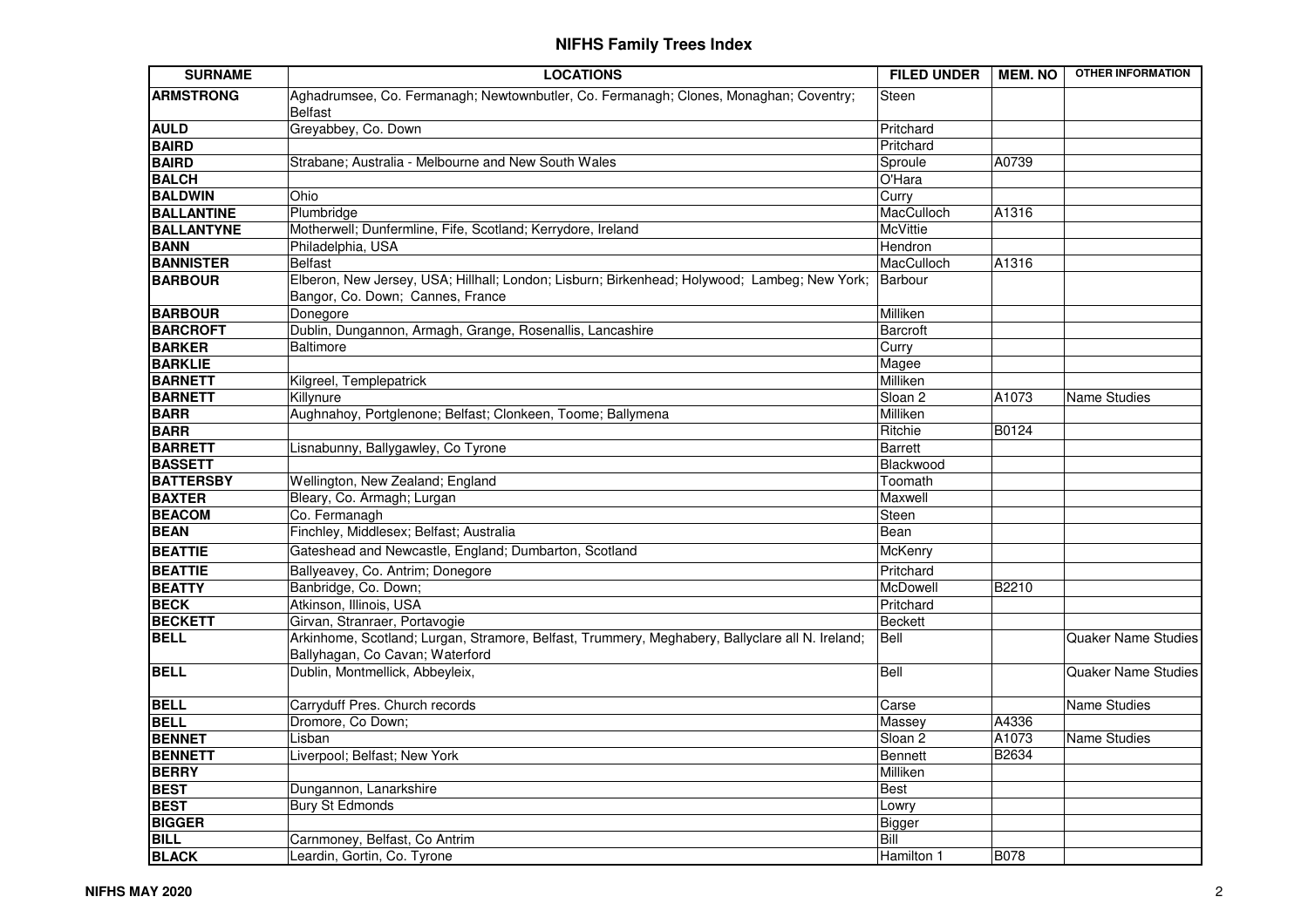| <b>SURNAME</b>    | <b>LOCATIONS</b>                                                                                                            | <b>FILED UNDER</b> | MEM. NO      | <b>OTHER INFORMATION</b> |
|-------------------|-----------------------------------------------------------------------------------------------------------------------------|--------------------|--------------|--------------------------|
| <b>BLACK</b>      | Drumbo, Co. Down                                                                                                            | McDowell           | <b>B2210</b> |                          |
| <b>BLACK</b>      | Belfast; Ballyclare                                                                                                         | Milliken           |              |                          |
| <b>BLACKWOOD</b>  | Dublin; Drogheda; Clandeboye, Co. Down; Scotland; Ballyleidy, Co. Down; Killyleagh                                          | Blackwood          |              |                          |
| <b>BLAIR</b>      | Ballyclare; Belfast                                                                                                         | Milliken           |              |                          |
| <b>BOAL</b>       | Belfast; Toronto, Canada; Carluke                                                                                           | McVittie           |              |                          |
| <b>BODEL/BOAL</b> | <b>Belfast</b>                                                                                                              | McCracken 1        |              |                          |
| <b>BOLAND</b>     |                                                                                                                             | O'Hara             |              |                          |
| <b>BOLE</b>       | Markethill; Belfast                                                                                                         | <b>McVittie</b>    |              |                          |
| <b>BOND</b>       | Lockagh                                                                                                                     | MacCulloch         | A1316        |                          |
| <b>BOOTH</b>      |                                                                                                                             | Tyrrell            |              |                          |
| <b>BOTHAM</b>     | Mullaghbrack, Co. Armagh; Vancover, British Columbia                                                                        | Botham             | A0174        |                          |
| <b>BOWDEN</b>     | Co. Cornwall, Australia                                                                                                     | Sproule            | A0739        |                          |
| <b>BOWERS</b>     | NSW, Australia                                                                                                              | Toomath            |              |                          |
| <b>BOWMAN</b>     | Bangor, Co. Down; New Zealand;                                                                                              | Bowman             |              |                          |
| <b>BOYCE</b>      | Mobuoy, Parish of Faughanvale, Co Londonderry                                                                               | Boyce              | B1170        |                          |
| <b>BOYCE</b>      | Kilfennan, Co. Londonderry; Leitrim,                                                                                        | Tedlie             |              |                          |
| <b>BOYD</b>       |                                                                                                                             | <b>Bigger</b>      |              |                          |
| <b>BOYD</b>       | Ballyblack, Dublin; Glastry, Co. Down; Donaghadee; Summerhill, Co. Down; Killoughey;<br>Portavogie                          | Boyd 1             |              |                          |
| <b>BOYD</b>       | Knockans, Ballymoney                                                                                                        | Boyd 3             |              |                          |
| <b>BOYD</b>       | Belfast,                                                                                                                    | Carson 2           | A3250        |                          |
| <b>BOYD</b>       |                                                                                                                             | <b>Hincks</b>      |              |                          |
| <b>BOYD</b>       | Ballylinny                                                                                                                  | Milliken           |              |                          |
| <b>BOYD</b>       | Clogher, Co Tyrone                                                                                                          | Neely              |              |                          |
| <b>BOYD</b>       |                                                                                                                             | Porter             |              | A3 Family Tree           |
| <b>BOYD</b>       | Kircubbin; Belfast; Ballyblack, Co. Down; Newtownards                                                                       | Pritchard          |              |                          |
| <b>BOYD</b>       | Belfast, Co. Antrim; Bombay, India, Penang, Malaya                                                                          | Robb               |              |                          |
| <b>BOYD</b>       | Killinchy and Killenican, Co.Down                                                                                           | Savage             | B1072        |                          |
| <b>BOYD2</b>      | Ballycastle                                                                                                                 | Boyd 2             |              | Large Scroll             |
| <b>BOYLE</b>      | Ganaway, Co. Down                                                                                                           | Pritchard          |              |                          |
| <b>BOYLES</b>     | <b>Belfast</b>                                                                                                              | Milliken           |              |                          |
| <b>BRADY</b>      | Dublin; Drogheda; Clandeboye, Co. Down; Scotland; Ballyleidy, Co. Down; Killyleagh                                          | Blackwood          |              |                          |
| <b>BRADY</b>      | Ireland; Scotland; Philadelphia                                                                                             | McSorley           | A1084        |                          |
| <b>BRAIN</b>      |                                                                                                                             | Pritchard          |              |                          |
| <b>BRANAGH</b>    | <b>Belfast</b>                                                                                                              | Milliken           |              |                          |
| <b>BRIEN</b>      | Australia                                                                                                                   | Bean               |              |                          |
| <b>BRIKMIRE</b>   |                                                                                                                             | Lindsay            |              | <b>Name Studies</b>      |
| <b>BRIZZEL</b>    | Ballymean, Co Antrim                                                                                                        | Marks              | B2635        |                          |
| <b>BROADBENT</b>  | Bendigo, Victoria, Aust; Hobart, Tasmania; Preston, Lancashire                                                              | Steen              |              |                          |
| <b>BROOKING</b>   | Pakenham, Victoria, Aust; Gisborne, Victoria, Aust                                                                          | Steen              |              |                          |
| <b>BROUGHTON</b>  | Newcastle, Australia                                                                                                        | Keightley          |              |                          |
| <b>BROWN</b>      | Munniniban; Ballynahearn; Dunbeg; Dromgavlin; Ballynahinch; Spa; Ballymacarn; Magherahamlet, Brown<br>Dromara, Magheradrool |                    |              | Name Studies             |
| <b>BROWN</b>      | Ballylaw, Co. Tyrone                                                                                                        | Donaghy            |              |                          |
| <b>BROWN</b>      | Londonderry; Saltersland, Co L'derry; Melbourne, Australia                                                                  | Keightley          |              |                          |
| <b>BROWN</b>      | Montrose, Scotland; Perth, Scotland                                                                                         | Lemon              | A2304        |                          |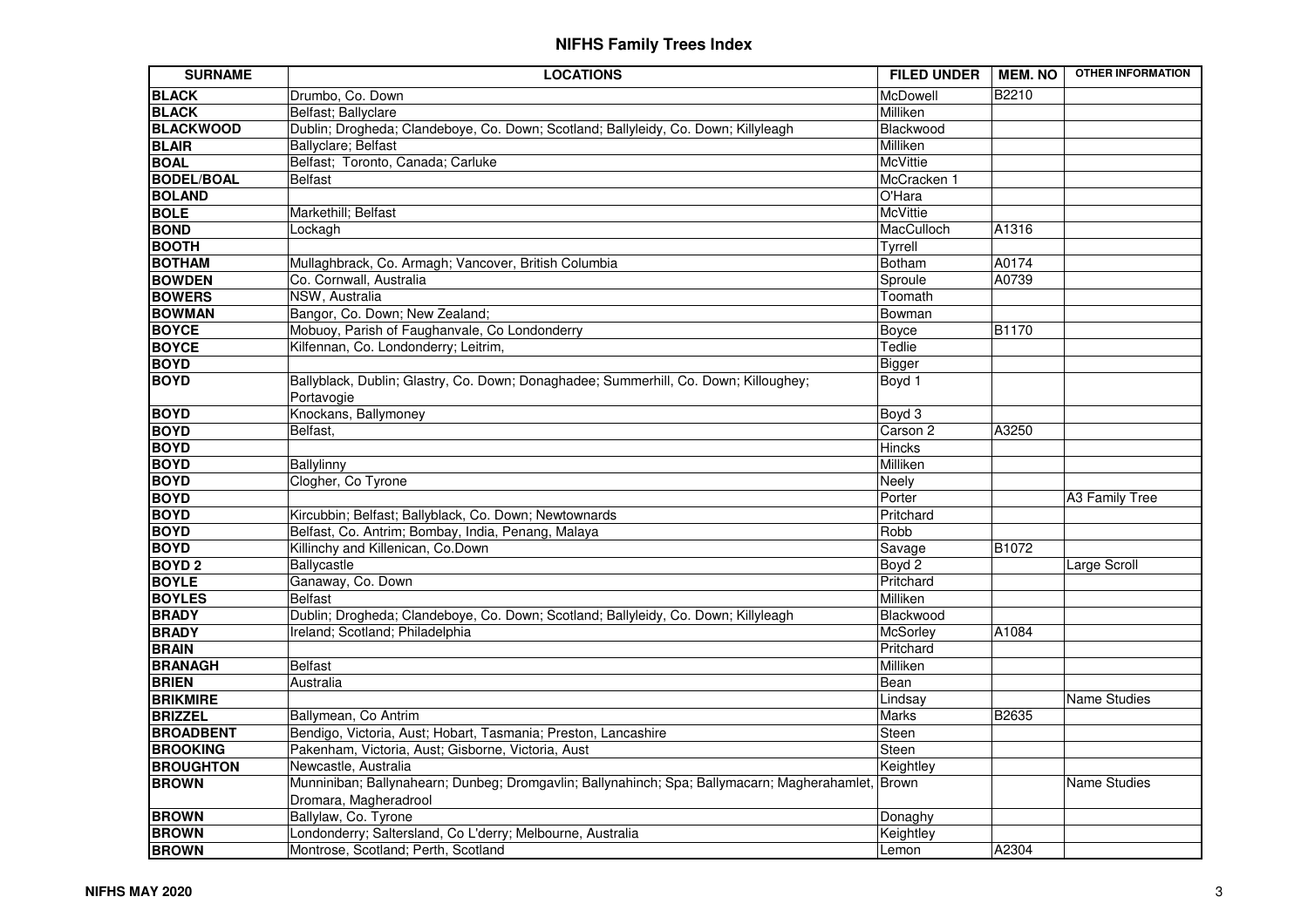| <b>SURNAME</b>    | <b>LOCATIONS</b>                                                                        | <b>FILED UNDER</b> | <b>MEM. NO</b> | <b>OTHER INFORMATION</b> |
|-------------------|-----------------------------------------------------------------------------------------|--------------------|----------------|--------------------------|
| <b>BROWN</b>      | Dublin                                                                                  | MacCulloch         | A1316          |                          |
| <b>BROWN</b>      | Killinchy & Kilmud                                                                      | Milliken           |                |                          |
| <b>BROWN</b>      | Killaughey, Donaghadee; Ballybrain, Greyabbey                                           | Pritchard          |                |                          |
| <b>BROWN</b>      |                                                                                         | Ritchie            | B0124          |                          |
| <b>BROWNE</b>     | England                                                                                 | <b>Browne</b>      |                | Name Studies             |
| <b>BRUCE</b>      | Kilmakee, Derriaghy, Co Antrim                                                          | Bruce              | B2219          |                          |
| <b>BRUNT</b>      | <b>USA</b>                                                                              | Stafford           |                |                          |
| <b>BRYANS</b>     | Ireland; Armagh; Dumbartonshire, Scotland; Linlithgow, Scotland                         | Bryans             |                |                          |
| <b>BUCHANAN</b>   | Omagh                                                                                   | <b>Brodie</b>      |                |                          |
| <b>BURNS</b>      | Ballypollard and Newlands, Magheramorne, Co. Antrim                                     | Ramsey             | <b>B0069</b>   |                          |
| <b>BURTON</b>     | Carryduff Pres. Church records                                                          | Carse              |                | <b>Name Studies</b>      |
| <b>BURTON</b>     | Stockton, Yorkshire                                                                     | Clayton            |                |                          |
| <b>BURTON</b>     | Mealough; Drumalig, Knockbracken                                                        | Davison 2          |                |                          |
| <b>BUSBY</b>      | Glasgow; Ireland; Motherwell, Scotland                                                  | McVittie           |                |                          |
| <b>CALDWELL</b>   | Rathlin Island; Comber, Co. Down                                                        | <b>Baker</b>       |                |                          |
| <b>CALDWELL</b>   | Kilmarknock, Australia                                                                  | Caldwell           | A0107          | Name Studies             |
| <b>CALDWELL</b>   | Australia or Canada; N. Ireland; Eshnadallagh, N. Ireland; Algretton, nr Corby, N'hampt | Steen              |                |                          |
| <b>CALLWELL</b>   |                                                                                         | Magee              |                |                          |
| <b>CALVERT</b>    | Loughall, Co Armagh                                                                     | Richardson         | <b>B0124</b>   |                          |
| <b>CAMPBELL</b>   | Glaslough, Co Monaghan; Belfast                                                         | Campbell           | <b>B2587</b>   |                          |
| <b>CAMPBELL</b>   |                                                                                         | Donaghy            |                |                          |
| <b>CAMPBELL</b>   | Plumbridge - see also filed under MacCulloch                                            | Dunn               | <b>B078</b>    |                          |
| <b>CAMPBELL</b>   | Belfast; Letterbratt; Aughalane; Donemana; USA; Upper Badoney; Plumbridge; Omagh        | MacCulloch         | A1316          |                          |
| <b>CAMPBELL</b>   | Kilnock, Ahoghill                                                                       | Milliken           |                |                          |
| <b>CAMPBELL</b>   |                                                                                         | Porter             |                | A3 Family Tree           |
| <b>CAMPBELL</b>   | Fitzroy, Victoria, Australia; Polockshaws, Glasgow                                      | Steen              |                |                          |
| <b>CAMPBELL</b>   | Belfast; New Monkland, Lanark, Scotland; Hamilton, Ontario;                             | Strange            |                |                          |
| <b>CAREY</b>      |                                                                                         | O'Hara             | B2219          |                          |
| <b>CARLETON</b>   | Aughtercloony                                                                           | Milliken           |                |                          |
| <b>CARLIN</b>     | Belfast                                                                                 | MacCulloch         | A1316          |                          |
| <b>CARR</b>       | Cornwall, Belfast                                                                       | Carr               | B0413          |                          |
| <b>CARR</b>       |                                                                                         | Lowry              |                |                          |
| <b>CARRUTHERS</b> | Co Londonderry                                                                          | Cuthbert           | <b>B1170</b>   |                          |
| <b>CARSE</b>      | Carryduff Pres. Church records                                                          | Carse              |                | <b>Name Studies</b>      |
| <b>CARSE</b>      | Killynure                                                                               | Davison 2          |                |                          |
| <b>CARSE</b>      | Carrigullin                                                                             | Reid               | B0069          |                          |
| <b>CARSON</b>     | Conagher, Co. Antrim                                                                    | Carson 1           |                |                          |
| <b>CARSON</b>     | Holywood, Carnalea, Banor                                                               | Carson 2           | A3250          |                          |
| <b>CARSON</b>     | Carryduff; Ballydollaghan                                                               | Copeland           |                |                          |
| <b>CARSON</b>     | Greyabbey                                                                               | Pritchard          |                |                          |
| <b>CARSON</b>     | N. Ireland                                                                              | Steen              |                |                          |
| <b>CARSWELL</b>   |                                                                                         | Pritchard          |                |                          |
| <b>CARTON</b>     |                                                                                         | O'Hara             | B2219          |                          |
| <b>CASEBY</b>     | Newtownards; Killyleagh, Co. Down; Dromore, Co. Down; Ballyblack                        | Caseby             | A1080          |                          |
| <b>CASSIDY</b>    | <b>Belfast</b>                                                                          | Cassidy            |                |                          |
| <b>CASSIDY</b>    | Cloughey, Co. Down; Rotherham, Yorkshire                                                | Ritchie            | <b>B0124</b>   |                          |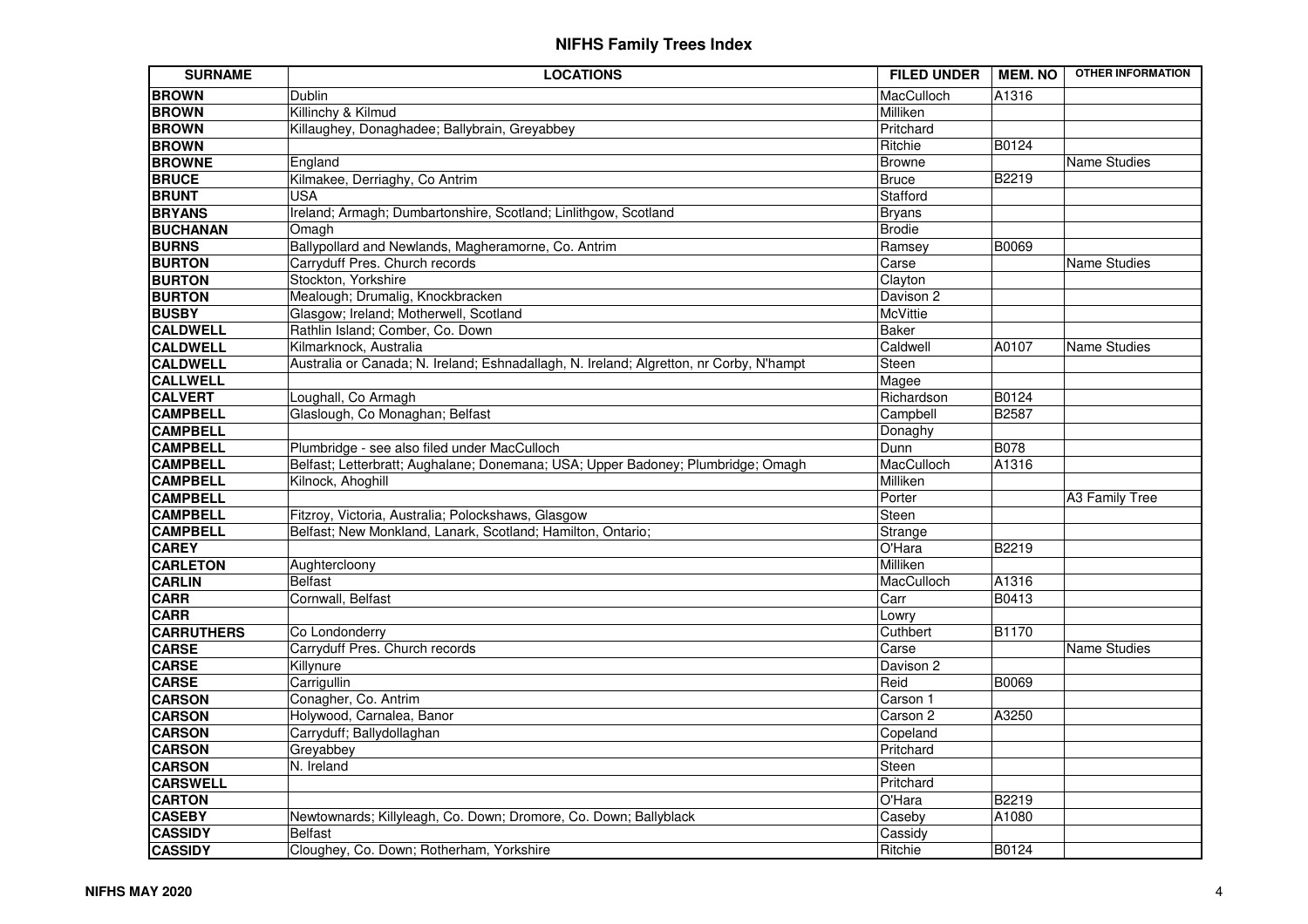| <b>SURNAME</b>     | <b>LOCATIONS</b>                                                                   | <b>FILED UNDER</b> | <b>MEM.NO</b> | <b>OTHER INFORMATION</b>   |
|--------------------|------------------------------------------------------------------------------------|--------------------|---------------|----------------------------|
| <b>CATHERWOOD</b>  | Clontonacally; Carryduff                                                           | Patterson          |               |                            |
| <b>CATLEY</b>      | Craven, Canada; Regina, Canada                                                     | Milliken           |               |                            |
| <b>CHAMBERLAIN</b> | Ireland                                                                            | Harris             |               |                            |
| <b>CHAMBERS</b>    | Ballyvaston, Ballykeeland Lissoid all in Co. Down; USA                             | Chambers           |               |                            |
| <b>CHAMBERS</b>    |                                                                                    | Pottinger          |               |                            |
| <b>CHAPMAN</b>     | Australia                                                                          | Bean               |               |                            |
| <b>CHAPMAN</b>     | <b>Belfast</b>                                                                     | Lowry              |               |                            |
| <b>CHARLTON</b>    | Peterborough;                                                                      | Bean               |               |                            |
| <b>CHERRY</b>      | Lomond, Tamlaght Finlagan Parish, Co. Londonderry                                  | Cherry             | <b>B1170</b>  |                            |
| <b>CHERRY</b>      | Londonderry                                                                        | Simpson 2          |               |                            |
| <b>CHERRY</b>      | Londonderry                                                                        | Waddy              |               |                            |
| <b>CHRISTY</b>     | Ballinderry, Stramore                                                              | Christy            |               | <b>Quaker Name Studies</b> |
| <b>CHURCH</b>      | Kilrea, Coleraine                                                                  | Gage               |               | Large Scroll               |
| <b>CLARK</b>       | Ahoghill                                                                           | Milliken           |               |                            |
| <b>CLARK</b>       | Derryvolin, Ireland                                                                | Toomath            |               |                            |
| <b>CLARKE</b>      | Magherascouse;                                                                     | Lowry              |               |                            |
| <b>CLARKE</b>      |                                                                                    | McCracken 1        |               |                            |
| <b>CLARKE</b>      | Magheragall, Co. Antrim                                                            | McDowell           | <b>B2210</b>  |                            |
| <b>CLARKE</b>      | <b>Belfast</b>                                                                     | McKnight 1         |               |                            |
| <b>CLAYTON</b>     | Scarborough; Chester-le-Street, Co Durham; Richill, Co. Armagh                     | Clayton            |               |                            |
| <b>CLEAVER</b>     |                                                                                    | Cromie             |               | <b>Name Studies</b>        |
| <b>CLEAVER</b>     | Enniskillen, Co Fermanagh; Bradford, West Yorkshire;                               | Massey             | A4336         |                            |
| <b>CLEELAND</b>    | N. Ireland                                                                         | Bean               |               |                            |
| <b>CLELAND</b>     |                                                                                    | Blackwood          |               |                            |
| <b>CLELAND</b>     |                                                                                    | Caseby             | A1080         |                            |
| <b>CLELAND</b>     |                                                                                    | Lowry              |               |                            |
| <b>CLELAND</b>     | Drumgavlin, Ballynahinch, Co. Down                                                 | McDowell           | B2210         |                            |
| <b>CLELAND</b>     | Co. Down                                                                           | Osborne            |               |                            |
| <b>CLELLAND</b>    | Ballywoolen, Co. Down                                                              | Savage             | <b>B1072</b>  |                            |
| <b>CLERKE</b>      |                                                                                    | Blackwood          |               |                            |
| <b>CLOSE</b>       | Ballycarry, Co. Antrim                                                             | McDowell           | <b>B2210</b>  |                            |
| <b>CLYDE</b>       | Ireland; Clackmannanshire, Scot.                                                   | McArdle            |               |                            |
| <b>COBURN</b>      | Acton, Tandragee, Co. Armagh; Drumbanagher, Co. Armagh; Vancouver                  | Coburn             | <b>B0798</b>  |                            |
| <b>COBURN</b>      | Dromore                                                                            | Lindsay            |               | <b>Name Studies</b>        |
| <b>COLLINS</b>     | <b>Belfast</b>                                                                     | Milliken           |               |                            |
| <b>COLLISON</b>    | Mullaghbrack, Co. Armagh, British Columbia                                         | <b>Botham</b>      |               |                            |
| <b>COLLISON</b>    | Mullaghbrack, Co. Armagh; Vancover British Columbia                                | <b>Botham</b>      |               |                            |
| <b>CONN</b>        | Aghadrumsee, Co. Fermanagh; Portadown; Enniskillen                                 | Steen              |               |                            |
| <b>CONNAL</b>      |                                                                                    | Barbour            |               |                            |
| <b>CONNOLLY</b>    |                                                                                    | O'Hara             | B2219         |                            |
| <b>CONNOLLY</b>    | Carryduff                                                                          | Patterson          |               |                            |
| <b>COPELAND</b>    | Rathfriland; Drumgath; Ayrshire; Co. Down; Carryduff; Ballydollaghan; Ballynamagna | Copeland           |               |                            |
| <b>CORRY</b>       | Castlecoole, Co. Fermanagh                                                         | Corry              |               |                            |
| <b>CORRY</b>       | Castle Coole, Co. Fermanagh                                                        | Moutray            | A579          |                            |
| <b>COULTER</b>     | Ahoghill, Co. Antrim; Ballymackilroy, Tyrone; Scotland; USA                        | Coulter            | A1155         |                            |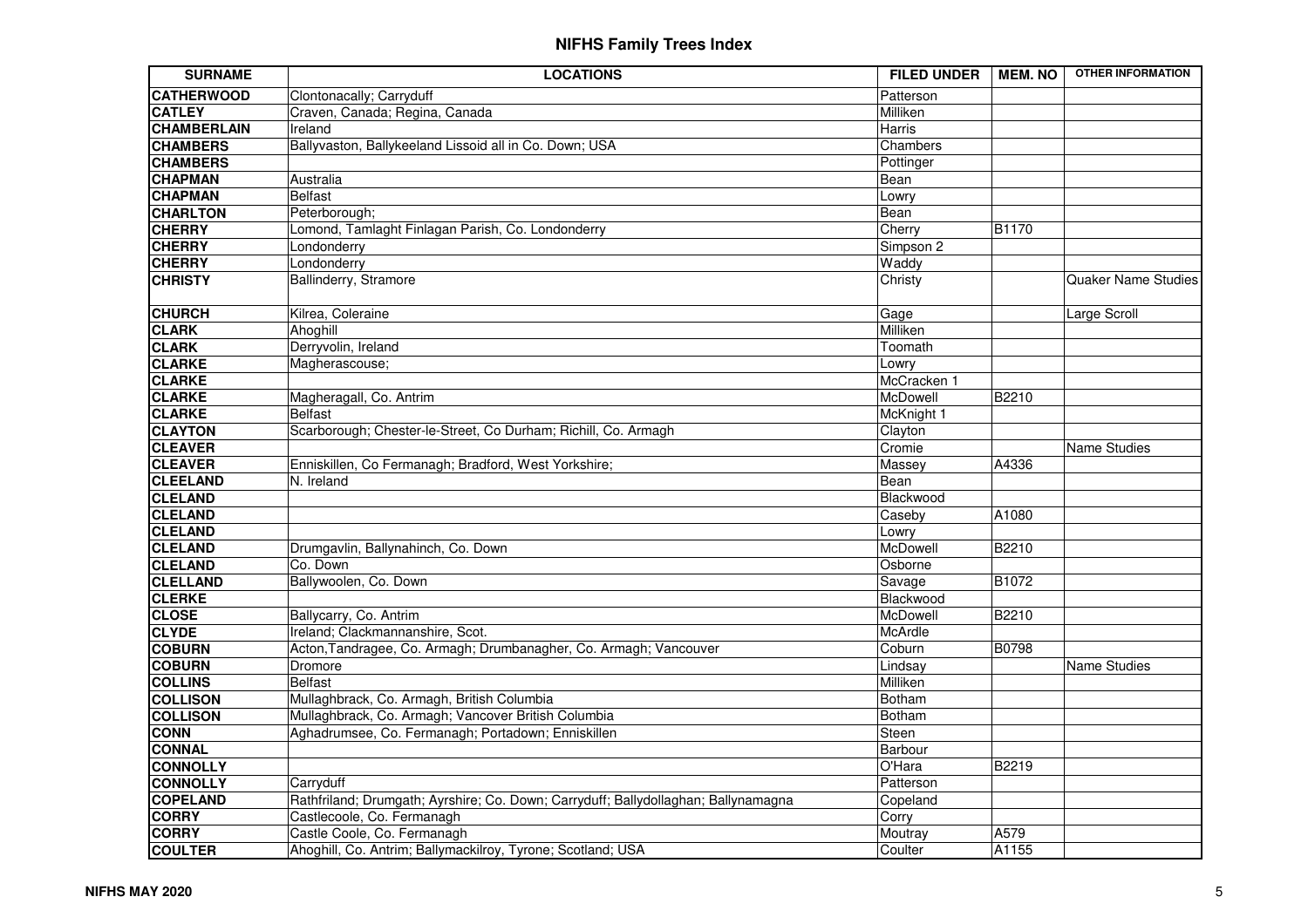| <b>SURNAME</b>     | <b>LOCATIONS</b>                                                                        | <b>FILED UNDER</b> | <b>MEM.NO</b> | <b>OTHER INFORMATION</b> |
|--------------------|-----------------------------------------------------------------------------------------|--------------------|---------------|--------------------------|
| <b>COULTER</b>     | Lisnaskea                                                                               | Steen              |               |                          |
| <b>COWAN</b>       |                                                                                         | Matthews           |               |                          |
| $\overline{COX}$   | Conner, Co. Antrim                                                                      | Staveley           |               |                          |
| <b>CRAIG</b>       | Ballyvester, Donaghadee; Craigavon, Tyrella; Belfast                                    | Craig              |               |                          |
| <b>CRAIG</b>       | Antrim, Co. Antrim                                                                      | McDowell           | B2210         |                          |
| <b>CRAIG</b>       | <b>Belfast</b>                                                                          | Milliken           |               |                          |
| <b>CRAIG</b>       |                                                                                         | Porter             |               | A3 Family Tree           |
| <b>CRAIG</b>       | Kilrea, Co Londonderry                                                                  | Scott 2            |               |                          |
| <b>CRAIL</b>       | Lisnamaul; Magheraleggan                                                                | Reid               | B0069         |                          |
| <b>CRAWFORD</b>    | Kilwarlin                                                                               | Crawford           | A2288         |                          |
| <b>CRAWFORD</b>    | Donegore, Co. Antrim                                                                    | Rolston            |               |                          |
| <b>CRAWFORD</b>    | Derryharney, Co. Fermanagh; Enniskillen                                                 | Steen              |               |                          |
| <b>CREALEY</b>     | Derrykeeran, Tartaraghan                                                                | Crealey            |               |                          |
| <b>CROCKETT</b>    | Coshquin, Londonderry                                                                   | Hamilton 1         | <b>B078</b>   |                          |
| <b>CROFTON</b>     |                                                                                         | Staveley           |               |                          |
| <b>CROMIE</b>      | Co. Londonderry                                                                         | Cromie             |               | Name Studies             |
| <b>CROSS</b>       | Dungannon; Minterburn, Co. Tyrone;                                                      | Liggett            | A1214         |                          |
| <b>CROWTHER</b>    | Mirfield, Yorkshire                                                                     | Sproule            | A0739         |                          |
| <b>CROZIER</b>     |                                                                                         | Blackwood          |               |                          |
| <b>CROZIER</b>     | Belfast, Bangor                                                                         | Carr               | B0413         |                          |
| <b>CROZIER</b>     | Ireland                                                                                 | Greer              |               |                          |
| <b>CUMMING</b>     | <b>Belfast</b>                                                                          | Lindsay            |               | Name Studies             |
| <b>CUMPSON</b>     | Ireland; Ontario                                                                        | McCaughey          | A4282         |                          |
| <b>CUNNINGHAM</b>  | Stevenson, Ayrshire; Barony, Glasgow; Motherwell                                        | <b>McVittie</b>    |               |                          |
| <b>CUNNINGHAM</b>  |                                                                                         | Sloan <sub>2</sub> | A1073         | Name Studies             |
| <b>CURRAGH</b>     | Lisdoonan                                                                               | Sloan <sub>2</sub> | A1073         | <b>Name Studies</b>      |
| <b>CURRIE</b>      | Dumbartonshire, Scotland; Ireland                                                       | <b>Bryans</b>      |               |                          |
| <b>CURRY</b>       | Downpatrick; Portaferry                                                                 | Curry              |               |                          |
| <b>CURRY</b>       | <b>Belfast</b>                                                                          | <b>Morris</b>      | A579          |                          |
| <b>CURRY</b>       | <b>Belfast</b>                                                                          | Pritchard          |               |                          |
| <b>CURWEN</b>      | Cumberland                                                                              | Pottinger          |               |                          |
| <b>CUTHBERT</b>    | Londonderry; Dublin; Fiji; Sydney, New South Wales                                      | Sproule            | A0739         |                          |
| <b>CUTHBERT/</b>   | Ballynagard and Culmore, Templemore Parish, County Londonderry; Coolkeeragh, Clondermot | Cuthbert           |               |                          |
| <b>CUTHBERTSON</b> | Parish, Tirkeeran, Co Londonderry                                                       |                    | B1170         |                          |
| <b>DARBYSHIRE</b>  |                                                                                         | O'Hara             | B2219         |                          |
| <b>D'ARCY</b>      | Armagh                                                                                  | Mulholland 1       | B1170         |                          |
| <b>DASENT</b>      |                                                                                         | <b>Bigger</b>      |               |                          |
| <b>DAVIDSON</b>    | Clontinacally ?                                                                         | Porter             |               | <b>A3 Family Tree</b>    |
| <b>DAVIDSON</b>    | Ballywalter, Co. Down; Ballyatwood, Co. Down                                            | Pritchard          |               |                          |
| <b>DAVIDSON</b>    | Oughley                                                                                 | Sloan 2            | <b>B1170</b>  | Name Studies             |
| <b>DAVIE</b>       | British Columbia, Canada                                                                | Savage             | B1072         |                          |
| <b>DAVISON</b>     | Donegore                                                                                | Davison 1          | B0069         |                          |
| <b>DAVISON</b>     | Ballycowan; Ballycoan; Drumalig                                                         | Davison 2          |               |                          |
| <b>DAVISON</b>     | Freemanstown, Co. Antrim; Donegore                                                      | Pritchard          |               |                          |
| <b>DAVISON</b>     | Ballycowan                                                                              | Scott              |               | Name Studies             |
| <b>DAWSON</b>      | Paris; Dublin                                                                           | Rowan-Hamilton     |               |                          |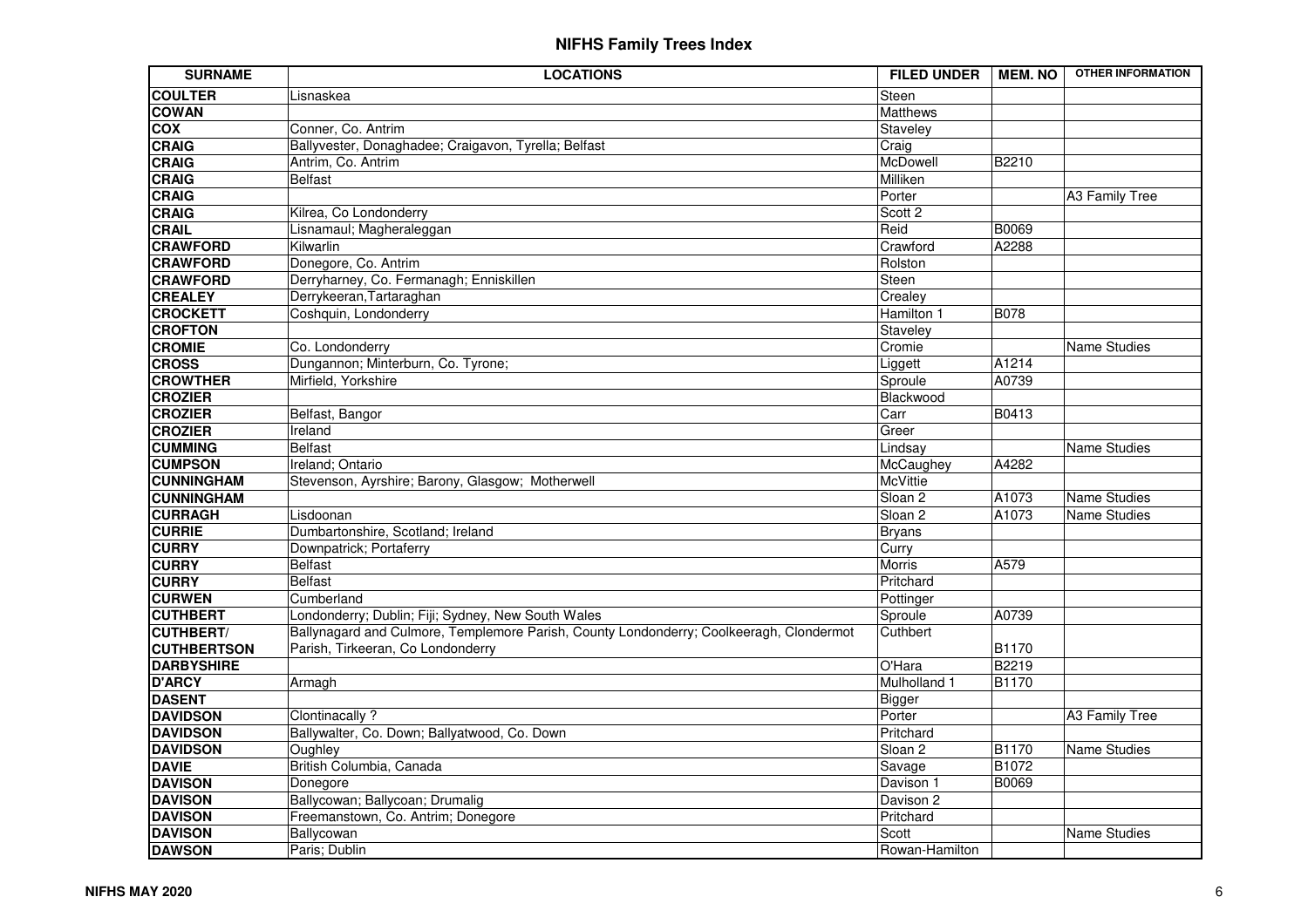| <b>SURNAME</b>   | <b>LOCATIONS</b>                                                                   | <b>FILED UNDER</b> | <b>MEM. NO</b> | <b>OTHER INFORMATION</b>       |
|------------------|------------------------------------------------------------------------------------|--------------------|----------------|--------------------------------|
| <b>DAY</b>       |                                                                                    | Staveley           |                |                                |
| <b>DEERING</b>   | Londonderry                                                                        | Waddy              |                |                                |
| <b>DENHAM</b>    | Dromore, Rathfriland, Killeshandra, Holywood, Dublin, USA                          | Denham             |                |                                |
| <b>DEVLIN</b>    |                                                                                    | Pritchard          |                |                                |
| <b>DICKSON</b>   |                                                                                    | O'Hara             | B2219          |                                |
| <b>DITTY</b>     | Cunningburn & Ballyallcock, Newtwonards                                            | McCracken 2        | B0413          |                                |
| <b>DIXON</b>     | Killinchy & Kilmud                                                                 | Milliken           | A579           |                                |
| <b>DOAK</b>      |                                                                                    | Maxwell            |                |                                |
| <b>DOBBIN</b>    | Clontoncally; Moneyrea; Carryduff                                                  | Dobbin             |                |                                |
| <b>DOBBIN</b>    |                                                                                    | O'Hara             | <b>B1170</b>   |                                |
| <b>DOBSON</b>    | Bleary, Co. Armagh;                                                                | Coburn             | <b>B0798</b>   |                                |
| <b>DOBSON</b>    | Sth Melbourne, Australia; Carlton, Victoria, Aust.                                 | Toomath            |                |                                |
| <b>DOCHERTY</b>  | Co. Londonderry                                                                    | McCall             | A1168          |                                |
| <b>DODDS</b>     | Melbourne, Australia                                                               | Keightley          |                |                                |
| <b>DOE</b>       |                                                                                    | Mulholland 1       |                |                                |
| <b>DOGGART</b>   | Newtownards                                                                        | Doggart            |                |                                |
| <b>DONAGHY</b>   | Ballyskeagh, Co. Tyrone; Mildura, Victoria, Australia                              | Donaghy            |                |                                |
| <b>DONAHUE</b>   | Philadelphia; Massachusetts; Colorado; California                                  | McKnight 1         |                |                                |
| <b>DONAHUE</b>   | Philadelphia; Massachusetts; Colorado; California                                  | McSorley           | A1084          |                                |
| <b>DONALD</b>    |                                                                                    | Staveley           |                |                                |
| <b>DONNAN</b>    | Cahard                                                                             | Patterson          |                |                                |
| <b>DONNELL</b>   | Derry                                                                              | MacCulloch         | A1316          |                                |
| <b>DÖSCHER</b>   | Cuxhaven, Germany                                                                  | Gray               | B0991          | Drawer 1 wooden<br>map cabinet |
| <b>DOUGHERTY</b> |                                                                                    | Toomath            |                |                                |
| <b>DOUGLASS</b>  | Killinchy                                                                          | Milliken           | A579           |                                |
| <b>DOWNEY</b>    | Mahon, Co. Armagh; Drumcree                                                        | Sloan 1            |                |                                |
| <b>DOWNEY</b>    | Coolsillagh, Co. Fermanagh; Salaghy, Co. Fermanagh; Eshnadallagh, Co. Fermanagh    | Steen              |                |                                |
| <b>DRAKE</b>     | Ballymena, Co. Antrim                                                              | McCall             | A1168          |                                |
| <b>DRANEY</b>    | Gilford, Co Down                                                                   | Draney             |                | White File                     |
| <b>DRENNAN</b>   | <b>Belfast</b>                                                                     | <b>Hincks</b>      |                |                                |
| <b>DRUCQUER</b>  | NYC, NY, USA                                                                       | <b>Matthews</b>    |                |                                |
| <b>DUFFIN</b>    | <b>Belfast</b>                                                                     | Barbour            |                |                                |
| <b>DUFFIN</b>    |                                                                                    | Hincks             |                |                                |
| <b>DUFFIN</b>    |                                                                                    | O'Hara             | <b>B1170</b>   |                                |
| <b>DULD</b>      | New York; Austria                                                                  | McClenaghan        |                |                                |
| <b>DUNBAR</b>    | Ahoghill; Aughnahoy, Portglenone                                                   | Milliken           | A579           |                                |
| <b>DUNCAN</b>    | Linlithgow, Scotland; Dumbartonshire, Scotland                                     | Bryans             |                |                                |
| <b>DUNCAN</b>    |                                                                                    | MacCulloch         | A1316          |                                |
| <b>DUNDAS</b>    | Ireland                                                                            | Toomath            |                |                                |
| <b>DUNLOP</b>    |                                                                                    | Barbour            |                |                                |
| <b>DUNLOP</b>    | <b>Belfast</b>                                                                     | Milliken           | A579           |                                |
| <b>DUNLOP</b>    | Clontinacally ?                                                                    | Porter             |                | A3 Family Tree                 |
| <b>DUNLOP</b>    |                                                                                    | Pottinger          |                |                                |
| <b>DUNN</b>      | Penn. USA                                                                          | Chambers           |                |                                |
| <b>DUNN</b>      | Plumbridge; Wisconsin, USA; Colorado, USA; California, USA; Aughterader, Scotland. | Dunn               | <b>B078</b>    |                                |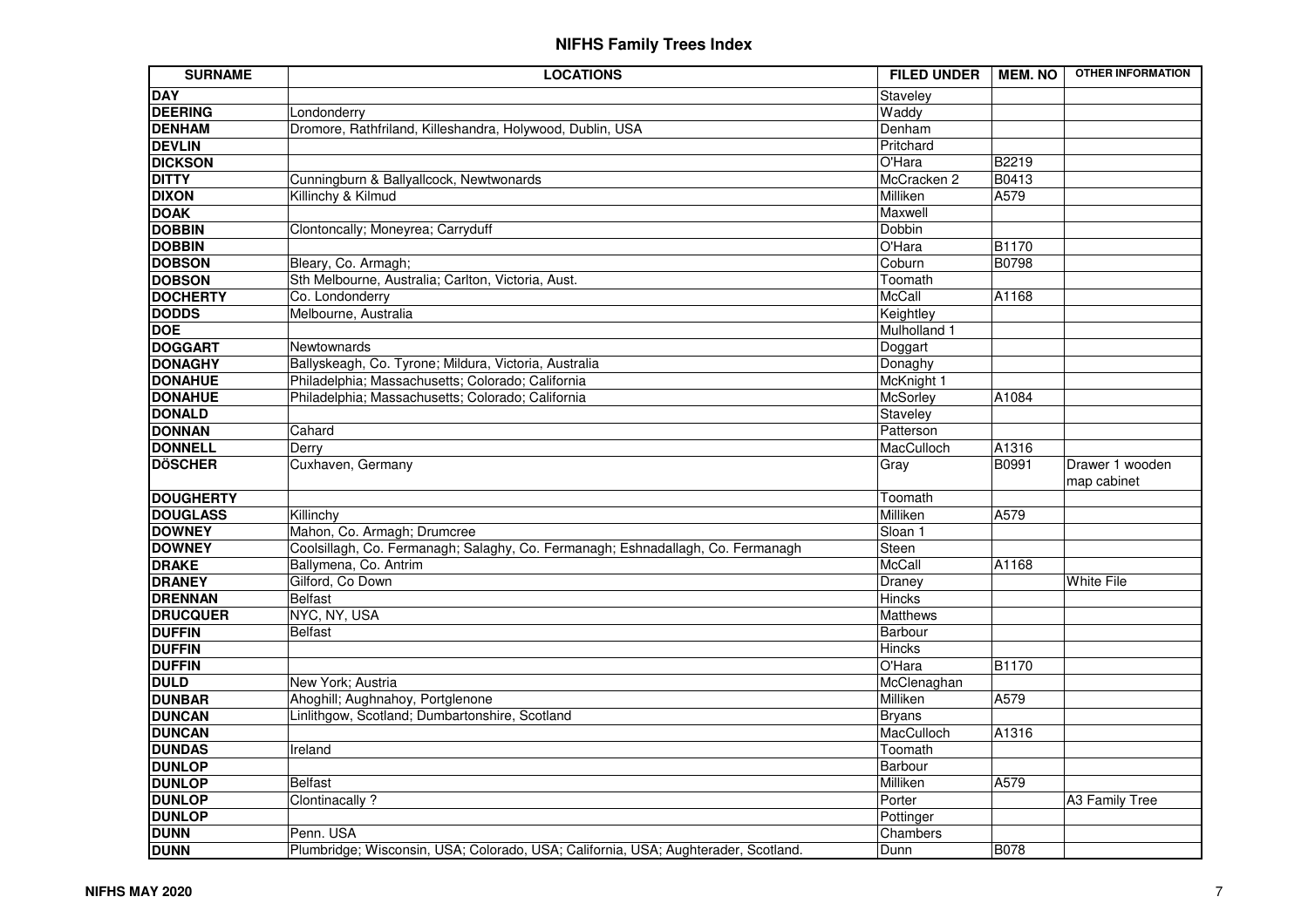| <b>SURNAME</b>      | <b>LOCATIONS</b>                                                    | <b>FILED UNDER</b> | <b>MEM. NO</b> | <b>OTHER INFORMATION</b> |
|---------------------|---------------------------------------------------------------------|--------------------|----------------|--------------------------|
| <b>DUNN</b>         | Plumbridge; Donemana                                                | MacCulloch         | A1316          |                          |
| <b>DWYER</b>        | Kilkenny, Ireland; PA, USA                                          | McCaughey          | A4282          |                          |
| <b>EARNES</b>       | Ireland                                                             | Milliken           | A579           |                          |
| <b>EATON</b>        | Derry                                                               | MacCulloch         | A1316          |                          |
| <b>EATON</b>        | USA; Co. Fermanagh                                                  | Stafford           |                |                          |
| <b>EAVES</b>        | London; Larne                                                       | Milliken           | A579           |                          |
| <b>ECCLES</b>       | Fintona                                                             | Pottinger          |                |                          |
| <b>EDDISON</b>      | London                                                              | Bean               |                |                          |
| <b>EDENS/EDDENS</b> | Ballymacreely; England                                              | Osborne            |                |                          |
| <b>EDMISTON</b>     | Kells, Co. Antrim                                                   | Staveley           |                |                          |
| <b>EDWARDS</b>      | New Jersey, USA;                                                    | Barbour            |                |                          |
| <b>ELLIOTT</b>      |                                                                     | Milliken           | A579           |                          |
| <b>ELLIOTT</b>      | Farnamullen, Co. Fermanagh; Derryharney, Co. Fermanagh; Enniskillen | Steen              |                |                          |
| <b>ELLIOTT</b>      | Co. Fermanagh                                                       | Toomath            |                |                          |
| <b>ELLIS</b>        | Donagheady, Co. Tyrone                                              | Donaghy            |                |                          |
| <b>ELLISON</b>      | Ballydrain, Co. Down                                                | Reid               | B0069          |                          |
| <b>EMERSON</b>      | Portaferry; Cushendall                                              | O'Hara             |                |                          |
| <b>EMERSON</b>      |                                                                     | Reid               | <b>B0069</b>   |                          |
| <b>ENGLISH</b>      | Keady, Co. Armagh                                                   | Rolston            |                |                          |
| <b>ENNIS</b>        | Co. Down                                                            | Chambers           |                |                          |
| <b>ERSKINE</b>      |                                                                     | Corry              |                |                          |
| <b>ERSKINE</b>      | Favour Royal, Co. Tyrone                                            | Moutray            |                |                          |
| <b>ERVIN</b>        | Canada; Antrim                                                      | Reid               | <b>B0069</b>   |                          |
| <b>ERVIN</b>        | Co. Antrim                                                          | Wilson 2           |                |                          |
| <b>EWING</b>        | Londonderry                                                         | Waddy              |                |                          |
| <b>FARRELL</b>      |                                                                     | O'Hara             |                |                          |
| <b>FARRELL</b>      | Rathcunningham, Killinchy, Co Down                                  | Osborne            |                |                          |
| <b>FARRELL</b>      | Ballinode, Co. Monaghan; Clogh, N Ireland                           | Steen              |                |                          |
| <b>FARRY</b>        |                                                                     | O'Hara             |                |                          |
| <b>FENNELL</b>      | Cahir, Co. Tipperary                                                | Richardson         | B0124          |                          |
| <b>FERGUSON</b>     | New Zealand                                                         | Caseby             | A1080          |                          |
| <b>FERGUSON</b>     |                                                                     | <b>Matthews</b>    |                |                          |
| <b>FERGUSON</b>     | Co. Derry; Buncrana                                                 | Milliken           | A579           |                          |
| <b>FERGUSON</b>     |                                                                     | Staveley           |                |                          |
| <b>FINLAY</b>       | Millisle                                                            | Craig              |                |                          |
| <b>FISHER</b>       | Youghall, Cashel, Limerick all Ireland; London; Virginia, USA       | Fisher             |                | Quaker Name Studies      |
| <b>FISHER</b>       | Killyleagh                                                          | Rowan-Hamilton     | A2304          |                          |
| <b>FITZPATRICK</b>  | Philadelphia, USA                                                   | Hendron            |                |                          |
| <b>FIVES</b>        | California, USA                                                     | Savage             | B1072          |                          |
| <b>FLANNERY</b>     | Tulla, Co. Clare; Ross, West Coast, New Zealand                     | Holley             | A4238          |                          |
| <b>FLEMING</b>      | Portrush                                                            | Lawrence           |                | Large Scroll             |
| <b>FOOTE</b>        |                                                                     | Magee              |                |                          |
| <b>FORD</b>         |                                                                     | Pritchard          | B0069          |                          |
| <b>FORD</b>         | Trangie, NSW, Australia; Bathhurst, NSW, Australia                  | Ritchie            | B0124          |                          |
| <b>FORDE</b>        | Aughakillymaude, Co. Ferm; Knockninny, Co. Fermanagh; Belfast       | Steen              | A0649          |                          |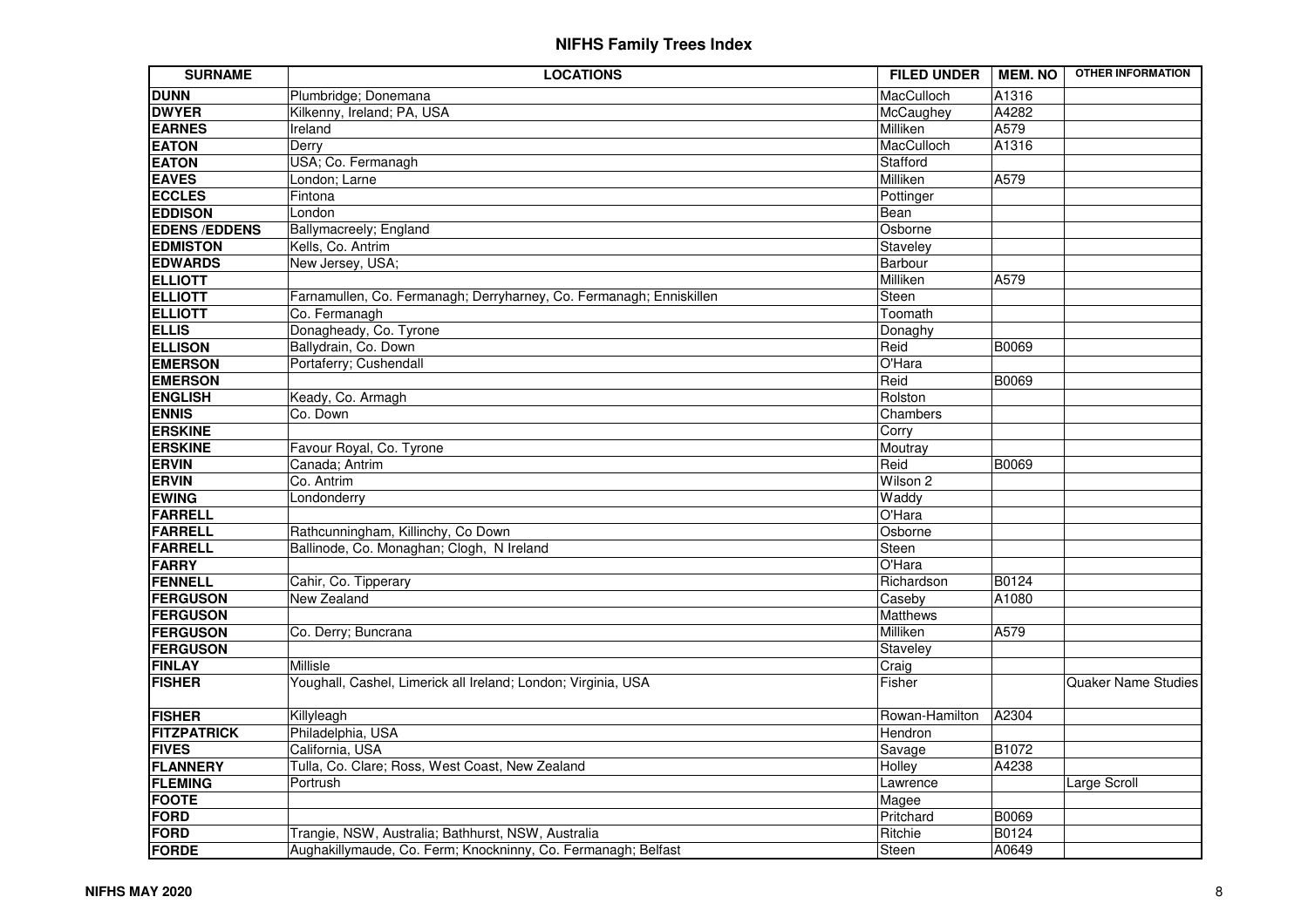| <b>SURNAME</b>                | <b>LOCATIONS</b>                                                                                                    | <b>FILED UNDER</b> | <b>MEM. NO</b> | <b>OTHER INFORMATION</b>          |
|-------------------------------|---------------------------------------------------------------------------------------------------------------------|--------------------|----------------|-----------------------------------|
| <b>FORGEY</b>                 |                                                                                                                     | Caseby             | A1080          |                                   |
| <b>FORSYTHE</b>               | Derriaghy, Co Antrim                                                                                                | <b>Bruce</b>       |                |                                   |
| <b>FORSYTHE</b>               | <b>Belfast</b>                                                                                                      | Forsythe           |                | <b>Name Studies</b>               |
| <b>FOSTER</b>                 |                                                                                                                     | Blackwood          |                |                                   |
| <b>FOSTER</b>                 | Derrylin, Enniskillen & Knockninny, Co Fermanagh; Aughnacloy, Co Tyrone; Christchurch, New                          | Holley             |                |                                   |
|                               | Zealand                                                                                                             |                    | A4238          |                                   |
| <b>FOSTER</b>                 | Ballyboley, Co. Down                                                                                                | Pritchard          | <b>B0069</b>   |                                   |
| <b>FRANCEY</b>                | Monkstown, Co. Antrim; Carnmoney, Co. Antrim                                                                        | Milliken           | A579           |                                   |
| <b>FRAZER</b>                 | Saintfield                                                                                                          | Lowry              |                |                                   |
| <b>FRUCTUOSA</b>              |                                                                                                                     | O'Hara             |                |                                   |
| <b>FULLERTON</b>              | Portavogie, Co Down                                                                                                 | McVea              |                |                                   |
| <b>FULTON</b>                 | Lisburn;                                                                                                            | Barbour            |                |                                   |
| <b>FULTON</b>                 | Dunover, Ballywalter; Newownards                                                                                    | Doggart            |                |                                   |
| <b>FULTON</b>                 | Ballyskeagh, Co. Tyrone; Ballylaw, Lec'k, Co. Tyrone; Donagheady, Co. Tyrone                                        | Donaghy            |                |                                   |
| <b>FULTON</b>                 | Droit, Gortin, Co. Tyrone; Camphill, Mountjoy, Co. Tyrone                                                           | Hamilton 1         | <b>B078</b>    |                                   |
| <b>FULTON</b>                 | Dromore                                                                                                             | Lindsay            |                | Name Studies                      |
| <b>GAGE</b>                   | Bellarena & Magilligan, Co. L'Derry; Rathlin Island, Co. Antrim                                                     | Gage               |                | Large Scroll                      |
| <b>GAILEY / GEALY</b>         | Cavnabun, Ardstraw: Maghrelough, Castlederg, all Co. Tyrone; Philadelphia, Penn                                     | Gailey             |                |                                   |
| <b>GAINER</b>                 | Ontario, Canada; Kopowsin, Pierce Co. WA                                                                            | Harris             |                |                                   |
| <b>GALBRAITH</b>              | Ahoghill, Co. Antrim                                                                                                | Getty              |                |                                   |
| <b>GALL</b>                   |                                                                                                                     | Boyd 1             |                |                                   |
| <b>GALLAGHER</b>              | Ireland, Philadelphia                                                                                               | McSorley           | A1084          |                                   |
| <b>GALT/GAULT</b>             | Dunamoy, Ballyeaston and Ballynure, near Ballyclare, Co Antrim                                                      | Galt               | <b>B1178</b>   |                                   |
| <b>GAMBLE</b>                 |                                                                                                                     | Ritchie            |                |                                   |
| <b>GARDINER</b>               | Ballymagarrey                                                                                                       | Boyd 3             |                |                                   |
| <b>GARRETT</b>                | Belfast                                                                                                             | Lowry              |                |                                   |
| <b>GARVEY</b>                 | Tipperary                                                                                                           | Lowry              |                |                                   |
| <b>GASBY</b><br><b>GASTON</b> | Liverpool                                                                                                           | Bennett            | B2634          |                                   |
| <b>GEORGE</b>                 | Rasharkin, Ballymoney, Ahoghill, Clough, Parish of Dunaghy, all Co. Antrim<br>NE Division, Carrickfergus, Co Antrim | Gaston<br>Simm     |                | Name Studies<br><b>White File</b> |
| <b>GETTY</b>                  | Ahoghill; Greenock, Scotland; Belfast; Galgorm, Co. Antrim; Illinois, USA                                           | Getty              |                |                                   |
| <b>GIBSON</b>                 | Clontonacally; Belfast; Carryduff                                                                                   | Gibson             |                | <b>Name Studies</b>               |
| <b>GIBSON</b>                 |                                                                                                                     | Maxwell            |                |                                   |
| <b>GILBERT</b>                |                                                                                                                     | Magee              |                |                                   |
| <b>GILLESPIE</b>              | Clogher, Co Tyrone                                                                                                  | Gillespie          |                | <b>White File</b>                 |
| <b>GILLILAND</b>              |                                                                                                                     | Corry              |                |                                   |
| <b>GILMORE</b>                |                                                                                                                     | Lowry              |                |                                   |
| <b>GILPIN</b>                 |                                                                                                                     | Simpson            |                |                                   |
| <b>GLASS</b>                  | Ballintoy, Co. Antrim;                                                                                              | Boyd 2             |                |                                   |
| <b>GLASS</b>                  | Plumbridge                                                                                                          | MacCulloch         | A1316          |                                   |
| <b>GLEDSTANES</b>             | Daisy Hill                                                                                                          | Corry              |                |                                   |
| <b>GLENN</b>                  |                                                                                                                     | Boyd 1             |                |                                   |
| <b>GOLDSMIDTH</b>             | USA                                                                                                                 | Matthews           |                |                                   |
| <b>GOODWIN</b>                | Clogher, Co. Tyrone; New York                                                                                       | McGinn             |                |                                   |
| <b>GORDON</b>                 |                                                                                                                     | Pottinger          |                |                                   |
| <b>GORE</b>                   |                                                                                                                     | Corry              |                |                                   |
|                               |                                                                                                                     |                    |                |                                   |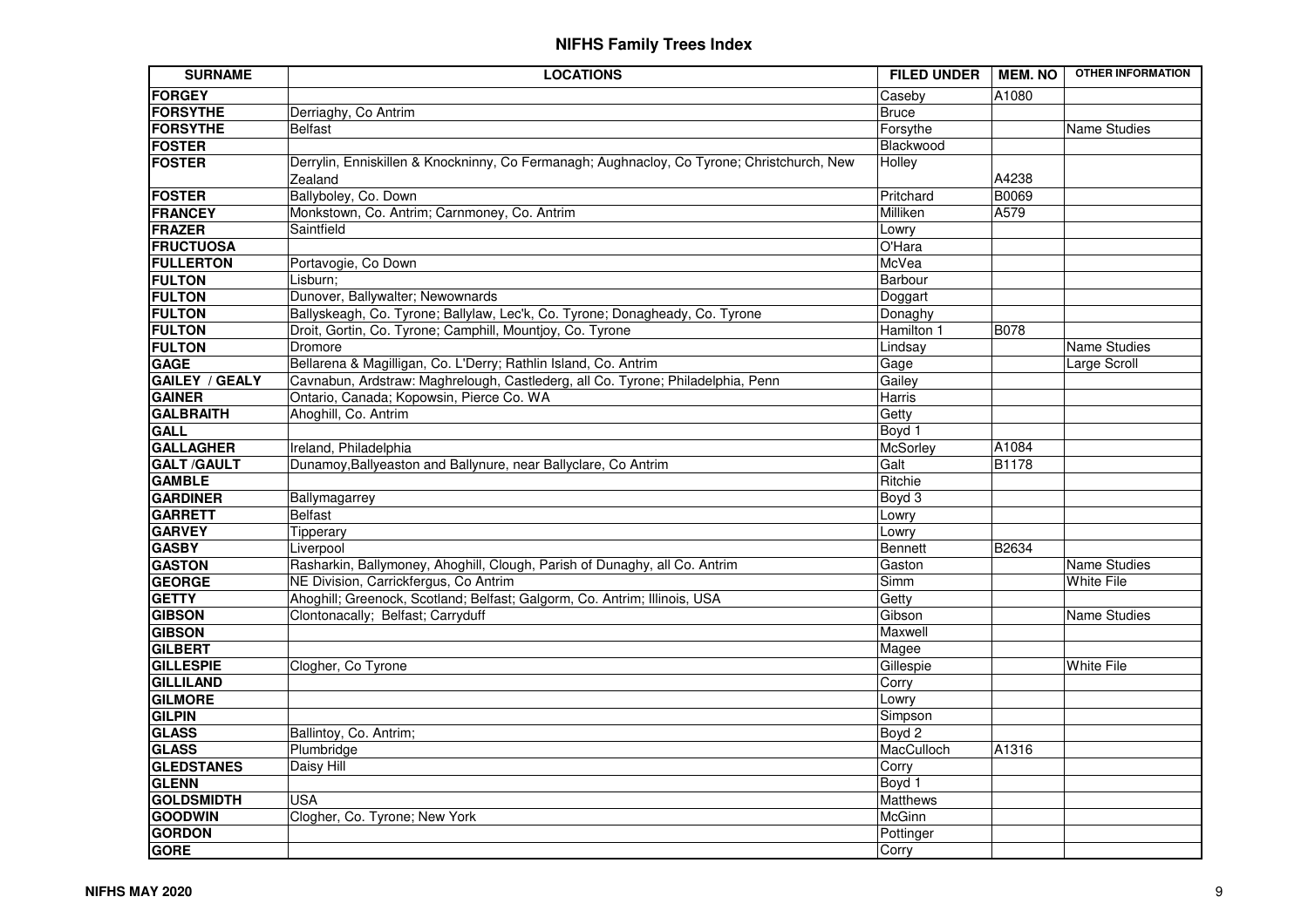| <b>SURNAME</b>      | <b>LOCATIONS</b>                                                                                                                                          | <b>FILED UNDER</b> | <b>MEM. NO</b> | <b>OTHER INFORMATION</b>       |
|---------------------|-----------------------------------------------------------------------------------------------------------------------------------------------------------|--------------------|----------------|--------------------------------|
| <b>GOSLING</b>      | Dromore                                                                                                                                                   | Lindsay            |                | Name Studies                   |
| <b>GOUDY</b>        | <b>Ballywalter?</b>                                                                                                                                       | Porter             |                | A3 Family Tree                 |
| <b>GOUDY</b>        | Co. Fermanagh; Toronto, Canada                                                                                                                            | Toomath            | B1170          |                                |
| <b>GOWDY</b>        | Whitechurch, Co. Down; Belfast                                                                                                                            | Allen <sub>2</sub> |                |                                |
| <b>GOWER</b>        | Coventry                                                                                                                                                  | Ritchie            |                |                                |
| <b>GRACEY</b>       | Ballyhosset, Co. Down                                                                                                                                     | Allen <sub>2</sub> |                |                                |
| <b>GRAHAM</b>       | Craigavon; Randalstown, Co. Antrim; Dungannon; Forkhill, Co. Armagh; Portadown; Lurgan                                                                    | Simpson            |                |                                |
| <b>GRAHAM</b>       | <b>Boardmills</b>                                                                                                                                         | Sloan <sub>2</sub> | B1170          | <b>Name Studies</b>            |
| <b>GRANT</b>        | Co. Westmeath                                                                                                                                             | Corry              |                |                                |
| <b>GRANT</b>        |                                                                                                                                                           | O'Hara             |                |                                |
| <b>GRAVES</b>       | Amherst Co. Virginia                                                                                                                                      | O'Hara 2           |                |                                |
| <b>GRAY</b>         | Lisburn, Co. Antrim                                                                                                                                       | Gray               | B0991          | Drawer 1 wooden<br>map cabinet |
| <b>GRAY</b>         |                                                                                                                                                           | Porter             |                | <b>A3 Family Tree</b>          |
| <b>GRAY</b>         | London; Loughbrickland;                                                                                                                                   | Tyrrell            |                |                                |
| <b>GREER</b>        |                                                                                                                                                           | Corry              |                |                                |
| <b>GREER</b>        | Mulllaghmore, Clogher, Co Tyrone; Rushville, Illinois; Sacramento, California;                                                                            | Greer              |                |                                |
| <b>GREER</b>        | Clanrole, Co.Armagh                                                                                                                                       | Richardson         | B0124          |                                |
| <b>GREEVES</b>      | Armagh, Belfast                                                                                                                                           | Grier              |                | <b>Quaker Name Studies</b>     |
| <b>GRIER /GREER</b> | Redford, Co. Tyrone; Lisacurran, Co. Armagh; Tullylagan, Co. Tyrone; Co. Cork; Carrickfergus,<br>Co. Antrim; Lurgan; Grange, Moy,                         | Grier              |                | <b>Quaker Name Studies</b>     |
| <b>GRIFFIN</b>      | Co. Cork, Memphis USA                                                                                                                                     | Lemon              | A2304          |                                |
| <b>GRIMASON</b>     | Kilmoriarty, N.Ireland; Mahon, Co. Armagh                                                                                                                 | Sloan 1            |                |                                |
| <b>GRUBB</b>        | Clonmel, Co. Tipperary                                                                                                                                    | Richardson         | B0124          |                                |
| <b>GUNNING</b>      | Ballyfotherly, Bangor & Donaghadee; Co. Down                                                                                                              | Steele             |                |                                |
| <b>HADDOCK</b>      |                                                                                                                                                           | Magee              |                |                                |
| <b>HADDOW</b>       | Carstairs, Carnwath, Glasgow, Lanark                                                                                                                      | Haddow             |                |                                |
| <b>HAFFEY</b>       | Keady, Co. Armagh                                                                                                                                         | Rolston            |                |                                |
| <b>HAIRE</b>        | Maguiresbridge, Co. Fermanagh; Lisnaskea; Enniskillen                                                                                                     | Steen              | A0649          |                                |
| <b>HALFORD</b>      | Kilwarlin                                                                                                                                                 | Crawford           | A2288          |                                |
| <b>HALL</b>         | Belfast; Ballyboghillbo; Greyabbey; Kircubbin; Australia                                                                                                  | Pritchard          | <b>B0069</b>   |                                |
| <b>HAMILL</b>       | Philadelphia, USA                                                                                                                                         | Hendron            |                |                                |
| <b>HAMILTON</b>     |                                                                                                                                                           | Blackwood          |                |                                |
| <b>HAMILTON</b>     | Dunbunraver, Woodbrook, Droit and Altdoghal, Newtwonstewart, Co. Tyrone; Ballymagroarty, Co.<br>L'Derry - see also filed under Hamilton 1                 | Dunn               | B078           |                                |
| <b>HAMILTON</b>     | Altdoghal, Droit, Dunbunraver, Liscable and Woodbook, Newtownstewart, Co. Tyrone;<br>Lisnascreagh, Plumbridge, Co. Tyrone, Ballymagroarty, Co Londonderry | Hamilton 1         | <b>B078</b>    |                                |
| <b>HAMILTON</b>     | Abbotstown, Castleknock, Dublin - (family home of Baron HolmPatrick)                                                                                      | Hamilton 2         |                | Large Scroll                   |
| <b>HAMILTON</b>     |                                                                                                                                                           | Maxwell            |                |                                |
| <b>HAMILTON</b>     | Omagh, Co. Tyrone                                                                                                                                         | McDowell           | B2210          |                                |
| <b>HAMILTON</b>     |                                                                                                                                                           | Patterson          |                |                                |
| <b>HAMILTON</b>     |                                                                                                                                                           | Porter             | B2047          | <b>A3 Family Tree</b>          |
| <b>HAMILTON</b>     | Lisnod                                                                                                                                                    | Sloan <sub>2</sub> | B1170          | Name Studies                   |
| <b>HAMILTON</b>     | <b>Belfast</b>                                                                                                                                            | Sloan <sub>2</sub> | <b>B1170</b>   | Name Studies                   |
| <b>HAMILTON</b>     | Clabby, Co. Fermanagh; N Ireland                                                                                                                          | Steen              | A0649          |                                |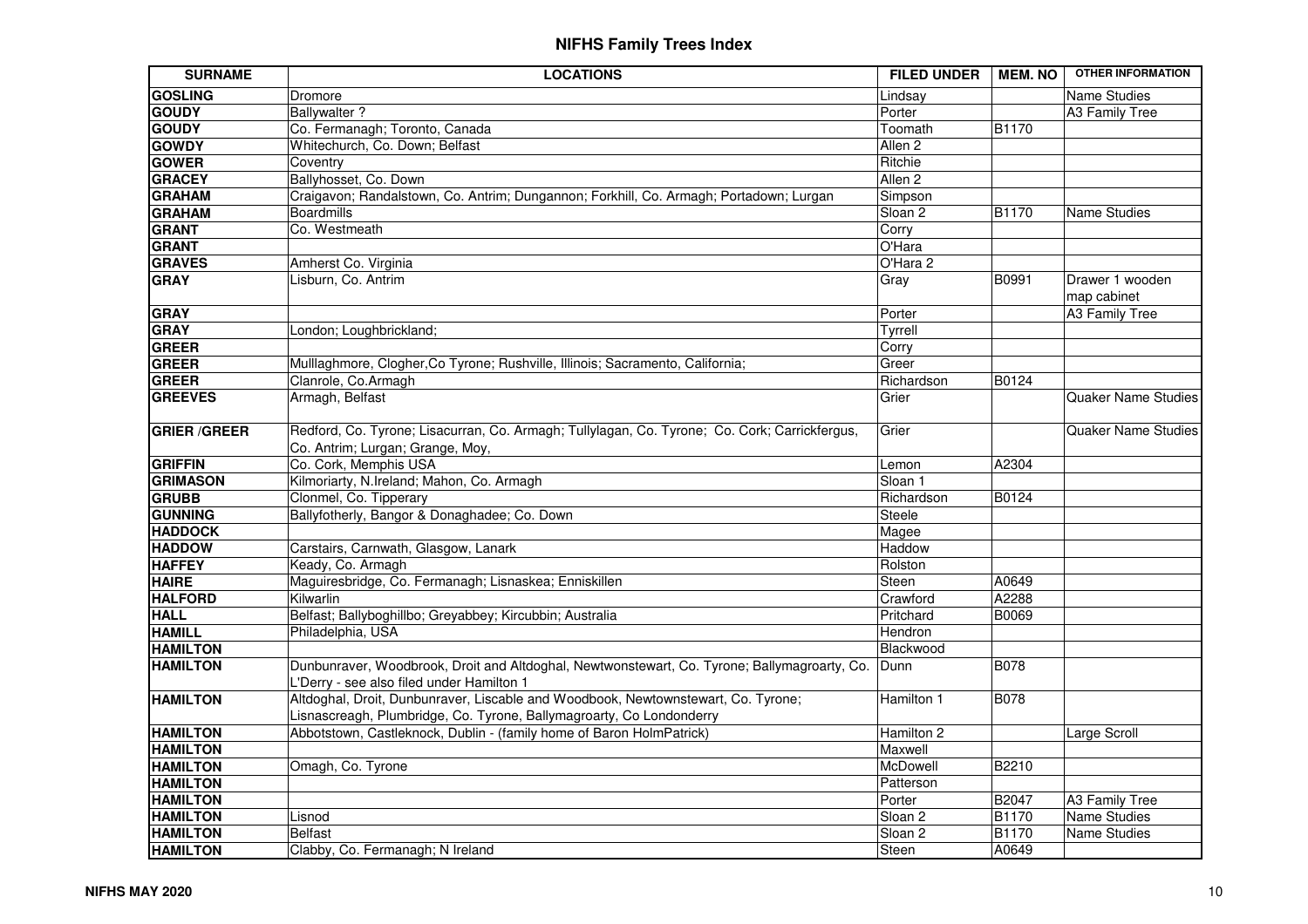| <b>SURNAME</b>                  | <b>LOCATIONS</b>                                                                       | <b>FILED UNDER</b> | <b>MEM. NO</b> | <b>OTHER INFORMATION</b> |
|---------------------------------|----------------------------------------------------------------------------------------|--------------------|----------------|--------------------------|
| <b>HAMILTON</b>                 | Coleraine, Co Londondery                                                               | Tedlie             |                |                          |
| <b>HANCOCK</b>                  | <b>Birkenhead</b>                                                                      | Toomath            | <b>B1170</b>   |                          |
| <b>HANLON</b>                   | Armagh; Leeds, Ontario                                                                 | Mulholland 2       |                |                          |
| <b>HANNA</b>                    | Bangor, Co. Down                                                                       | Bowman             |                |                          |
| <b>HANNA</b>                    | Killyleagh Pres.                                                                       | Reid               | B0069          |                          |
| <b>HANNA</b>                    | Clogher, Co. Tyrone                                                                    | Robb               |                |                          |
| <b>HARDMAN</b>                  | Dublin; Drogheda; Clandeboye, Co. Down; Scotland; Ballyleidy, Co. Down; Killyleagh     | Blackwood          |                |                          |
| <b>HARKNESS</b>                 | <b>Belfast</b>                                                                         | Morris             | A579           |                          |
| <b>HARLAND</b>                  |                                                                                        | Barbour            |                |                          |
| <b>HARPER</b>                   | Ardigon, Killyleagh; Raffrey, Co. Down                                                 | Reid               | B0069          |                          |
| <b>HARRIS</b>                   | Cork, Ireland; Ontario, Canada; Kopowsin, Pierce Co. WA                                | <b>Harris</b>      |                |                          |
| <b>HARVEY</b>                   | Dunmore, Donegal; Derry                                                                | Harvey             |                | Small Scroll             |
| <b>HAUGHTON</b>                 | Gilford, Co. Down                                                                      | Richardson         | B0124          |                          |
| <b>HAYMAN</b>                   | Cork, Ireland                                                                          | Cassidy            |                |                          |
| <b>HEALEY</b>                   | Ballylone; Magheradroll; Drumgavelin                                                   | Reid               | B0069          |                          |
| <b>HEARTY</b>                   | Dundalk, Belfast                                                                       | Hearty             |                |                          |
| <b>HEENAN</b>                   |                                                                                        | Ritchie            |                |                          |
| <b>HEENAN/RITCHIE</b>           | Guiness, Co. Down; Belfast                                                             | Ritchie            |                |                          |
| <b>HENDERSON</b>                | Dingwall, Scotland; Conon Bridge, Oban, Scotland; Regina, Canada                       | Lemon              | A2304          |                          |
| <b>HENDERSON</b>                | Belfast?                                                                               | Porter             | B2047          | A3 Family Tree           |
| <b>HENDERSON</b>                |                                                                                        | Reid               | <b>B0069</b>   |                          |
| <b>HENDRON</b>                  | Philadelphia, USA; Scotland; Canada                                                    | Hendron            |                |                          |
| <b>HENNESSEY</b>                | Newry                                                                                  | Carr               | B0413          |                          |
| <b>HENNESSEY</b>                | Belfast; Canada                                                                        | Osborne            |                |                          |
| <b>HENRY</b>                    | Ballybay, Co Monaghan                                                                  | Campbell           | B2587          |                          |
| <b>HENRY</b>                    | Belfast, N. Ireland                                                                    | Neely              |                |                          |
| <b>HENRY</b>                    | Killyleagh                                                                             | Reid               | <b>B0069</b>   |                          |
| <b>HENRY</b>                    | Belfast, Armagh                                                                        | Stewart 1          |                |                          |
| <b>HERBERT</b>                  |                                                                                        | Staveley           |                |                          |
| <b>HERON</b>                    |                                                                                        | Lowry              |                |                          |
| <b>HERON</b>                    | <b>Belfast</b>                                                                         | Stirling           |                |                          |
| <b>HEWITT</b>                   | Killyleagh?                                                                            | Nelson             |                |                          |
| <b>HEWITT</b><br><b>HEYGATE</b> |                                                                                        | Reid               | B0069          |                          |
| <b>HIGGINS</b>                  | Southend, England                                                                      | Gage<br>O'Hara     |                | Large Scroll             |
| <b>HIGGINS</b>                  |                                                                                        | Reid               | B0069          |                          |
| <b>HILL</b>                     | Australia                                                                              | Bean               |                |                          |
| <b>HILL</b>                     | Carryduff Pres. Church records                                                         | Carse              |                | Name Studies             |
| <b>HILL</b>                     | Islandmagee; Shilston, Devon; Hillsborough; Carrickfergus                              | Hill               |                |                          |
| <b>HILL</b>                     |                                                                                        | McCracken 1        |                |                          |
| <b>HILL</b>                     | Coolsyth, Co. Antrim; Groggan; New York, USA; Ballydonnelly; Parkgate, Doagh; Ahoghill | Milliken           | A579           |                          |
| <b>HILL</b>                     |                                                                                        | O'Hara             |                |                          |
| <b>HILLIS</b>                   | Belfast; Dunmurry                                                                      | <b>Morris</b>      | A579           |                          |
| <b>HINCKS</b>                   | Killyleagh                                                                             | <b>Hincks</b>      |                |                          |
| <b>HIND</b>                     |                                                                                        | Staveley           |                |                          |
| <b>HODDER</b>                   |                                                                                        | Staveley           |                |                          |
|                                 |                                                                                        |                    |                |                          |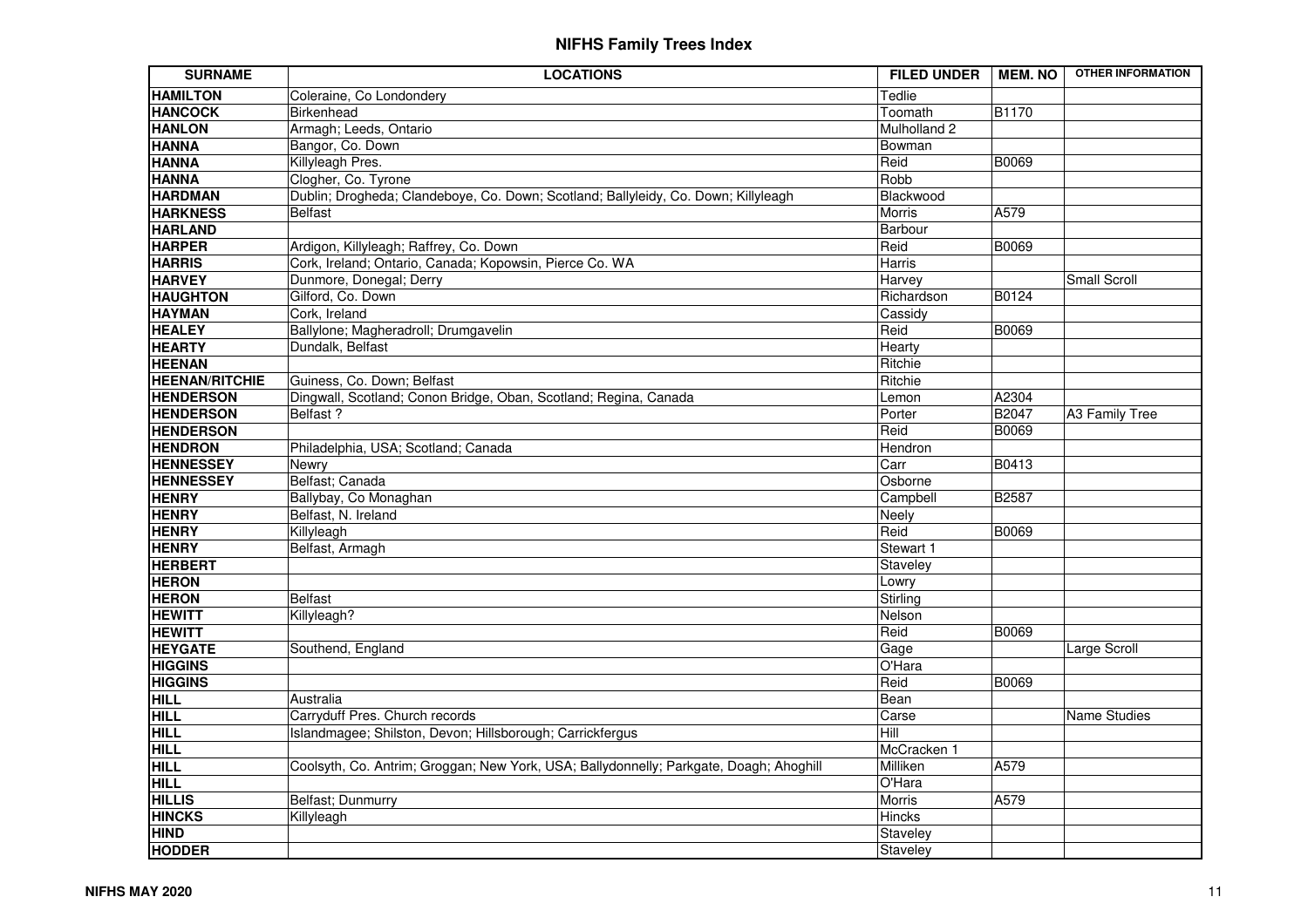| <b>SURNAME</b>        | <b>LOCATIONS</b>                                                                                                                                                                 | <b>FILED UNDER</b> | <b>MEM. NO</b> | <b>OTHER INFORMATION</b> |
|-----------------------|----------------------------------------------------------------------------------------------------------------------------------------------------------------------------------|--------------------|----------------|--------------------------|
| <b>HODGES</b>         | Dromore                                                                                                                                                                          | Lindsay            |                | <b>Name Studies</b>      |
| <b>HODGSON</b>        | Ashton, Northamptonshire                                                                                                                                                         | Neely              |                |                          |
| <b>HOEY</b>           | <b>Belfast</b>                                                                                                                                                                   | <b>Morris</b>      | A579           |                          |
| <b>HOLLAND</b>        |                                                                                                                                                                                  | Maxwell            |                |                          |
| <b>HOLLEY / HOLLY</b> | Wiltshire, England; New Zealand                                                                                                                                                  | Holley             | A4238          |                          |
| <b>HOLMES</b>         | Straidhanna, Ballyclare; Carrickfergus, Co. Antrim; Belfast,                                                                                                                     | Holmes             |                | A3 Family Tree           |
| <b>HOLMES</b>         | Donaghmore, Castlefin, and Letterkenny, Co.Donegal                                                                                                                               | Sproule            |                |                          |
| <b>HOPKINS</b>        | Gortmore, Magilligan, Co. Londonderry                                                                                                                                            | Moody              | A579           |                          |
| <b>HORSFALL</b>       |                                                                                                                                                                                  | Bigger             |                |                          |
| <b>HOUSTON</b>        | Co. Derry; USA                                                                                                                                                                   | Steele             |                |                          |
| <b>HOY</b>            |                                                                                                                                                                                  | Shaw               |                |                          |
| <b>HUDDLESTON</b>     | Maghera Leggan; Downpatrick N.S.P.; New Grove, Ballymacarn; Hollymount                                                                                                           | Reid               | B2219          |                          |
| <b>HUDSON</b>         |                                                                                                                                                                                  | O'Hara             |                |                          |
| <b>HUGHES</b>         | Little Ballymena, Larne, Creavery, Maghereagh, Antrim, Randalstown all Co. Antrim; South Africa,<br>Gateshead, England; Ontario; British Columbia; Wininipeg, Manitoba           | McKenry            |                |                          |
| <b>HUGHES</b>         | Knocknamuckly, P'down; Ballinacorr, Portadown, Co. Armagh                                                                                                                        | Simpson            |                |                          |
| <b>HUNT</b>           | Dromore                                                                                                                                                                          | Lindsay            |                | <b>Name Studies</b>      |
| <b>HUNTER</b>         | Droit, Co. Tyrone                                                                                                                                                                | Hamilton 1         | <b>B078</b>    |                          |
| <b>HUNTER</b>         | Kilrea, Co. Londonderry                                                                                                                                                          | McVea              |                |                          |
| <b>HUNTER</b>         | Cairncastle; Belfast                                                                                                                                                             | Milliken           | A579           |                          |
| <b>HUNTER</b>         | Coleraine, Co Londonderry                                                                                                                                                        | Tedlie             |                |                          |
| <b>HUTTON</b>         | Ballygally, Co. Down, Port Logan, Scotland                                                                                                                                       | <b>Best</b>        |                |                          |
| <b>HUTTON</b>         | Ligamaddy, Co. Down                                                                                                                                                              | Lowry              |                |                          |
| <b>HYNDMAN</b>        |                                                                                                                                                                                  | <b>Bigger</b>      |                |                          |
| <b>HYNDMAN</b>        | Randalstown; Ahoghill                                                                                                                                                            | Milliken           | A579           |                          |
| <b>IGOE</b>           |                                                                                                                                                                                  | O'Hara             |                |                          |
| <b>IRELAND</b>        | <b>Belfast</b>                                                                                                                                                                   | Milliken           | A579           |                          |
| <b>IRVINE</b>         |                                                                                                                                                                                  | Corry              |                |                          |
| <b>IRVINE</b>         | Ireland                                                                                                                                                                          | Toomath            | B1170          |                          |
| <b>IRWIN</b>          | Co Londonderry                                                                                                                                                                   | Cuthbert           | B1109          |                          |
| <b>JACKSON</b>        | Ballymena                                                                                                                                                                        | Cassidy            |                |                          |
| <b>JAMESON</b>        | Philadelphia, USA; Tartaraghan; Portadown; San Francisco, USA; Rostrevor                                                                                                         | Hendron            |                |                          |
| <b>JAMESON</b>        | Grange-over Sands, Cartmel; Tarvin, Chester, England                                                                                                                             | McVittie           |                |                          |
| <b>JAMESON</b>        | <b>Belfast</b>                                                                                                                                                                   | Milliken           | A579           |                          |
| <b>JEBB</b>           | Billis, Cotrlaggan, Claddagh, Ballybay and Legacurry all in Co Monaghan; Monaghan Town;<br>Cootehill, Co. Cavan; Mullygarry, Co. Fermanagh; Glasgow; Belfast; Penn. USA; Ontario | Jebb               | A4316          |                          |
| <b>JESS</b>           | Co. Down                                                                                                                                                                         | Chambers           |                |                          |
| <b>JOHNSTON</b>       |                                                                                                                                                                                  | Cromie             |                | Name Studies             |
| <b>JOHNSTON</b>       | Carryduff                                                                                                                                                                        | Scott              |                | <b>Name Studies</b>      |
| <b>JOHNSTON</b>       | Sedgwick, Victoria, Aust.; Co. Fermanagh                                                                                                                                         | Steen              |                |                          |
| <b>JONES</b>          | Cork                                                                                                                                                                             | Staveley           |                |                          |
| <b>JOY</b>            | <b>Belfast</b>                                                                                                                                                                   | McCracken 1        |                |                          |
| <b>KANE</b>           |                                                                                                                                                                                  | O'Hara             |                |                          |
| <b>KANE</b>           | <b>USA</b>                                                                                                                                                                       | Stafford           |                |                          |
| <b>KAY</b>            | Scarborough;                                                                                                                                                                     | Clayton            |                |                          |
| <b>KAY</b>            |                                                                                                                                                                                  | <b>McCall</b>      | A1168          |                          |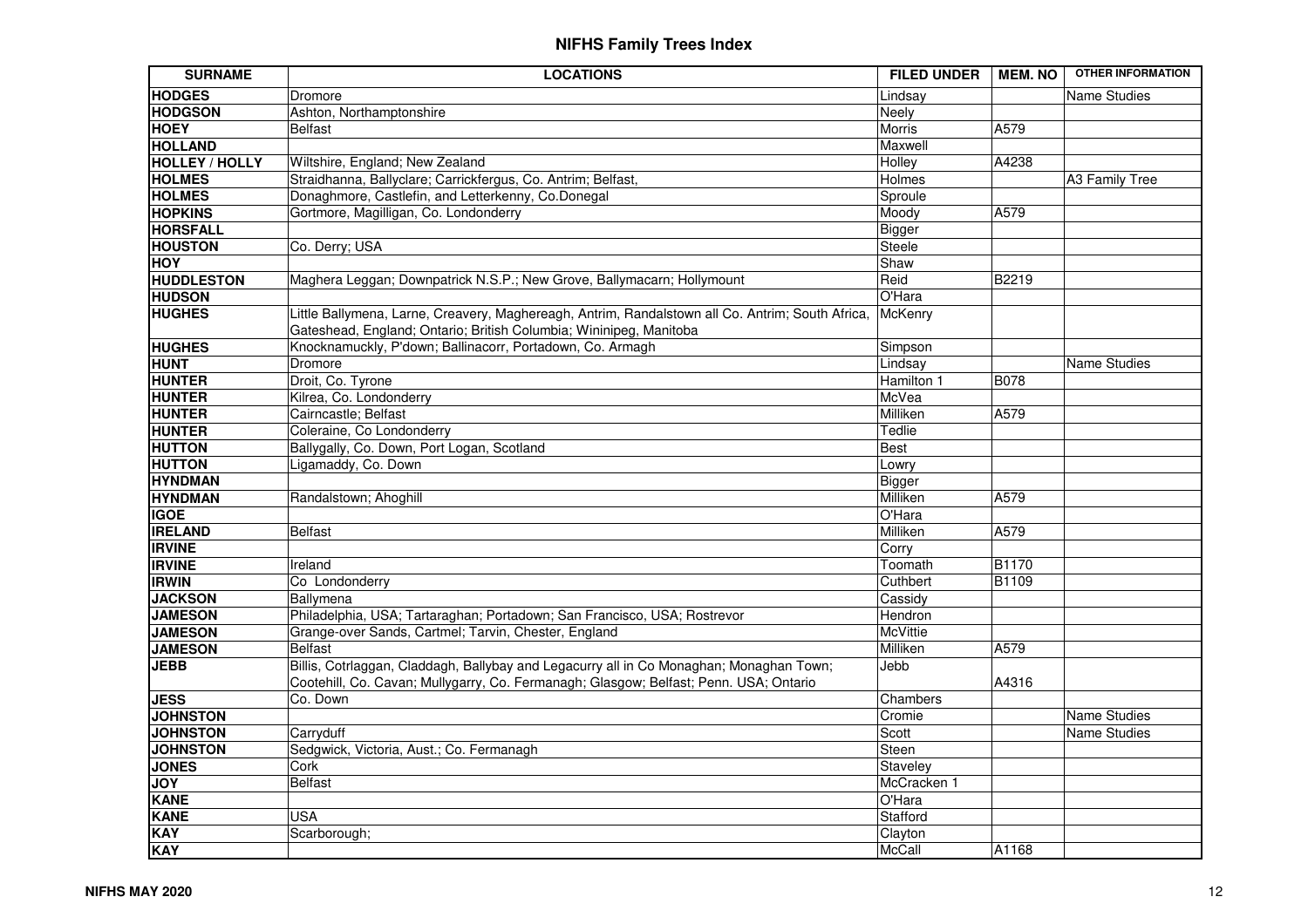| <b>SURNAME</b>                        | <b>LOCATIONS</b>                                                                      | <b>FILED UNDER</b>       | <b>MEM. NO</b> | <b>OTHER INFORMATION</b>                                       |
|---------------------------------------|---------------------------------------------------------------------------------------|--------------------------|----------------|----------------------------------------------------------------|
| <b>KEARNS</b>                         |                                                                                       | O'Hara                   |                |                                                                |
| <b>KEENAN</b>                         | Greyabbey, Co. Down                                                                   | Pritchard                | <b>B0069</b>   |                                                                |
| <b>KEIGHTLEY</b>                      | Los Angeles, USA; Newcastle, Australia; Woolongong, Australia; Co. Tyrone; Cookstown; | Keightley                |                |                                                                |
|                                       | Saltersland, Co. L'derry; Melbourne, Australia; Arboe, Co. Tyrone                     |                          |                |                                                                |
| <b>KELLY</b>                          | Maze, Blaris; Newtowncromelin                                                         | Kelly                    |                | for full tree see 'Kelly'<br>Family Tree on<br><b>NIFHS PC</b> |
| <b>KELLY</b>                          | Gortfin, Co. Tyrone; Philadelphia                                                     | McSorley                 | B1371          |                                                                |
| <b>KELLY</b>                          |                                                                                       | Staveley                 |                |                                                                |
| <b>KELSO</b>                          | <b>Belfast</b>                                                                        | Milliken                 | A579           |                                                                |
| <b>KENNEDY</b>                        | Lisburn                                                                               | Barbour                  |                |                                                                |
| <b>KENNEDY</b>                        |                                                                                       | Boyd 1                   |                |                                                                |
| <b>KENNEDY</b>                        |                                                                                       | Porter                   | B2047          | A3 Family Tree                                                 |
| <b>KENNEDY</b>                        |                                                                                       | Ritchie                  |                |                                                                |
| <b>KENNEDY</b>                        |                                                                                       | Walker                   |                |                                                                |
| <b>KENNEY</b>                         | Ahoghill                                                                              | Milliken                 | A579           |                                                                |
| <b>KERR</b>                           | Belfast, Newtownards, Co. Down                                                        | Coburn                   | B0798          |                                                                |
| <b>KERR</b>                           | Magherafelt; Glasgow                                                                  | Corr                     |                |                                                                |
| <b>KERR</b>                           | <b>Belfast</b>                                                                        | Milliken                 | A579           |                                                                |
| <b>KERR</b>                           |                                                                                       | O'Hara                   |                |                                                                |
| <b>KERR</b>                           | Co. Down                                                                              | Pritchard                | B0069          |                                                                |
| <b>KERR</b>                           | Derryharney, Co. Fermanagh; Monaghan; Enniskillen                                     | Steen                    |                |                                                                |
| <b>KESSON/CARSON</b><br><b>KILLEN</b> | Co. Antrim<br>Strand, Doagh, Co. Antrim                                               | Marks                    | B2635<br>A579  |                                                                |
| <b>KILPATRICK</b>                     | Carndonaghy, Co Antrim                                                                | Milliken<br><b>Marks</b> | B2635          |                                                                |
| <b>KINNEAR</b>                        | Keady, Co. Armagh                                                                     | Milliken                 | A579           |                                                                |
| <b>KIRBY</b>                          | Co Londonderry                                                                        | Cuthbert                 | B1109          |                                                                |
| <b>KIRK</b>                           |                                                                                       | Ritchie                  |                |                                                                |
| <b>KIRKPATRICK</b>                    |                                                                                       | Staveley                 |                |                                                                |
| <b>KIRWAN</b>                         | Thurles, Tipperary; Trenton, New Jersey; Philadelphia                                 | McKnight 1               |                |                                                                |
| <b>KIRWAN</b>                         | Thurles, Tipperary; Trenton, New Jersey; Philadelphia                                 | <b>McSorley</b>          |                |                                                                |
| <b>KNAPP</b>                          |                                                                                       | Staveley                 |                |                                                                |
| <b>KNIGHT</b>                         |                                                                                       | Lindsay                  |                | <b>Name Studies</b>                                            |
| <b>KNOX</b>                           |                                                                                       | Corry                    |                |                                                                |
| <b>KNOX</b>                           | Leardin                                                                               | MacCulloch               | A1316          |                                                                |
| <b>KNOX</b>                           |                                                                                       | Porter                   | B2047          | A3 Family Tree                                                 |
| <b>KNOX</b>                           | Donegore, Co. Antrim                                                                  | Rolston                  |                |                                                                |
| <b>LABRON</b>                         | Newry; New Zealand; Killeavey; Ivybridge (bur. Devon)                                 | Labron                   | A1200          |                                                                |
| <b>LAKE</b>                           |                                                                                       | O'Hara                   |                |                                                                |
| <b>LAMONT</b>                         | Killinchy; Ballymoran; Carrickmannon; Belfast; USA; Killyleagh                        | Lamont                   |                | Name Studies                                                   |
| <b>LAMONT</b>                         |                                                                                       | Porter                   | B2047          | A3 Family Tree                                                 |
| <b>LAMONT</b>                         | Killinchy, Killyleagh                                                                 | Stewart 1                |                |                                                                |
| <b>LATSON</b>                         | Kilwarlin                                                                             | Crawford                 | A2288          |                                                                |
| <b>LAW</b>                            |                                                                                       | Magee                    |                |                                                                |
| LAW                                   | Randalstown                                                                           | Milliken                 | A579           |                                                                |
| <b>LAWLOR</b>                         | Tralee, Ballymena, Portstewart, Belfast, Australia                                    | Lawlor                   |                |                                                                |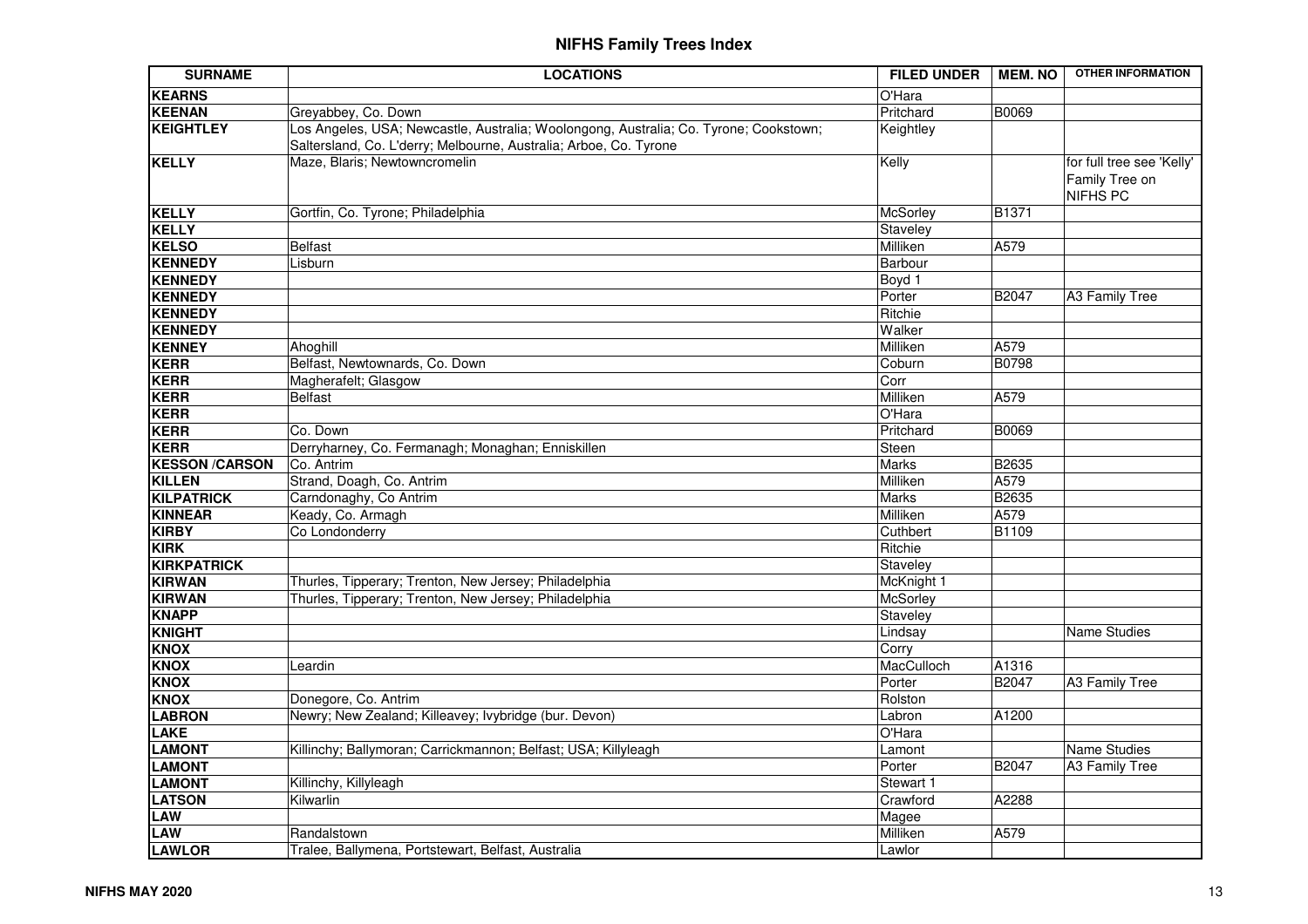| <b>SURNAME</b>  | <b>LOCATIONS</b>                                                                            | <b>FILED UNDER</b> | <b>MEM. NO</b> | <b>OTHER INFORMATION</b> |
|-----------------|---------------------------------------------------------------------------------------------|--------------------|----------------|--------------------------|
| <b>LAWRENCE</b> | Portrush                                                                                    | Lawrence           |                | Large Scroll             |
| <b>LAWRENCE</b> | Coleraine                                                                                   | Lawrence           |                | <b>Small Scroll</b>      |
| <b>LECKEY</b>   |                                                                                             | Magee              |                |                          |
| <b>LECKY</b>    | Whangarei, New Zealand                                                                      | O'Hara             |                |                          |
| LEECH           | Darton, Barnsley, Cheshire, Manchester                                                      | Adami              |                |                          |
| <b>LEMON</b>    | Killyleagh, Co. Down; Dinwall, Dundee, Scotland; Mobile, Alabama; Memphis, Temnn, USA       | Lemon              | A2304          |                          |
| <b>LEMOND</b>   |                                                                                             | <b>McVittie</b>    |                |                          |
| <b>LENDRICK</b> |                                                                                             | Blackwood          |                |                          |
| <b>LENDRUM</b>  | Mullaghmore, Co. Tyrone                                                                     | Greer              |                |                          |
| <b>LEWIS</b>    | <b>Belfast</b>                                                                              | Carr               | B0413          |                          |
| <b>LEWIS</b>    |                                                                                             | <b>Hincks</b>      |                |                          |
| <b>LIGGETT</b>  | Ballygawley, Co. Tyrone; Derrycreevy; Dungannon;                                            | Liggett            | A1214          |                          |
| <b>LINDSAY</b>  | Dromore                                                                                     | Lindsay            |                | Name Studies             |
| <b>LINDSAY</b>  | Belfast; Devonport, New Zealand; Templepatrick; Ballyvessy;                                 | Lindsay            |                | Name Studies             |
| <b>LINDSAY</b>  | Derryboye, Co. Down                                                                         | Osborne            |                |                          |
| <b>LINDSAY</b>  | Killyleagh                                                                                  | Reid               | B2219          |                          |
| <b>LITHGOW</b>  | Ballyowen, Glendermot, Co. Londonderry;                                                     | Tedlie             |                |                          |
| <b>LLOYD</b>    | Londonderry                                                                                 | Simpson 2          |                |                          |
| <b>LOFTUS</b>   |                                                                                             | Porter             | B2047          | <b>A3 Family Tree</b>    |
| <b>LOGAN</b>    | Ballymena, Co Antrim.                                                                       | <b>Marks</b>       | B2635          |                          |
| <b>LOGAN</b>    | Killinchy, Co Down                                                                          | Osborne            |                |                          |
| <b>LOUGHEED</b> | Sligo; N. Ireland                                                                           | Steen              |                |                          |
| <b>LOWRY</b>    | Hillhall, Lisburn;                                                                          | Barbour            |                |                          |
| <b>LOWRY</b>    | Saintfield; London; Auckland, New Zealand; Belfast; Newcastle: Downpatrick; Boston          | Lowry              |                |                          |
| <b>LOWRY</b>    | Killinchy, Co. Down                                                                         | Osborne            |                |                          |
| <b>LUBBOCK</b>  | Richmond                                                                                    | Mulholland 1       | B1170          |                          |
| <b>LUKE</b>     | Ahoghill                                                                                    | Milliken           | A579           |                          |
| <b>LUTTON</b>   | Portadown, Co. Armagh: Bushmills, Co. Antrim; Sydney, Australia; Belfast                    | Lutton             | A3546          |                          |
| <b>LYLE</b>     |                                                                                             | Lindsay            |                | Name Studies             |
| <b>LYLE</b>     | County Londondery, Prince's Gate, Midd'x                                                    | Mulholland 1       |                |                          |
| <b>LYNN</b>     |                                                                                             | O'Hara             |                |                          |
| <b>LYONS</b>    | Quarries, Tullycaven                                                                        | Pritchard          | <b>B0069</b>   |                          |
| <b>LYONS</b>    | Toronto, Canada                                                                             | Toomath            | B1170          |                          |
| <b>LYTE</b>     | Kelso; Brixham; Gt Yarmouth                                                                 | Adams              |                |                          |
| <b>MACAULEY</b> | Tierkelly, Co. Down                                                                         | Lowry              |                |                          |
| <b>MACLEAN</b>  | Isles of Mull, Coll, Scotland; Dublin; Toronto                                              | Maclean            |                | Large Scroll             |
| <b>MAGEE</b>    |                                                                                             | Cassidy            |                |                          |
| <b>MAGEE</b>    | Newtownbreda                                                                                | Magee              |                |                          |
| <b>MAGEEAN</b>  |                                                                                             | O'Hara             |                |                          |
| <b>MAGILL</b>   | Galgorm, Co. Antrim; Ahoghill, Co. Antrim; Greenock, Scotland                               | Getty              |                |                          |
| <b>MAGINNIS</b> | Londonderry and Coleraine, Co Londonderry; Letterkenny and Moville, Co Donegal; Dromore, Co | Sproule            |                |                          |
|                 | Tyrone                                                                                      |                    |                |                          |
| <b>MAGOWAN</b>  |                                                                                             | Lindsay            |                | Name Studies             |
| <b>MAGUIRE</b>  | Aughafad, Fintona, Belfast, New York State                                                  | Maguire            |                |                          |
| <b>MAGUIRE</b>  |                                                                                             | O'Hara             |                |                          |
| <b>MAGUIRE</b>  | <b>Belfast</b>                                                                              | Rushe              | A2304          |                          |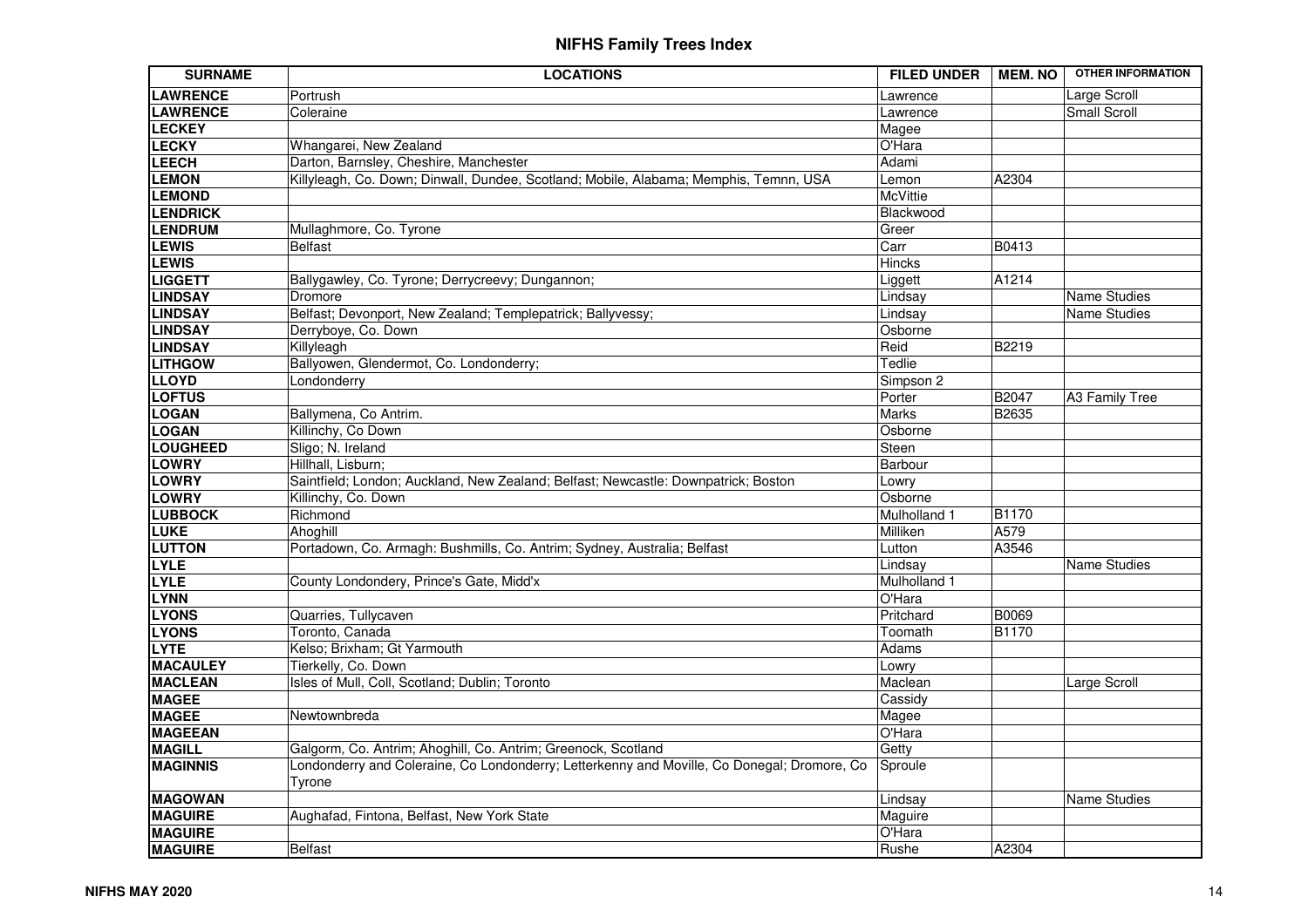| <b>SURNAME</b>        | <b>LOCATIONS</b>                                                                                    | <b>FILED UNDER</b> | <b>MEM. NO</b> | <b>OTHER INFORMATION</b> |
|-----------------------|-----------------------------------------------------------------------------------------------------|--------------------|----------------|--------------------------|
| <b>MAHER</b>          |                                                                                                     | O'Hara             |                |                          |
| <b>MAJOR</b>          | Co Londonderry                                                                                      | Cuthbert           | <b>B1109</b>   |                          |
| <b>MAJOR / MCJURY</b> | Bangor, New Zealand,                                                                                | Major              |                | <b>Name Studies</b>      |
| <b>MALCOLMSON</b>     | Lurgan, Co Armagh                                                                                   | Barcroft           |                |                          |
| <b>MALCOLMSON</b>     | Bessbrook, Co. Armagh;                                                                              | Richardson         | B0124          |                          |
| <b>MALONE</b>         | <b>Belfast</b>                                                                                      | Patton             |                |                          |
| <b>MANSON</b>         | Leith, Edinburgh, Scotland; Birmingham, England                                                     | Lemon              | A2304          |                          |
| <b>MANSON</b>         | Londonderry City                                                                                    | Waddy              |                |                          |
| <b>MARK</b>           | Ballylummin, Ahoghill                                                                               | Coulter            | A1155          |                          |
| <b>MARKS</b>          | Ahoghill, Newtownabbey, Gloonan, all Co. Antrim                                                     | Marks              | <b>B2635</b>   |                          |
| <b>MARSHALL</b>       |                                                                                                     | Barbour            |                |                          |
| <b>MARSHALL</b>       | <b>Belfast</b>                                                                                      | Osborne            |                |                          |
| <b>MARTIN</b>         | Ballywalter                                                                                         | Carr               | B0413          |                          |
| <b>MARTIN</b>         | Co. Fermanagh                                                                                       | Greer              |                |                          |
| <b>MARTIN</b>         | 1993 Directory from the Family History Society of Martin                                            | Martin             |                | Name Studies             |
| <b>MARTIN</b>         | Kircubbin; Belfast                                                                                  | Milliken           | A579           |                          |
| <b>MARTIN</b>         |                                                                                                     | O'Hara             |                |                          |
| <b>MARTIN</b>         | Killynure ?                                                                                         | Porter             | B2047          | A3 Family Tree           |
| <b>MARTIN</b>         | Camberwell, Victoria, Australia; Bendigo, Victoria, Australia; Adelaide, South Australia; Tennyson, | Steen              |                |                          |
|                       | Victoria. Australia                                                                                 |                    |                |                          |
| <b>MASSEY</b>         | Dromore, Co Down; Dalry, Ayrshire;                                                                  | Massey             | A4336          |                          |
| <b>MATHEWSON</b>      | Dunbunraver, Newtownstewart, Co. Tyrone; Stoke Newington, London; Bromley, Kent; Portrush           | Dunn               | <b>B078</b>    |                          |
|                       | and Lisburn, Co. Antrim                                                                             |                    |                |                          |
| <b>MATHEWSON</b>      | Dunbunraver, Newtownstewart, Co. Tyrone; Stoke Newington, London, Bromley, Kent, Portrush           | Hamilton 1         | B078           |                          |
|                       | and Lisburn, Co. Antrim                                                                             |                    |                |                          |
| <b>MATTHEWS</b>       | Meriden, NH Co; NYC; Innishargie, Co. Down; Portaferry, Co. Down; West Haven, CT, USA;              | <b>Matthews</b>    |                |                          |
|                       | Glasgow; Bangor, Co. Down; Downpatrick; Brooklyn, USA; NY, USA; Banbridge, Co. Down;                |                    |                |                          |
|                       | Manchester; Belfast; Greyabbey                                                                      |                    |                |                          |
| <b>MAWHINNEY</b>      | Ballymarten, Templepatrick, Co Antrim                                                               | Milliken           | A579           |                          |
| <b>MAXWELL</b>        | Bleary & Lurgan, Co. Armagh                                                                         | Maxwell            |                |                          |
| <b>McALLISTER</b>     | Ballynamagna                                                                                        | Copeland           |                |                          |
| <b>McALLISTER</b>     | Lisburn, Co. Antrim                                                                                 | McDowell           | B2210          |                          |
| <b>McANEARY</b>       | Garvagh, Coleraine                                                                                  | McNeary            |                |                          |
| <b>McANULLY</b>       |                                                                                                     | O'Hara             |                |                          |
| <b>McARDLE</b>        | Ireland, Mullyloughran ?; Clackmannanshire, Scot.                                                   | <b>McArdle</b>     |                |                          |
| <b>McATEER</b>        | Dromore                                                                                             | Lindsay            |                | <b>Name Studies</b>      |
| <b>McAULAY</b>        | Belfast, Co. Antrim                                                                                 | Robb               |                |                          |
| <b>McAULEY</b>        |                                                                                                     | O'Hara             |                |                          |
| <b>McBURNEY</b>       |                                                                                                     | Porter             | B2047          | A3 Family Tree           |
| <b>McCAFFREY</b>      | Ballykeel, Banbridge; Philadelphia;                                                                 | McCaffrey          |                |                          |
| <b>McCAIN</b>         | Castledawson                                                                                        | Bean               |                |                          |
| <b>McCAIN</b>         | Castledawson, Co. Londonderry                                                                       | Pollock            | A1819          | on floppy disc           |
| <b>McCALL</b>         | Co. Londonderry                                                                                     | McCall             | A1168          |                          |
| <b>McCALLUM</b>       | Lisbane, Co. Down; Drumhirk, New Brunswick, Auckland, NZ;                                           | McCallum           | A2257          |                          |
| <b>McCALMONT</b>      | Larne; Carnmoney, Co. Antrim; Cairncastle                                                           | Magee              |                |                          |
| <b>McCANDLESS</b>     | Londonderry; Omagh, Co Tyrone                                                                       | Teese / Tees       |                |                          |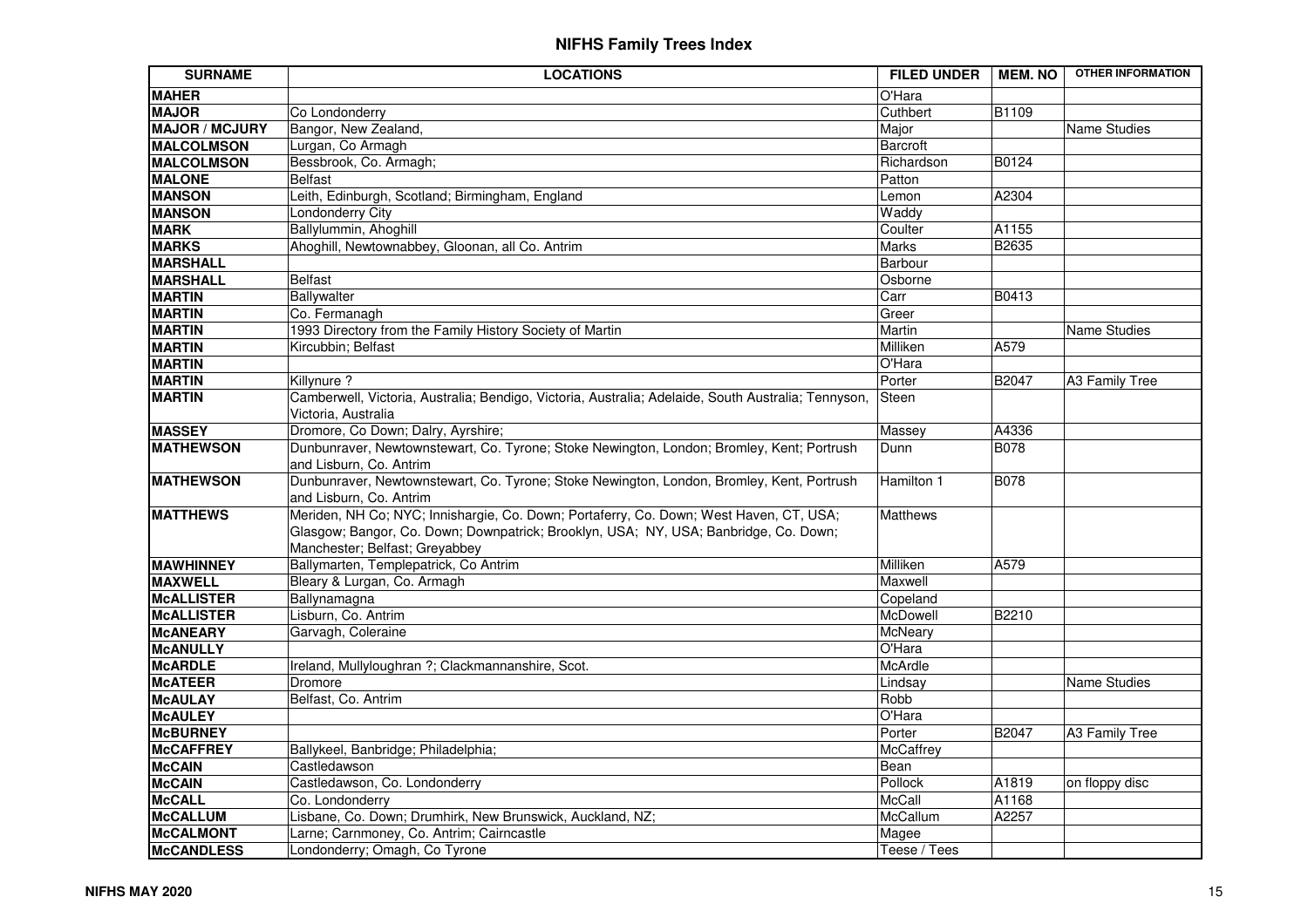| <b>SURNAME</b>                         | <b>LOCATIONS</b>                                                                                                                                                                                                                                                                                                                                                                                                                                                          | <b>FILED UNDER</b>  | <b>MEM. NO</b> | <b>OTHER INFORMATION</b> |
|----------------------------------------|---------------------------------------------------------------------------------------------------------------------------------------------------------------------------------------------------------------------------------------------------------------------------------------------------------------------------------------------------------------------------------------------------------------------------------------------------------------------------|---------------------|----------------|--------------------------|
| <b>McCANDLIS</b>                       |                                                                                                                                                                                                                                                                                                                                                                                                                                                                           | Caseby              | A1080          |                          |
| <b>McCANN</b>                          |                                                                                                                                                                                                                                                                                                                                                                                                                                                                           | O'Hara              |                |                          |
| <b>McCANN</b>                          | Killinchy, Co Down; USA                                                                                                                                                                                                                                                                                                                                                                                                                                                   | Osborne             |                |                          |
| <b>McCANN</b>                          | Killenican                                                                                                                                                                                                                                                                                                                                                                                                                                                                | Reid                | B0124          |                          |
| <b>McCANN</b>                          | San Francisco USA; California, USA                                                                                                                                                                                                                                                                                                                                                                                                                                        | Steen               |                |                          |
| <b>McCARTNEY</b>                       | Newtownbutler; Enniskillen                                                                                                                                                                                                                                                                                                                                                                                                                                                | Steen               |                |                          |
| <b>McCAUGHEY</b>                       | Dungannon, Co Tyrone; PA, USA                                                                                                                                                                                                                                                                                                                                                                                                                                             | McCaughey           | A4282          |                          |
| <b>McCAULEY</b>                        | Brookeborough, Co. Ferm; Dandenong, Victoria, Australia; Victoria, Australia; Aghadrumsee, Co.<br>Fermanagh; Beechworth; Eshnadallagh, N. Ireland; Algretton, nr Corby, N'hampt; Salaghy, Co.<br>Ferm; Brookeborough, Co. Ferm; Eshnadallagh, N. Ireland; Enniskillen; Lisnaskea; Bunlougher,<br>Co. Fermanagh; Knockninny, Co. Fermanagh; Clogh, N. Ireland; Koo-Wee-Rup, Victoria, Aust;<br>Ballinode, Co. Monaghan Perthshire, Scotland; Dernawilt West, Co. Fermanagh | <b>Steen</b>        |                |                          |
| <b>McCAUSLAND</b>                      | Drenagh, Limavady; Ballykelly all Co. L'Derry                                                                                                                                                                                                                                                                                                                                                                                                                             | Gage                |                | Large Scroll             |
| <b>McCAY</b>                           | Lisnashanker, Dromore, Co. Down                                                                                                                                                                                                                                                                                                                                                                                                                                           | Lowry               |                |                          |
| <b>McCLARNON</b>                       |                                                                                                                                                                                                                                                                                                                                                                                                                                                                           | O'Hara              |                |                          |
| <b>McCLEERY</b>                        |                                                                                                                                                                                                                                                                                                                                                                                                                                                                           | Maxwell             |                |                          |
| <b>McCLEERY</b>                        |                                                                                                                                                                                                                                                                                                                                                                                                                                                                           | McCracken 1         |                |                          |
| <b>McCLELLAND</b>                      | Ballyeaston, Co. Antrim; Mullaghglass & Bessbrook, Co. Armagh; New York                                                                                                                                                                                                                                                                                                                                                                                                   | McClelland          |                |                          |
| <b>McCLENAGHAN</b>                     |                                                                                                                                                                                                                                                                                                                                                                                                                                                                           | Lindsay             |                | Name Studies             |
| <b>McCLENAGHAN</b>                     | Belfast; New Jersey                                                                                                                                                                                                                                                                                                                                                                                                                                                       | McClenaghan         |                |                          |
| <b>McCLENAGHAN</b>                     | Andraid, Ireland; Belfast; Monkstown, Co. Antrim; Tamaght; Carnmoney, Co. Antrim                                                                                                                                                                                                                                                                                                                                                                                          | Milliken            | A579           |                          |
| <b>McCLENAHAN</b><br><b>McCLEVERTY</b> | Maghereagh, Randalstown<br>St John's Ch, Kilwarlin                                                                                                                                                                                                                                                                                                                                                                                                                        | McKenry<br>Crawford | A2288          |                          |
| <b>McCLEVERTY</b>                      |                                                                                                                                                                                                                                                                                                                                                                                                                                                                           | Lindsay             |                | Name Studies             |
| <b>McCLIMENT</b>                       |                                                                                                                                                                                                                                                                                                                                                                                                                                                                           | Porter              | B2047          | A3 Family Tree           |
| <b>McCLINTON</b>                       | Ballylesson, Co. Down; Belfast, Co. Antrim                                                                                                                                                                                                                                                                                                                                                                                                                                | Thomson             |                |                          |
| <b>McCLOY</b>                          | Lagavar, Ballintoy, Co. Antrim                                                                                                                                                                                                                                                                                                                                                                                                                                            | Boyd 2              |                |                          |
| <b>McCLUNE</b>                         | <b>Braniel</b> , Belfast                                                                                                                                                                                                                                                                                                                                                                                                                                                  | Stewart 1           |                |                          |
| <b>McCLURE</b>                         | <b>Belfast</b>                                                                                                                                                                                                                                                                                                                                                                                                                                                            | Bill                |                |                          |
| <b>McCLURE</b>                         |                                                                                                                                                                                                                                                                                                                                                                                                                                                                           | Ritchie             |                |                          |
| <b>McCLURE</b>                         |                                                                                                                                                                                                                                                                                                                                                                                                                                                                           | Walker 1            |                |                          |
| <b>McCLURKIN</b>                       | Prockliss, Antrim; Holland, Mich. USA; Ahoghill; Randalstown; Tamlaght; Ballybeg                                                                                                                                                                                                                                                                                                                                                                                          | Milliken            | A579           |                          |
| <b>McCOLL</b>                          | Co. Londonderry; Dalkeith, Scotland                                                                                                                                                                                                                                                                                                                                                                                                                                       | <b>McCall</b>       | A1168          |                          |
| <b>McCOLLOM</b>                        |                                                                                                                                                                                                                                                                                                                                                                                                                                                                           | O'Hara              |                |                          |
| <b>McCOMISKEY</b>                      | Banbridge                                                                                                                                                                                                                                                                                                                                                                                                                                                                 | <b>McCaffrey</b>    |                |                          |
| <b>McCONKEY</b>                        | Dernawilt West, Co. Ferm; Aghadrumsee, Co. Fermanagh; Tully, Co. Ferm; Bunlougher, Co.<br>Fermanagh                                                                                                                                                                                                                                                                                                                                                                       | Steen               |                |                          |
| <b>McCONNELL</b>                       | Ballycarry, Co. Antrim                                                                                                                                                                                                                                                                                                                                                                                                                                                    | McDowell            | B2210          |                          |
| <b>McCONVILLE</b>                      | Mass. USA                                                                                                                                                                                                                                                                                                                                                                                                                                                                 | Hendron             |                |                          |
| <b>McCORMICK</b>                       | Dromore                                                                                                                                                                                                                                                                                                                                                                                                                                                                   | Lindsay             |                | <b>Name Studies</b>      |
| <b>McCORMICK</b>                       | Donegore; Ahoghill; Burside, Antrim; Prockliss, Antrim; Whitehouse; Crumlin; Ballyclare;<br>Ballymena                                                                                                                                                                                                                                                                                                                                                                     | Milliken            | A579           |                          |
| <b>McCOUBREY</b>                       | Drumanaghan; Drumgavelin, Ballynahinch; New Grove, Ballymacarn; Downpatrick N.S.P.;<br>Magheradroll                                                                                                                                                                                                                                                                                                                                                                       | Reid                | B0124          |                          |
| <b>McCRACKEN</b>                       | Ballywalter, Belfast                                                                                                                                                                                                                                                                                                                                                                                                                                                      | Carr                | B0413          |                          |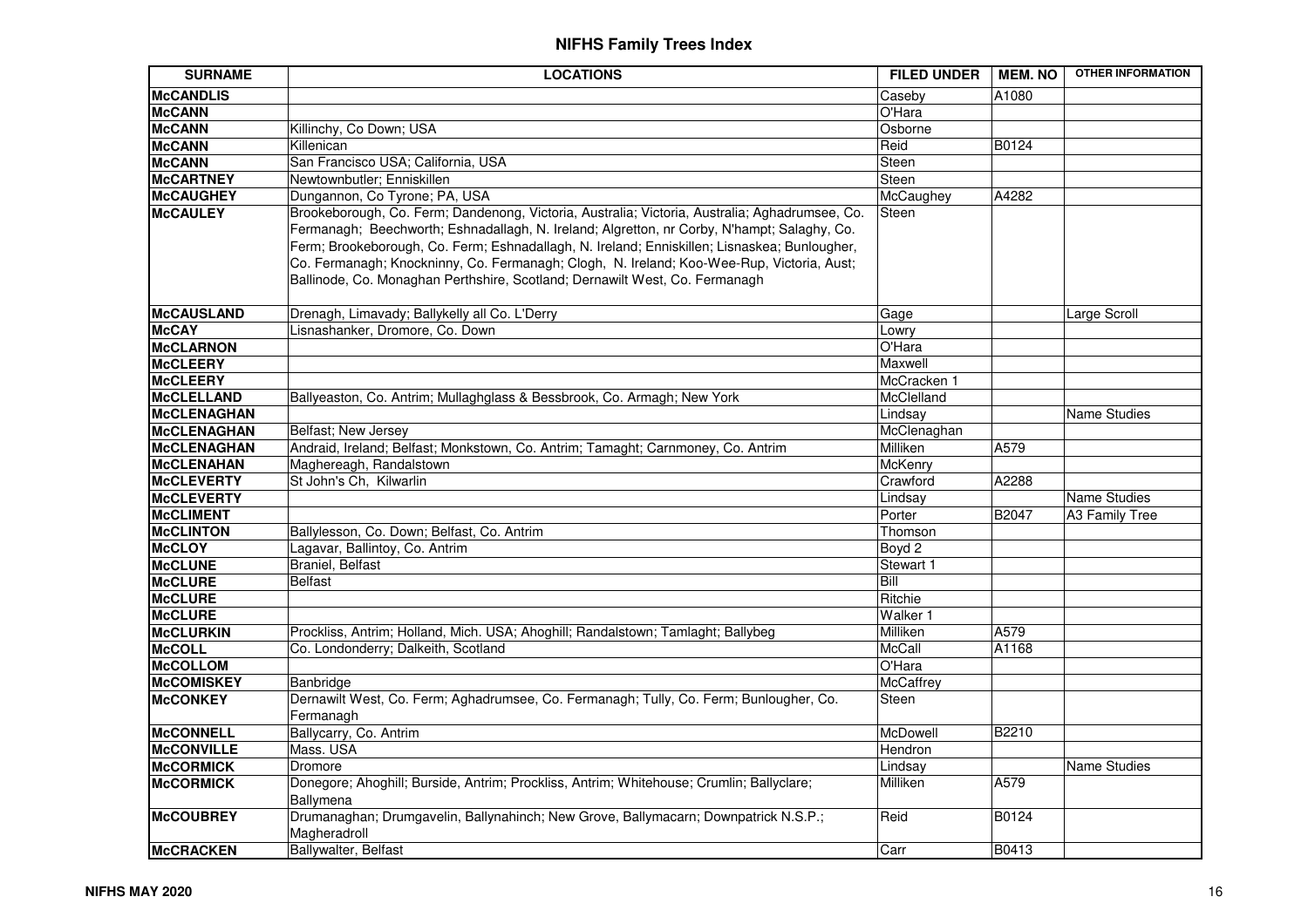| <b>SURNAME</b>    | <b>LOCATIONS</b>                                                                             | <b>FILED UNDER</b> | <b>MEM. NO</b> | <b>OTHER INFORMATION</b> |
|-------------------|----------------------------------------------------------------------------------------------|--------------------|----------------|--------------------------|
| McCRACKEN         | <b>Belfast</b>                                                                               | McCracken 1        |                |                          |
| <b>MCCRACKEN</b>  | Dunover, Ballywalter & Belfast                                                               | McCracken 2        | <b>B0413</b>   |                          |
| <b>McCREERY</b>   | Raffrey, Co. Down                                                                            | Reid               | B0124          |                          |
| <b>McCULLAGH</b>  | Comber                                                                                       | Patton             |                |                          |
| McCULLOUGH        | Co. Cavan                                                                                    | Adams              |                |                          |
| McCULLOUGH        | Limavady; Ballyarton, Killaloo                                                               | MacCulloch         | A1316          |                          |
| <b>McCULLOUGH</b> | Australia                                                                                    | Patterson          |                |                          |
| <b>McCULLOUGH</b> | Rasharkin, Co Antrim; Greenville, South Carolina, USA                                        | Scott 2            |                |                          |
| <b>McDONALD</b>   | Loch Ranoch, Scotland; Edinburgh, Hillsborough, Co. Down; Glenarm, Portaferry                | McDonald           |                |                          |
| <b>McDONNELL</b>  | <b>Belfast</b>                                                                               | Mulholland 1       |                |                          |
| <b>McDOWELL</b>   | Ballymena, Co. Antrim                                                                        | Bennett            |                |                          |
| <b>McDOWELL</b>   | Antrim, Co Antrim                                                                            | McDowell           | B2210          |                          |
| <b>McDOWELL</b>   | <b>Belfast</b>                                                                               | Milliken           | A579           |                          |
| <b>McDOWELL</b>   | Dinanew                                                                                      | Reid               | B0124          |                          |
| <b>McELRATH</b>   | Dromore                                                                                      | Lindsay            |                | <b>Name Studies</b>      |
| <b>McELVEEN</b>   | Banbridge, Carryduff, Dromara, all Co. Down, Lisburn                                         | McIlvaine          |                |                          |
| <b>McFADDEN</b>   | Creeshlough, Co. Donegal                                                                     | O'Hara             |                |                          |
| <b>McFADDEN</b>   |                                                                                              | Walker 1           |                |                          |
| <b>McFARLAND</b>  | Trinamadin, Straree, Culvahulion, Gortin, Co. Tyrone                                         | Hamilton 1         | <b>B078</b>    |                          |
| <b>McFARLAND</b>  | Letterbratt; Aghalee                                                                         | MacCulloch         | A1316          |                          |
| <b>McFARLANE</b>  | Lisnascreagh, Plumbridge; Beagh, Omagh, both Co. Tyrone; Portrush, Co. Antrim; Coleraine and | Dunn               | <b>B078</b>    |                          |
|                   | Portstewart, Co. Londonderry; Wisconsin, USA                                                 |                    |                |                          |
| <b>McFARLANE</b>  | <b>Belfast</b>                                                                               | MacCulloch         | A1316          |                          |
| <b>McFARREN</b>   | Dromore                                                                                      | Lindsay            |                | Name Studies             |
| <b>McFERRAN</b>   |                                                                                              | Matthews           |                |                          |
| <b>McGARROCK</b>  |                                                                                              | Porter             |                | A3 Family Tree           |
| <b>McGEE</b>      | <b>Belfast</b>                                                                               | O'Hara             |                |                          |
| <b>McGIBBON</b>   | Dromore                                                                                      | Lindsay            |                | <b>Name Studies</b>      |
| <b>McGILLRATH</b> |                                                                                              | Reid               | B0124          |                          |
| <b>McGINN</b>     | Clogher, Co. Tyrone; Shankill, Belfast                                                       | McGinn             |                |                          |
| McGLATHERY        |                                                                                              | McCracken 1        |                |                          |
| <b>McGRANE</b>    |                                                                                              | Pritchard          | B0069          |                          |
| <b>McGREW</b>     | Omagh, Co. Tyrone                                                                            | McGrew             |                |                          |
| <b>McGROGGAN</b>  |                                                                                              | Milliken           | A579           |                          |
| <b>McGUGHEY</b>   | Mullinsallagh                                                                                | Milliken           | A579           |                          |
| <b>McGURK</b>     |                                                                                              | O'Hara             |                |                          |
| <b>McILROY</b>    | Bangor, Co. Down; USA                                                                        | Patton             |                |                          |
| <b>McILVAINE</b>  | Ballylogan; Ballynahinch; Ayrshire; Islandmagee                                              | McIlvaine          |                |                          |
| <b>McILVEEN</b>   | Banbridge; Katesbridge                                                                       | McIlvaine          |                |                          |
| <b>McIVER</b>     |                                                                                              | Ritchie            |                |                          |
| <b>McKAY</b>      | Carnlough, Co. Antrim; Glendun, Cushendun                                                    | O'Hara             |                |                          |
| <b>McKEAG</b>     | Killinchy & Kilmud.                                                                          | Milliken           | A579           |                          |
| <b>McKEE</b>      |                                                                                              | Boyd 1             |                |                          |
| <b>McKEE</b>      | Newry                                                                                        | Labron             | A1200          |                          |
| <b>McKEE</b>      | Ards                                                                                         | McKee 1            |                |                          |
| <b>McKEE</b>      | Conlig, Bangor                                                                               | McKee 2            |                |                          |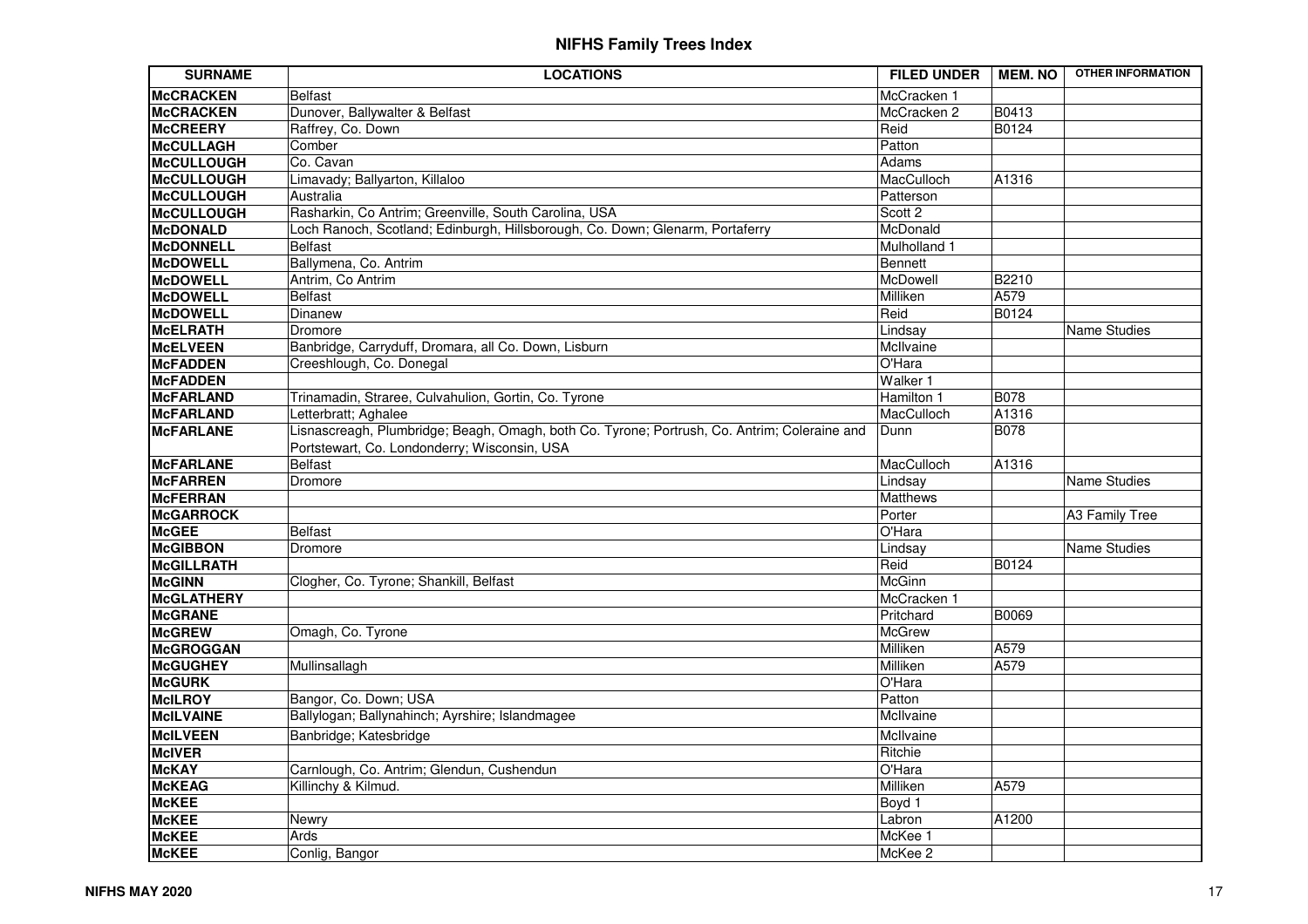| <b>SURNAME</b>                    | <b>LOCATIONS</b>                                                                                  | <b>FILED UNDER</b>          | <b>MEM. NO</b> | <b>OTHER INFORMATION</b> |
|-----------------------------------|---------------------------------------------------------------------------------------------------|-----------------------------|----------------|--------------------------|
| <b>McKEE</b>                      | Wigtown, Scotland; Drumbo and Killyleagh, Co. Down - Name Study in Antrim, Armagh, Down           | McKee 3                     |                |                          |
| <b>McKEE</b>                      |                                                                                                   | Porter                      |                | A3 Family Tree           |
| <b>McKEEVER</b>                   |                                                                                                   | O'Hara                      |                |                          |
|                                   | McKELDUFF / DUFF   Killyleagh / Pennsylvania                                                      | MacKelduff                  | A0735          |                          |
| <b>McKELVEY</b>                   | Dunbunraver, Newtownstewart, Co. Tyrone; Riverdene, Knockmoyle, Omagh                             | Hamilton 1                  | <b>B078</b>    |                          |
| <b>McKELVEY</b>                   | Dromore                                                                                           | Lindsay                     |                | <b>Name Studies</b>      |
| <b>McKENDRY</b>                   |                                                                                                   | Milliken                    | A579           |                          |
| <b>McKENNA</b>                    |                                                                                                   | O'Hara                      |                |                          |
| <b>McKENNA</b>                    | Crossmaglen, Co. Armagh                                                                           | Rushe                       | B1072          |                          |
| <b>McKEOWN</b>                    | <b>Belfast</b>                                                                                    | Coburn                      | <b>B0798</b>   |                          |
| <b>McKEOWN</b>                    | Slievengh, Portglenone                                                                            | Milliken                    | A579           |                          |
| <b>McKEWON</b>                    | Ballykeel, Dromore, Co. Down                                                                      | Rolston                     |                |                          |
| <b>McKIBBEN</b>                   | Dromore                                                                                           | Lindsay                     |                | Name Studies             |
| <b>McKIBBEN</b>                   | Knocknashan?                                                                                      | Porter                      |                | <b>A3 Family Tree</b>    |
| <b>McKINLEY</b>                   | Ballycastle                                                                                       | Boyd 2                      |                | Large Scroll             |
| <b>McKINLEY</b><br><b>McKINTY</b> | Magheralin Parish, County Down                                                                    | <b>McKinley</b>             | <b>B0798</b>   |                          |
| <b>McKNIGHT</b>                   | Newtownards, Co. Down;                                                                            | Coburn                      |                |                          |
| <b>McKNIGHT</b>                   | <b>Belfast</b>                                                                                    | <b>Bigger</b><br>McKnight 1 |                |                          |
| <b>McKNIGHT</b>                   | County Antrim; South Carolina; Alabama; Texas                                                     | McKnight 2                  | B0581          |                          |
| <b>McLARIN</b>                    | Fife, Scotland                                                                                    | McLarin                     |                |                          |
| <b>McLARIN</b>                    | Fife, Scotland                                                                                    | McLarin                     |                |                          |
| (McCLARIN)                        |                                                                                                   |                             |                |                          |
| <b>McLAUGHLIN</b>                 | Plumbridge                                                                                        | MacCulloch                  | A1316          |                          |
| <b>McLAUGHLIN</b>                 | Enniskillen; London; Watford, England                                                             | Steen                       |                |                          |
| <b>McLEES</b>                     | Ramoan, Ballycastle                                                                               | Nicholl                     |                | Small Scroll             |
| <b>McMANUS</b>                    | Clabby, Co. Fermanagh; Aghadrumsee, Co. Fermanagh                                                 | Steen                       |                |                          |
| <b>McMILLAN</b>                   | Joplin, Mo; New Jersey; Edinburgh; Canada                                                         | McClenaghan                 |                |                          |
| <b>McMULLAN</b>                   |                                                                                                   | Ritchie                     |                |                          |
| <b>McNALLY</b>                    | Lisburn, Co Antrim & Co. Down                                                                     | <b>Bruce</b>                |                |                          |
| <b>MCNALLY</b>                    |                                                                                                   | Labron                      | A1200          |                          |
| <b>McNALLY</b>                    |                                                                                                   | O'Hara                      |                |                          |
| <b>McNAMARA</b>                   | Belfast / Co. Down                                                                                | Patton                      |                |                          |
| <b>McNEICE</b>                    | Johannesburg, S. Africa; Mona Vale, N.S.W. Australia                                              | Lemon                       | A2304          |                          |
| <b>McNEILE</b>                    | Ballycastle; Gigha, Taynish, Argyll, Scotland                                                     | McNeile                     |                | Large Scroll             |
| <b>McNEILL</b>                    | Clontonacally; Ballymaglaff                                                                       | McNeill 1                   |                |                          |
| <b>McNEILL</b>                    |                                                                                                   | O'Hara                      |                |                          |
| <b>McNEILL</b>                    | Crebilly, Ballyclug, Co. Antrim; Ballymena; Glasgow; Bennetsville, South Carolina; Jasper, Texas; | McNeill 2                   |                |                          |
| <b>McPARLAND</b>                  | Scotland                                                                                          | Hendron                     |                |                          |
| <b>McPEAKE</b>                    | Magherafelt, Co. Derry; Glasgow                                                                   | Corr                        |                |                          |
| <b>McQUILLEN</b>                  |                                                                                                   | O'Hara                      |                |                          |
| <b>McRANELLS</b>                  | Monhallen                                                                                         | Milliken                    | A579           |                          |
| <b>McSORLEY</b>                   | Co. Tyrone                                                                                        | McSorley                    |                |                          |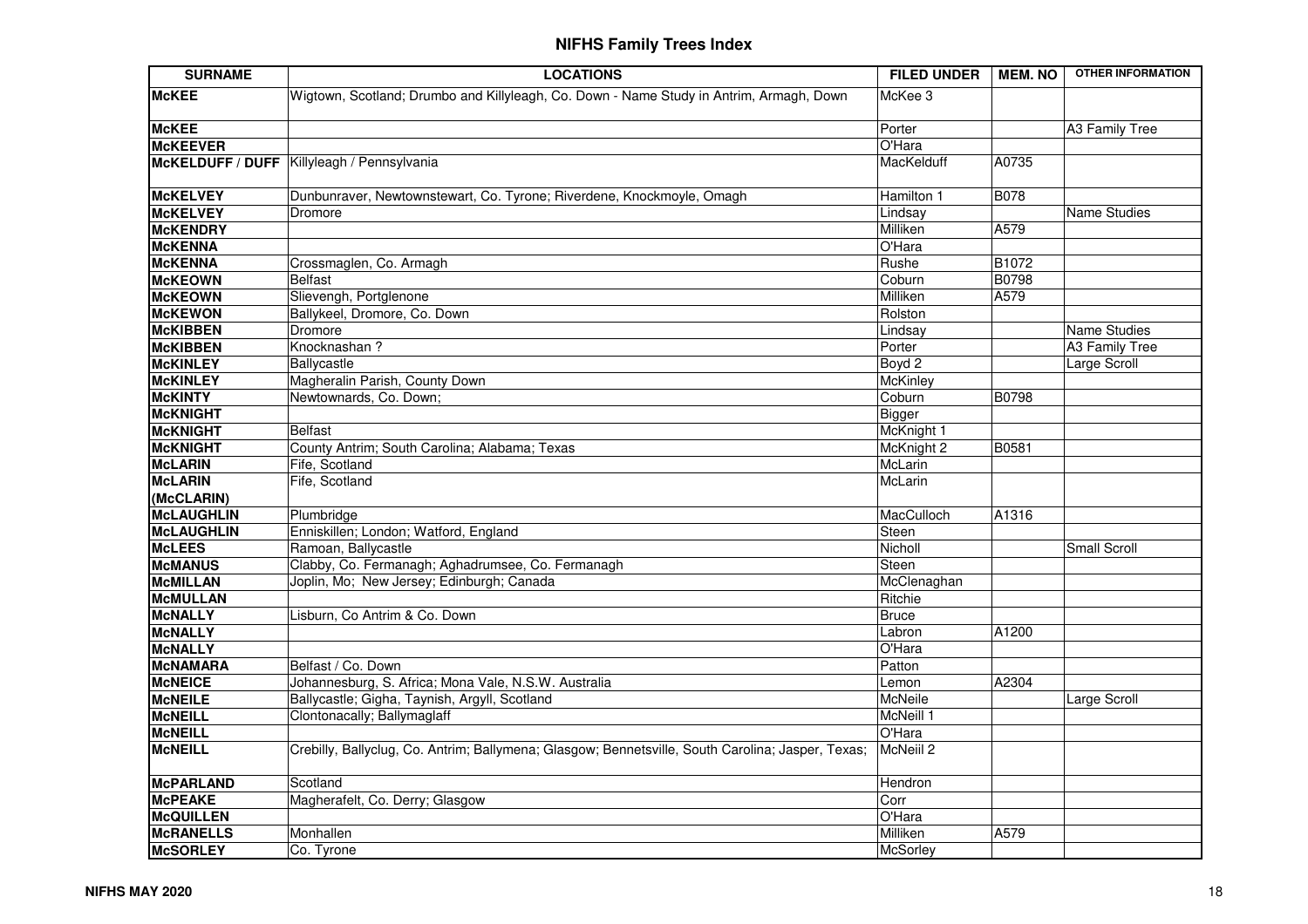| <b>SURNAME</b>    | <b>LOCATIONS</b>                                                                                                                                                                                                                                                                                                                                                                      | <b>FILED UNDER</b> | <b>MEM. NO</b> | <b>OTHER INFORMATION</b> |
|-------------------|---------------------------------------------------------------------------------------------------------------------------------------------------------------------------------------------------------------------------------------------------------------------------------------------------------------------------------------------------------------------------------------|--------------------|----------------|--------------------------|
| <b>McVAY</b>      | Ireland; PA, USA                                                                                                                                                                                                                                                                                                                                                                      | McCaughey          | A4282          |                          |
| <b>McVEA</b>      | Portavogie, Co. Down; Whitehead, Co. Antrim; Belfast, NI; Michigan, USA                                                                                                                                                                                                                                                                                                               | McVea              |                |                          |
| <b>McVEIGH</b>    | Ballymena, Co. Antrim                                                                                                                                                                                                                                                                                                                                                                 | McDowell           | <b>B2210</b>   |                          |
| <b>McVITTIE</b>   | Dunfermline, Fife, Scotland; Motherwell; Ireland                                                                                                                                                                                                                                                                                                                                      | McVittie           |                |                          |
| <b>McWHINNEY</b>  | Bangor; USA                                                                                                                                                                                                                                                                                                                                                                           | Matthews           |                |                          |
| <b>McWHIRTER</b>  |                                                                                                                                                                                                                                                                                                                                                                                       | Staveley           |                |                          |
| <b>McWILLIAMS</b> | Co. Tyrone; Belfast                                                                                                                                                                                                                                                                                                                                                                   | McGinn             |                |                          |
| <b>MEEK</b>       | Ahoghill; Ballykennedy, Gracehill;                                                                                                                                                                                                                                                                                                                                                    | Milliken           | A579           |                          |
| <b>MELVILLE</b>   | Belfast, N.I.                                                                                                                                                                                                                                                                                                                                                                         | McDowell           | <b>B2210</b>   |                          |
| <b>MERVYN</b>     | <b>Trillick</b>                                                                                                                                                                                                                                                                                                                                                                       | Corry              |                |                          |
| <b>MICHELL</b>    | Ringneal, Comber, Co.Down; Dundonald; Tullyveery, Killyleagh, Co.Down                                                                                                                                                                                                                                                                                                                 | Reid               | B0124          |                          |
| <b>MILLER</b>     | Millerhill/ Ballydrenlin?                                                                                                                                                                                                                                                                                                                                                             | Porter             |                | A3 Family Tree           |
| <b>MILLIKEN</b>   | Ballymena; Aughnahoy, Portglenone; Co. Monaghan; Buncrana; Cairncastle; Ademorecross;<br>Ahoghill; Randalstown; Gloonan; Ballylinny; Dromore; Larne; Ballybeg; Canada; Killinchy & Kilmud<br>Garnearney, Co. Antrim; Ballymontna, Ireland; Belfast; Antrim; Monhallen; Ballykennedy,<br>Gracehill; Co. Derry; London; Galgorm Co. Antrim; Kircubbin; Kirkinriola, Co. Antrim; Groggan | Milliken           | A579           |                          |
| <b>MILLS</b>      |                                                                                                                                                                                                                                                                                                                                                                                       | O'Hara             |                |                          |
| <b>MILNE</b>      | Edinburgh; Leamington                                                                                                                                                                                                                                                                                                                                                                 | Barbour            |                |                          |
| <b>MOES</b>       | Holland, Mich. USA                                                                                                                                                                                                                                                                                                                                                                    | Milliken           | A579           |                          |
| <b>MOLESWORTH</b> | Devon, England, Buncrana, Co. Donegal                                                                                                                                                                                                                                                                                                                                                 | Molesworth         | A579           | Name Studies             |
| <b>MONKTON</b>    |                                                                                                                                                                                                                                                                                                                                                                                       | O'Hara             |                |                          |
| <b>MONTAGUE</b>   |                                                                                                                                                                                                                                                                                                                                                                                       | Cromie             |                | <b>Name Studies</b>      |
| <b>MONTGOMERY</b> | Benvarden and Ballydrain, Co. Antrim                                                                                                                                                                                                                                                                                                                                                  | Allen <sub>2</sub> |                |                          |
| <b>MONTGOMERY</b> | Ballyleck, Co. Fermanagh                                                                                                                                                                                                                                                                                                                                                              | Corry              |                |                          |
| <b>MONTGOMERY</b> | St Mark's, Portadown; USA; Moira, Co. Down; Mahon, Co. Armagh                                                                                                                                                                                                                                                                                                                         | Sloan 1            |                |                          |
| <b>MOODY</b>      | Gortmore, Magilligan, Co. Londonderry                                                                                                                                                                                                                                                                                                                                                 | Moody              | A579           |                          |
| <b>MOODY</b>      | Farlow, Tamlaght Finlagan Parish, Co. Londonderry                                                                                                                                                                                                                                                                                                                                     | Moody 2            | A579           |                          |
| <b>MOOR</b>       |                                                                                                                                                                                                                                                                                                                                                                                       | Boyd 1             |                |                          |
| <b>MOORE</b>      | Ballymena; Belfast                                                                                                                                                                                                                                                                                                                                                                    | Bennett            | B2634          |                          |
| <b>MOORE</b>      | Templepatrick, Co. Antrim                                                                                                                                                                                                                                                                                                                                                             | Milliken           | A579           |                          |
| <b>MOORE</b>      |                                                                                                                                                                                                                                                                                                                                                                                       | Moore              | A579           |                          |
| <b>MOORE</b>      |                                                                                                                                                                                                                                                                                                                                                                                       | O'Hara             |                |                          |
| <b>MOORE</b>      |                                                                                                                                                                                                                                                                                                                                                                                       | Pottinger          |                |                          |
| <b>MOORHEAD</b>   | Kingstown;                                                                                                                                                                                                                                                                                                                                                                            | Barbour            |                |                          |
| <b>MORRELL</b>    | <b>Belfast</b>                                                                                                                                                                                                                                                                                                                                                                        | Milliken           | A579           |                          |
| <b>MORRIS</b>     | <b>Belfast</b>                                                                                                                                                                                                                                                                                                                                                                        | Morris             | A579           |                          |
| <b>MORRISEY</b>   | Co. Cork                                                                                                                                                                                                                                                                                                                                                                              | Welch              | <b>B1170</b>   |                          |
| <b>MORRISON</b>   | Clearfield, Iowa, USA; Greyabbey                                                                                                                                                                                                                                                                                                                                                      | Pritchard          | B0069          |                          |
| <b>MORROW</b>     |                                                                                                                                                                                                                                                                                                                                                                                       | McVittie           |                |                          |
| <b>MORROW</b>     | Ballybean, Dundonald, Co. Down                                                                                                                                                                                                                                                                                                                                                        | Morrow             | A579           | <b>White File</b>        |
| <b>MORROW</b>     |                                                                                                                                                                                                                                                                                                                                                                                       | Patterson          |                |                          |
| <b>MORTON</b>     | Co. Down; Belfast                                                                                                                                                                                                                                                                                                                                                                     | Osborne            |                |                          |
| <b>MOSSE</b>      | Magherahamlet, Co. Down; Drumgavelin, Co. Down                                                                                                                                                                                                                                                                                                                                        | Ritchie            |                |                          |
| <b>MOULDS</b>     | Ballygally, Co. Down, Port Logan, Scotland                                                                                                                                                                                                                                                                                                                                            | <b>Best</b>        |                |                          |
| <b>MOUTRAY</b>    | Seafield, Fifeshire; Favor Royal; Killibrick; Belnasaggart; Tullylinton                                                                                                                                                                                                                                                                                                               | Corry              |                |                          |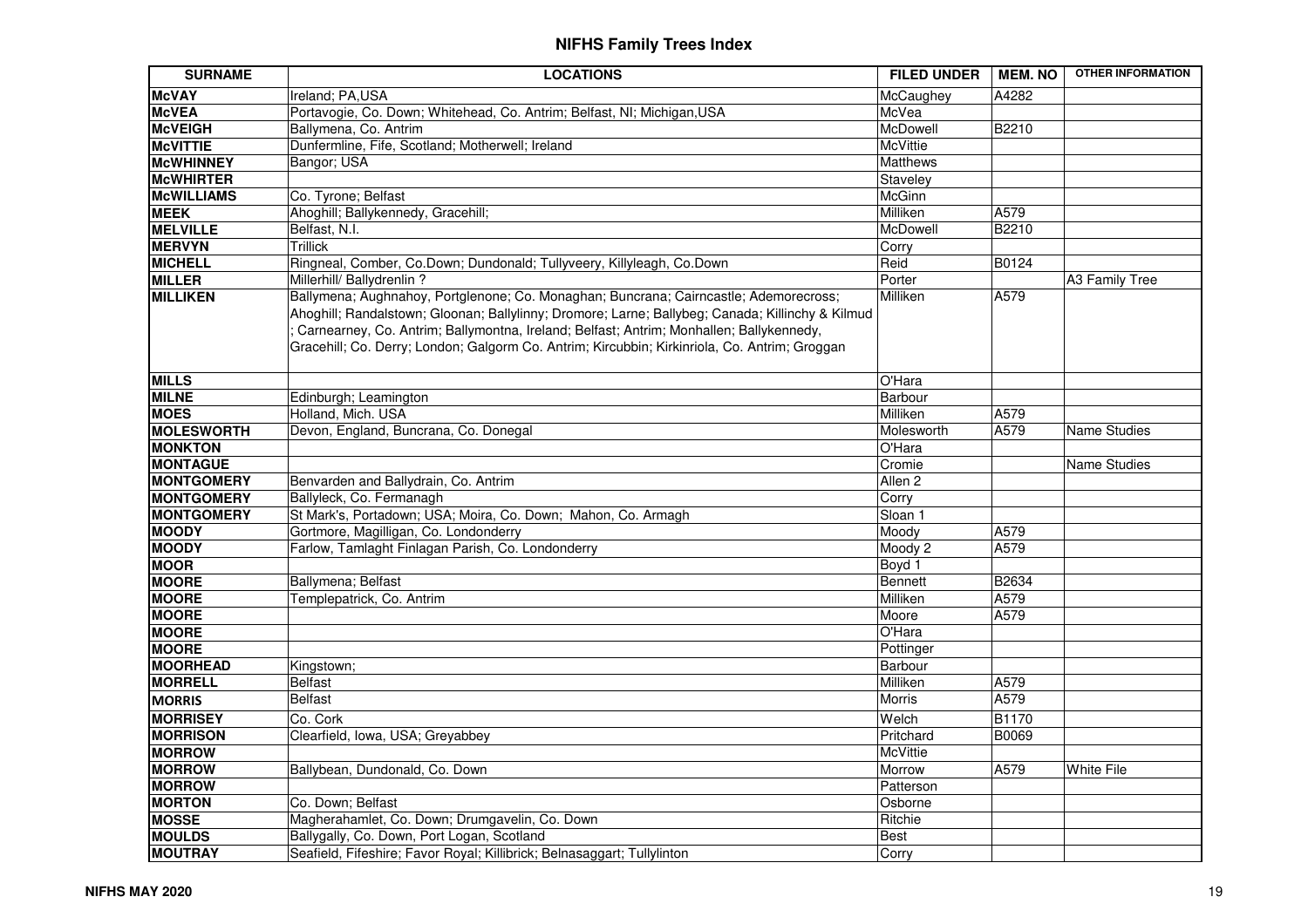| <b>SURNAME</b>                | <b>LOCATIONS</b>                                                                                 | <b>FILED UNDER</b> | <b>MEM. NO</b> | <b>OTHER INFORMATION</b>   |
|-------------------------------|--------------------------------------------------------------------------------------------------|--------------------|----------------|----------------------------|
| <b>MOUTRAY</b>                | Favour Royal, Co. Tyrone; Killibrick, Augher, Co. Tyrone; Tullylinton, Co. Tyrone                | Moutray            |                |                            |
| <b>MOXON BROWN</b>            |                                                                                                  | O'Hara             |                |                            |
| <b>MUCKLE</b>                 |                                                                                                  | Pritchard          | B0069          |                            |
| <b>MULHOLLAND</b>             | Belfast, Ballywalter, Ypres, Belgium                                                             | Mulholland 1       |                |                            |
| MULHOLLAND                    | Forkhill, Co Armagh; Pert & Leeds, Ontario; El Paso, Wisconsin                                   | Mulholland 2       |                |                            |
| MULHOLLAND                    | Perth, Ontario; Minneapolis, USA                                                                 | Mulholland 2       |                |                            |
| <b>MULLAN</b>                 | Aghavea, Co. Fermanagh; N. Ireland                                                               | Steen              |                |                            |
| <b>MULLEN</b>                 | Leggowan, Saintfield                                                                             | O'Hara             |                |                            |
| <b>MUNFOAD</b>                | Drumalis, Larne                                                                                  | Magee              |                |                            |
| <b>MUNN</b>                   | Ballyminstra, Killinchy, Co. Down                                                                | Osborne            |                |                            |
| <b>MUNN</b>                   | Carryduff & Saintfield area, Co. Down                                                            | Rolston            |                |                            |
| <b>MURDOCK</b>                | Garvaghy, Portglenone                                                                            | Milliken           | A579           |                            |
| <b>MURPHY</b>                 |                                                                                                  | Corry              |                |                            |
| <b>MURPHY</b>                 | Rathfriland, Co. Down; Lisburn. Co. Antrim;                                                      | Murphy             |                | <b>Quaker Name Studies</b> |
| <b>MURRAY</b>                 | Ahoghill                                                                                         | Milliken           | A579           |                            |
| <b>MURRAY</b>                 | Ballybrack, Cushendall                                                                           | O'Hara             |                |                            |
| <b>MUSSEN</b>                 | Lisburn, Co. Antrim                                                                              | Allen <sub>2</sub> |                |                            |
| <b>NEAL</b>                   | Dromore                                                                                          | Lindsay            |                | Name Studies               |
| <b>NEELY</b>                  | Clogher, Co Tyrone; Lisburn, Co Antrim; Ashton, Northamptonshire, England; Baltimore, Maryland   | Neely              |                |                            |
|                               | and Georgia, USA                                                                                 |                    |                |                            |
| <b>NEELY</b>                  | Lomond, Tamlaght Finlagan Parish, C0. Londonderry                                                | Neely 2            |                |                            |
| <b>NEELY</b>                  | Broighter, Tamlaght Finlagan Parish, Co Londonderry                                              | Neely 3            |                |                            |
| <b>NEILL</b>                  | Bangor, Co. Down; USA                                                                            | Pritchard          | B0069          |                            |
| <b>NELSON</b>                 | Killyleagh? Mancelona, Michigan                                                                  | Nelson             |                |                            |
| <b>NELSON</b>                 | Killough, Co. Down; Bangor, Co. Down                                                             | Tyrrell            |                |                            |
| <b>NESBIT</b>                 |                                                                                                  | Blackwood          |                |                            |
| <b>NESBITT</b>                | Newtownards, Co. Down; Patterson, New Jersey;                                                    | Coburn             | B0798          |                            |
| <b>NESBITT</b>                | <b>Belfast</b>                                                                                   | Patton             |                |                            |
| <b>NEVIN</b>                  |                                                                                                  | Boyd 1             |                |                            |
| <b>NICHOLL</b>                | Ballycastle                                                                                      | Boyd 2             |                | Small Scroll               |
| <b>NICHOLL</b>                | Ramoan, Ballycastle                                                                              | Nicholl            |                | <b>Small Scroll</b>        |
| <b>NICHOLSON</b>              | Mourne                                                                                           | Barbour            |                |                            |
| <b>NICHOLSON</b>              | Derrycaw, Co. Armagh                                                                             | Richardson         | <b>B0124</b>   |                            |
| <b>NIXON</b>                  |                                                                                                  | Caseby             | A1080          |                            |
| <b>NIXON</b>                  | Enniskillen; Derryharney, Co. Fermanagh; London; Belfast                                         | Steen              |                |                            |
| <b>NOBEL</b>                  |                                                                                                  | Toomath            | <b>B1170</b>   |                            |
| <b>NOBLE</b>                  | Coolsyth, Co. Antrim                                                                             | Milliken           | A579           |                            |
| <b>NOBLE</b><br><b>NORRIS</b> | Marston Green, Birmingham; Lisnaskea; N Ireland                                                  | Steen<br>McDowell  |                |                            |
|                               | Omagh, Co. Tyrone                                                                                |                    | <b>B2210</b>   |                            |
| <b>OATES</b>                  | Victoria, Australia; Beechworth, Victoria, Aust.; Cornwall                                       | Steen<br>O'Hara    |                |                            |
| O'BOYLE                       | Broughshane St, B'mena, Co. Antrim                                                               |                    |                |                            |
| O'BRIEN                       | Munster, Carlow,                                                                                 | O'Brien            |                | <b>Quaker Name Studies</b> |
| <b>O'BRIEN</b>                |                                                                                                  | O'Hara             |                |                            |
| <b>O'CAHAN</b>                | Ballymena, Dunserverick, Cullybackey, Ballymoney, Ballycastle, all Co. Antrim. Philadelphia, USA | O'Cahan            |                | Large Scroll               |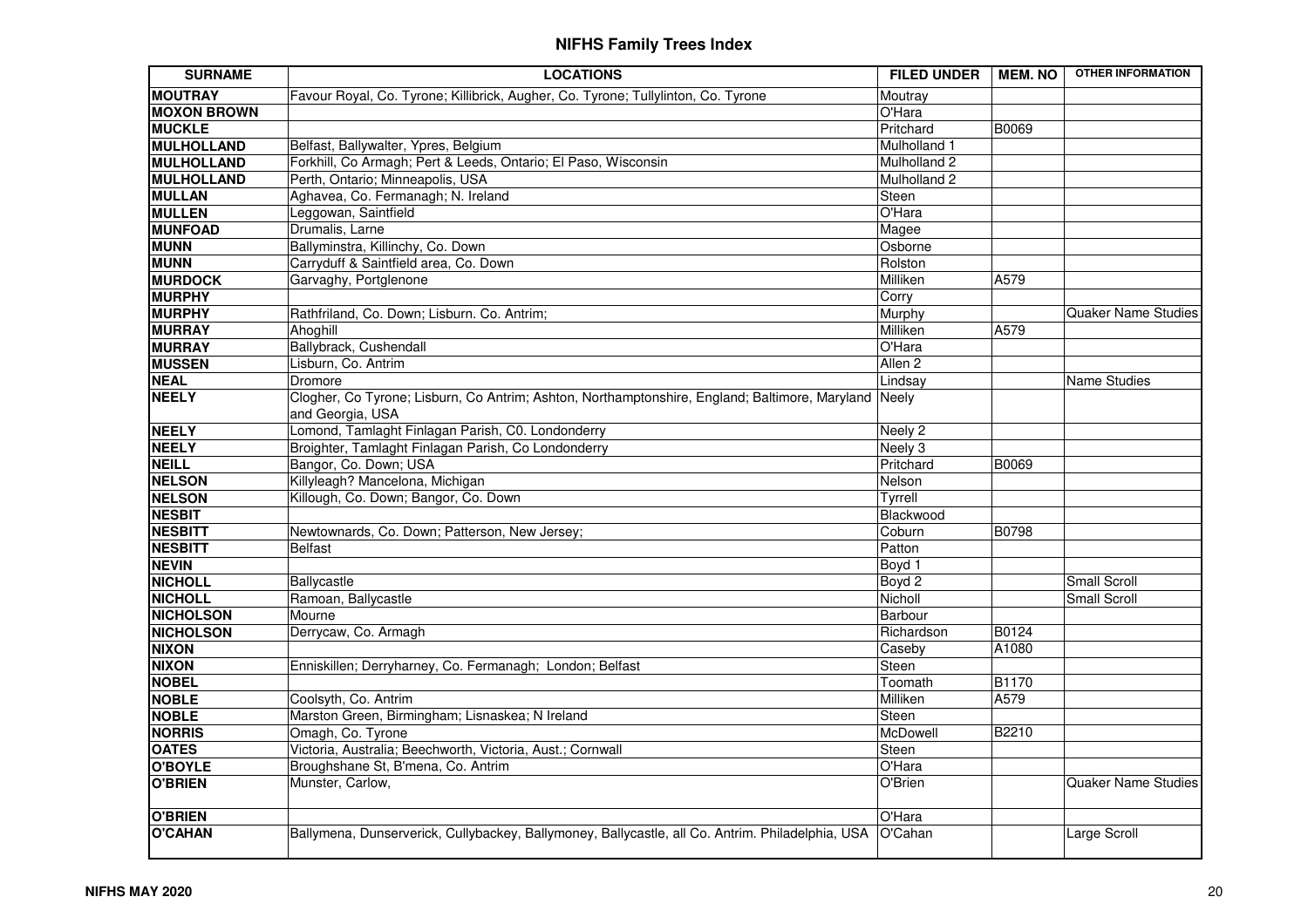| <b>SURNAME</b>     | <b>LOCATIONS</b>                                                                                                                | <b>FILED UNDER</b> | <b>MEM. NO</b> | <b>OTHER INFORMATION</b> |
|--------------------|---------------------------------------------------------------------------------------------------------------------------------|--------------------|----------------|--------------------------|
| <b>O'CASSIDY</b>   |                                                                                                                                 | Cassidy            |                |                          |
| <b>O'HAGAN</b>     |                                                                                                                                 | O'Hara             |                |                          |
| <b>O'HARA</b>      | Ballycraigy; Ballylesson; Carnlough; Tamnacacherty; Killead, Aldergrove; Fartown, Ballylesson;<br>Mornington, B'lesson; Belfast | O'Hara             |                |                          |
| <b>O'HARA</b>      | ? Strabane; Caldwell Co. Kentucky                                                                                               | O'Hara 2           |                |                          |
| <b>O'LOAN</b>      |                                                                                                                                 | O'Hara             |                |                          |
| <b>O'NEILL</b>     |                                                                                                                                 | O'Hara             |                |                          |
| <b>O'NEILL</b>     | Bangor                                                                                                                          | Patton             |                |                          |
| <b>O'RAWE</b>      | Ballymena                                                                                                                       | O'Hara             |                |                          |
| <b>ORR</b>         | Plumbridge                                                                                                                      | MacCulloch         | A1316          |                          |
| <b>ORR</b>         | Monlough; Gransha; Tullyhubbert; Clontinacally; Killynether; Ballygowan; Roddens, Ballywalter:<br>Bangor; Ballybean             | Porter             |                | <b>A3 Family Tree</b>    |
| <b>ORR</b>         | Greyabbey; Castlereagh; Ballyblack;                                                                                             | Porter             |                | A3 Family Tree           |
| <b>OSBORNE</b>     | Ballymacreely, Killinchy, Co. Down                                                                                              | Osborne            |                |                          |
| <b>OVENS</b>       |                                                                                                                                 | Corry              |                |                          |
| <b>PALMER</b>      | Co. Down                                                                                                                        | Ritchie            |                |                          |
| <b>PANTRIDGE</b>   | Dromore                                                                                                                         | Lindsay            |                | Name Studies             |
| <b>PARK</b>        |                                                                                                                                 | Porter             |                | <b>A3 Family Tree</b>    |
| <b>PATTERSON</b>   | <b>Belfast</b>                                                                                                                  | Lindsay            |                | <b>Name Studies</b>      |
| <b>PATTERSON</b>   | Moneyrea                                                                                                                        | Lowry              |                |                          |
| <b>PATTERSON</b>   | Ballyferris, Ballywalter                                                                                                        | McCracken 2        | B0413          |                          |
| <b>PATTERSON</b>   | Killynure; Drumalig; Saintfield; Carryduff                                                                                      | Patterson          |                |                          |
| <b>PATTERSON</b>   | Killynure; Lisdoonan                                                                                                            | Patterson          |                |                          |
| <b>PATTERSON</b>   | Ballykell/ Moneyrea                                                                                                             | Porter             |                | <b>A3 Family Tree</b>    |
| <b>PATTERSON</b>   | Ballymacreely; Ballyministra, Co. Down; Ardigon, Killyleagh;                                                                    | Reid               | B0124          |                          |
| <b>PATTERSON</b>   |                                                                                                                                 | Ritchie            |                |                          |
| <b>PATTERSON</b>   | Lisdoonan                                                                                                                       | Sloan <sub>2</sub> |                | Name Studies             |
| <b>PATTERSON</b>   | Tullynevin, Lisnaskea; Aghavea, Co. Fermanagh; Croaghan; Keenaghy                                                               | Steen              |                |                          |
| <b>PATTON</b>      | Comber                                                                                                                          | Patton             |                |                          |
| <b>PAULIN</b>      |                                                                                                                                 | Tyrrell            |                |                          |
| <b>PAYNE</b>       |                                                                                                                                 | Cassidy            |                |                          |
| <b>PEEBLES</b>     | Ireland; Scotland                                                                                                               | <b>McVittie</b>    |                |                          |
| <b>PENNEFATHER</b> |                                                                                                                                 | Cromie             |                | Name Studies             |
| <b>PERRIN</b>      | Indianapolis                                                                                                                    | Lowry              |                |                          |
| <b>PERROTT</b>     |                                                                                                                                 | Hincks             |                |                          |
| <b>PETERSON</b>    | Australia                                                                                                                       | Bean               |                |                          |
| <b>PHILLIPS</b>    | Drumgavlin, Ballynahinch, Co. Down                                                                                              | McDowell           | B2210          |                          |
| <b>PHILLIPS</b>    | Limavady                                                                                                                        | Porter             |                | <b>A3 Family Tree</b>    |
| <b>PHILLIPS</b>    |                                                                                                                                 | Rowan-Hamilton     | A2304          |                          |
| <b>PHILPOTT</b>    | British Columbia, Canada                                                                                                        | Savage             |                |                          |
| <b>PIM</b>         | Lackay                                                                                                                          | Barcroft           |                |                          |
| <b>PIM</b>         | Lisburn, Co. Antrim                                                                                                             | Richardson         | B0124          |                          |
| <b>PIPER</b>       | Moneyrea                                                                                                                        | Porter             |                | A3 Family Tree           |
| <b>PIRRIE</b>      | Quebec, Canada                                                                                                                  | Andrews            |                |                          |
| <b>PIRRIE</b>      | Belfast; Lisburn                                                                                                                | Barbour            |                |                          |
| <b>PITT</b>        | Wolverhampton, Staffordshire; Belfast                                                                                           | Bean               |                |                          |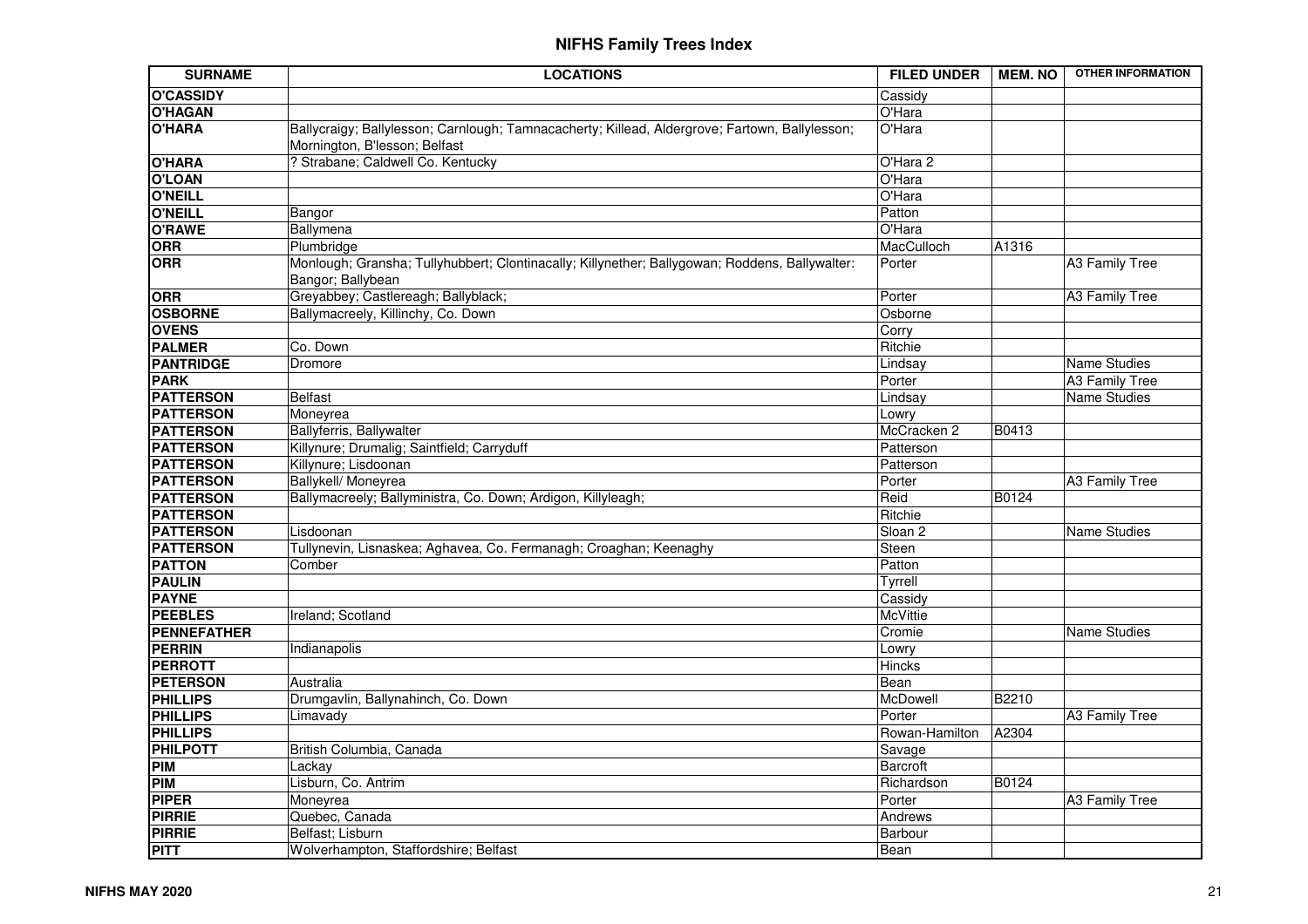| Keady, Co. Armagh; Longfield, Castleblaney, Co. Monaghan<br><b>POAG /POGUE</b><br>Pollock<br>A1819<br>on floppy disc<br><b>POLLOCK</b><br>Co. Armagh; Belfast; Keady; Longfield, Castleblaney, Co. Armagh;<br>Bean<br><b>POLLOCK</b><br>Keady, Co. Armagh; Belfast; Castleblaney<br>Pollock<br>on floppy disc<br>A1819<br><b>POOTS</b><br>Dromore<br>Name Studies<br>Lindsay<br>Kilderry, Co Donegal<br><b>PORTER</b><br>Cuthbert<br>B1109<br><b>PORTER</b><br>McCracken 1<br>Greyabbey ; Omagh; USA; Burt, Co. Donegal; Lifford, Co. Donegal<br>A3 Family Tree<br>Porter<br><b>PORTER</b><br><b>POSERINA</b><br>Philadelphia, USA; Losinj, Austria<br>Hendron<br>Toronto, Canada; Grange, Lancashire; Salford; Cartmel; Belfast<br><b>POSTLETHWAITE</b><br><b>McVittie</b><br>A579<br><b>POTTINGER</b><br>Moore<br><b>POTTINGER</b><br><b>Belfast</b><br>Pottinger<br>England<br><b>POWELL</b><br>Steen<br>Ballybrain, Greyabbey; Clearfield, Iowa, USA; Newtownards; Kircubbin; Comber; Ballyboghillbo,<br><b>PRITCHARD</b><br>Pritchard<br>B0069<br>Greyabbey; Atkinson, Illinois, USA; Holywood, Co. Down<br>O'Hara<br><b>PULLMAN</b><br><b>PURDON</b><br>Porter<br>A3 Family Tree<br><b>RAMSEY</b><br>Seapatrick, Co Down; Lisburn, Co. Antrim;<br>B0069<br>Ramsey<br><b>RANDALLS</b><br>Milliken<br>A579<br><b>RATH</b><br>Reid<br>B0124<br><b>RAWLINGS</b><br>O'Hara<br><b>REA</b><br>Barbour<br>A579<br><b>REGAN</b><br>Kircubbin<br>Milliken<br>Carryduff Pres. Church records<br>Carse<br>Name Studies<br><b>REID</b><br><b>REID</b><br><b>Belfast</b><br>McKnight 1<br><b>REID</b><br>Dundonald; Ardigon, Killyleagh; Ballymacashen; Raffrey, Co. Down; Killinchy, Co. Down;<br>Reid<br>B0124<br>Ballynahinch<br>Co. Fermanagh; Belfast; N. Ireland<br>Steen<br><b>REID</b><br>Dublin, Ireland; Ashton, Northamptonshire<br><b>RENNY / RENNIE</b><br>Neely<br><b>REYNOLDS</b><br>Walker 1<br><b>RICHARDSON</b><br>Stratford on Avon<br>Barbour<br>Blackwood<br><b>RICHARDSON</b><br><b>RICHARDSON</b><br>Arboe, Co. Tyrone<br>Keightley<br>Warwick, England; Co. Armagh, Lisburn, Co. Antrim;<br>B0124<br><b>RICHARDSON</b><br>Richardson<br><b>Quaker Name Studies</b><br>Dungannon, Co. Tyrone, Loughgall, Bessbrook & Moyallon, Co Armagh; Lisburn, Lambeg &<br><b>RICHARDSON</b><br>Richardson<br>B0124<br>Dunmurry, Co. Antrim; New York, USA<br><b>RIDDALL</b><br>Belfast; Markethill; Co. Armagh<br>McVittie<br><b>RIDDEL</b><br><b>Belfast</b><br>Barbour<br>Killyleagh, Co. Down; Belfast, Co. Antrim<br>A2304<br>Lemon<br>Haddow<br>Libberton, Quothquan, Lanark<br>Leeds, Yorkshire; Guiness, Co. Down; Magherahamlet; Drumgavelin, Co. Down; Dunmore, Co.<br>Ritchie<br>Down; Yorkshire<br><b>RITCHIE</b><br>Belfast; Illinois, USA; Edendariff, Co. Down; R.O. Coventry; Perth, W Australia<br>Ritchie<br><b>ROBB</b><br>Scrabo, Newtownards, Co. Down; Belfast, Co. Antrim<br>A2304<br>Lemon<br><b>ROBEY</b><br>Tyrrell<br><b>B078</b> | <b>SURNAME</b>  | <b>LOCATIONS</b>                          | <b>FILED UNDER</b> | <b>MEM. NO</b> | <b>OTHER INFORMATION</b> |
|-----------------------------------------------------------------------------------------------------------------------------------------------------------------------------------------------------------------------------------------------------------------------------------------------------------------------------------------------------------------------------------------------------------------------------------------------------------------------------------------------------------------------------------------------------------------------------------------------------------------------------------------------------------------------------------------------------------------------------------------------------------------------------------------------------------------------------------------------------------------------------------------------------------------------------------------------------------------------------------------------------------------------------------------------------------------------------------------------------------------------------------------------------------------------------------------------------------------------------------------------------------------------------------------------------------------------------------------------------------------------------------------------------------------------------------------------------------------------------------------------------------------------------------------------------------------------------------------------------------------------------------------------------------------------------------------------------------------------------------------------------------------------------------------------------------------------------------------------------------------------------------------------------------------------------------------------------------------------------------------------------------------------------------------------------------------------------------------------------------------------------------------------------------------------------------------------------------------------------------------------------------------------------------------------------------------------------------------------------------------------------------------------------------------------------------------------------------------------------------------------------------------------------------------------------------------------------------------------------------------------------------------------------------------------------------------------------------------------------------------------------------------------------------------------------------------------------------------------------------------------------------------------------------------------------------------------------------------|-----------------|-------------------------------------------|--------------------|----------------|--------------------------|
|                                                                                                                                                                                                                                                                                                                                                                                                                                                                                                                                                                                                                                                                                                                                                                                                                                                                                                                                                                                                                                                                                                                                                                                                                                                                                                                                                                                                                                                                                                                                                                                                                                                                                                                                                                                                                                                                                                                                                                                                                                                                                                                                                                                                                                                                                                                                                                                                                                                                                                                                                                                                                                                                                                                                                                                                                                                                                                                                                                 |                 |                                           |                    |                |                          |
|                                                                                                                                                                                                                                                                                                                                                                                                                                                                                                                                                                                                                                                                                                                                                                                                                                                                                                                                                                                                                                                                                                                                                                                                                                                                                                                                                                                                                                                                                                                                                                                                                                                                                                                                                                                                                                                                                                                                                                                                                                                                                                                                                                                                                                                                                                                                                                                                                                                                                                                                                                                                                                                                                                                                                                                                                                                                                                                                                                 |                 |                                           |                    |                |                          |
|                                                                                                                                                                                                                                                                                                                                                                                                                                                                                                                                                                                                                                                                                                                                                                                                                                                                                                                                                                                                                                                                                                                                                                                                                                                                                                                                                                                                                                                                                                                                                                                                                                                                                                                                                                                                                                                                                                                                                                                                                                                                                                                                                                                                                                                                                                                                                                                                                                                                                                                                                                                                                                                                                                                                                                                                                                                                                                                                                                 |                 |                                           |                    |                |                          |
|                                                                                                                                                                                                                                                                                                                                                                                                                                                                                                                                                                                                                                                                                                                                                                                                                                                                                                                                                                                                                                                                                                                                                                                                                                                                                                                                                                                                                                                                                                                                                                                                                                                                                                                                                                                                                                                                                                                                                                                                                                                                                                                                                                                                                                                                                                                                                                                                                                                                                                                                                                                                                                                                                                                                                                                                                                                                                                                                                                 |                 |                                           |                    |                |                          |
|                                                                                                                                                                                                                                                                                                                                                                                                                                                                                                                                                                                                                                                                                                                                                                                                                                                                                                                                                                                                                                                                                                                                                                                                                                                                                                                                                                                                                                                                                                                                                                                                                                                                                                                                                                                                                                                                                                                                                                                                                                                                                                                                                                                                                                                                                                                                                                                                                                                                                                                                                                                                                                                                                                                                                                                                                                                                                                                                                                 |                 |                                           |                    |                |                          |
|                                                                                                                                                                                                                                                                                                                                                                                                                                                                                                                                                                                                                                                                                                                                                                                                                                                                                                                                                                                                                                                                                                                                                                                                                                                                                                                                                                                                                                                                                                                                                                                                                                                                                                                                                                                                                                                                                                                                                                                                                                                                                                                                                                                                                                                                                                                                                                                                                                                                                                                                                                                                                                                                                                                                                                                                                                                                                                                                                                 |                 |                                           |                    |                |                          |
|                                                                                                                                                                                                                                                                                                                                                                                                                                                                                                                                                                                                                                                                                                                                                                                                                                                                                                                                                                                                                                                                                                                                                                                                                                                                                                                                                                                                                                                                                                                                                                                                                                                                                                                                                                                                                                                                                                                                                                                                                                                                                                                                                                                                                                                                                                                                                                                                                                                                                                                                                                                                                                                                                                                                                                                                                                                                                                                                                                 |                 |                                           |                    |                |                          |
|                                                                                                                                                                                                                                                                                                                                                                                                                                                                                                                                                                                                                                                                                                                                                                                                                                                                                                                                                                                                                                                                                                                                                                                                                                                                                                                                                                                                                                                                                                                                                                                                                                                                                                                                                                                                                                                                                                                                                                                                                                                                                                                                                                                                                                                                                                                                                                                                                                                                                                                                                                                                                                                                                                                                                                                                                                                                                                                                                                 |                 |                                           |                    |                |                          |
|                                                                                                                                                                                                                                                                                                                                                                                                                                                                                                                                                                                                                                                                                                                                                                                                                                                                                                                                                                                                                                                                                                                                                                                                                                                                                                                                                                                                                                                                                                                                                                                                                                                                                                                                                                                                                                                                                                                                                                                                                                                                                                                                                                                                                                                                                                                                                                                                                                                                                                                                                                                                                                                                                                                                                                                                                                                                                                                                                                 |                 |                                           |                    |                |                          |
|                                                                                                                                                                                                                                                                                                                                                                                                                                                                                                                                                                                                                                                                                                                                                                                                                                                                                                                                                                                                                                                                                                                                                                                                                                                                                                                                                                                                                                                                                                                                                                                                                                                                                                                                                                                                                                                                                                                                                                                                                                                                                                                                                                                                                                                                                                                                                                                                                                                                                                                                                                                                                                                                                                                                                                                                                                                                                                                                                                 |                 |                                           |                    |                |                          |
|                                                                                                                                                                                                                                                                                                                                                                                                                                                                                                                                                                                                                                                                                                                                                                                                                                                                                                                                                                                                                                                                                                                                                                                                                                                                                                                                                                                                                                                                                                                                                                                                                                                                                                                                                                                                                                                                                                                                                                                                                                                                                                                                                                                                                                                                                                                                                                                                                                                                                                                                                                                                                                                                                                                                                                                                                                                                                                                                                                 |                 |                                           |                    |                |                          |
|                                                                                                                                                                                                                                                                                                                                                                                                                                                                                                                                                                                                                                                                                                                                                                                                                                                                                                                                                                                                                                                                                                                                                                                                                                                                                                                                                                                                                                                                                                                                                                                                                                                                                                                                                                                                                                                                                                                                                                                                                                                                                                                                                                                                                                                                                                                                                                                                                                                                                                                                                                                                                                                                                                                                                                                                                                                                                                                                                                 |                 |                                           |                    |                |                          |
|                                                                                                                                                                                                                                                                                                                                                                                                                                                                                                                                                                                                                                                                                                                                                                                                                                                                                                                                                                                                                                                                                                                                                                                                                                                                                                                                                                                                                                                                                                                                                                                                                                                                                                                                                                                                                                                                                                                                                                                                                                                                                                                                                                                                                                                                                                                                                                                                                                                                                                                                                                                                                                                                                                                                                                                                                                                                                                                                                                 |                 |                                           |                    |                |                          |
|                                                                                                                                                                                                                                                                                                                                                                                                                                                                                                                                                                                                                                                                                                                                                                                                                                                                                                                                                                                                                                                                                                                                                                                                                                                                                                                                                                                                                                                                                                                                                                                                                                                                                                                                                                                                                                                                                                                                                                                                                                                                                                                                                                                                                                                                                                                                                                                                                                                                                                                                                                                                                                                                                                                                                                                                                                                                                                                                                                 |                 |                                           |                    |                |                          |
|                                                                                                                                                                                                                                                                                                                                                                                                                                                                                                                                                                                                                                                                                                                                                                                                                                                                                                                                                                                                                                                                                                                                                                                                                                                                                                                                                                                                                                                                                                                                                                                                                                                                                                                                                                                                                                                                                                                                                                                                                                                                                                                                                                                                                                                                                                                                                                                                                                                                                                                                                                                                                                                                                                                                                                                                                                                                                                                                                                 |                 |                                           |                    |                |                          |
|                                                                                                                                                                                                                                                                                                                                                                                                                                                                                                                                                                                                                                                                                                                                                                                                                                                                                                                                                                                                                                                                                                                                                                                                                                                                                                                                                                                                                                                                                                                                                                                                                                                                                                                                                                                                                                                                                                                                                                                                                                                                                                                                                                                                                                                                                                                                                                                                                                                                                                                                                                                                                                                                                                                                                                                                                                                                                                                                                                 |                 |                                           |                    |                |                          |
|                                                                                                                                                                                                                                                                                                                                                                                                                                                                                                                                                                                                                                                                                                                                                                                                                                                                                                                                                                                                                                                                                                                                                                                                                                                                                                                                                                                                                                                                                                                                                                                                                                                                                                                                                                                                                                                                                                                                                                                                                                                                                                                                                                                                                                                                                                                                                                                                                                                                                                                                                                                                                                                                                                                                                                                                                                                                                                                                                                 |                 |                                           |                    |                |                          |
|                                                                                                                                                                                                                                                                                                                                                                                                                                                                                                                                                                                                                                                                                                                                                                                                                                                                                                                                                                                                                                                                                                                                                                                                                                                                                                                                                                                                                                                                                                                                                                                                                                                                                                                                                                                                                                                                                                                                                                                                                                                                                                                                                                                                                                                                                                                                                                                                                                                                                                                                                                                                                                                                                                                                                                                                                                                                                                                                                                 |                 |                                           |                    |                |                          |
|                                                                                                                                                                                                                                                                                                                                                                                                                                                                                                                                                                                                                                                                                                                                                                                                                                                                                                                                                                                                                                                                                                                                                                                                                                                                                                                                                                                                                                                                                                                                                                                                                                                                                                                                                                                                                                                                                                                                                                                                                                                                                                                                                                                                                                                                                                                                                                                                                                                                                                                                                                                                                                                                                                                                                                                                                                                                                                                                                                 |                 |                                           |                    |                |                          |
|                                                                                                                                                                                                                                                                                                                                                                                                                                                                                                                                                                                                                                                                                                                                                                                                                                                                                                                                                                                                                                                                                                                                                                                                                                                                                                                                                                                                                                                                                                                                                                                                                                                                                                                                                                                                                                                                                                                                                                                                                                                                                                                                                                                                                                                                                                                                                                                                                                                                                                                                                                                                                                                                                                                                                                                                                                                                                                                                                                 |                 |                                           |                    |                |                          |
|                                                                                                                                                                                                                                                                                                                                                                                                                                                                                                                                                                                                                                                                                                                                                                                                                                                                                                                                                                                                                                                                                                                                                                                                                                                                                                                                                                                                                                                                                                                                                                                                                                                                                                                                                                                                                                                                                                                                                                                                                                                                                                                                                                                                                                                                                                                                                                                                                                                                                                                                                                                                                                                                                                                                                                                                                                                                                                                                                                 |                 |                                           |                    |                |                          |
|                                                                                                                                                                                                                                                                                                                                                                                                                                                                                                                                                                                                                                                                                                                                                                                                                                                                                                                                                                                                                                                                                                                                                                                                                                                                                                                                                                                                                                                                                                                                                                                                                                                                                                                                                                                                                                                                                                                                                                                                                                                                                                                                                                                                                                                                                                                                                                                                                                                                                                                                                                                                                                                                                                                                                                                                                                                                                                                                                                 |                 |                                           |                    |                |                          |
|                                                                                                                                                                                                                                                                                                                                                                                                                                                                                                                                                                                                                                                                                                                                                                                                                                                                                                                                                                                                                                                                                                                                                                                                                                                                                                                                                                                                                                                                                                                                                                                                                                                                                                                                                                                                                                                                                                                                                                                                                                                                                                                                                                                                                                                                                                                                                                                                                                                                                                                                                                                                                                                                                                                                                                                                                                                                                                                                                                 |                 |                                           |                    |                |                          |
|                                                                                                                                                                                                                                                                                                                                                                                                                                                                                                                                                                                                                                                                                                                                                                                                                                                                                                                                                                                                                                                                                                                                                                                                                                                                                                                                                                                                                                                                                                                                                                                                                                                                                                                                                                                                                                                                                                                                                                                                                                                                                                                                                                                                                                                                                                                                                                                                                                                                                                                                                                                                                                                                                                                                                                                                                                                                                                                                                                 |                 |                                           |                    |                |                          |
|                                                                                                                                                                                                                                                                                                                                                                                                                                                                                                                                                                                                                                                                                                                                                                                                                                                                                                                                                                                                                                                                                                                                                                                                                                                                                                                                                                                                                                                                                                                                                                                                                                                                                                                                                                                                                                                                                                                                                                                                                                                                                                                                                                                                                                                                                                                                                                                                                                                                                                                                                                                                                                                                                                                                                                                                                                                                                                                                                                 |                 |                                           |                    |                |                          |
|                                                                                                                                                                                                                                                                                                                                                                                                                                                                                                                                                                                                                                                                                                                                                                                                                                                                                                                                                                                                                                                                                                                                                                                                                                                                                                                                                                                                                                                                                                                                                                                                                                                                                                                                                                                                                                                                                                                                                                                                                                                                                                                                                                                                                                                                                                                                                                                                                                                                                                                                                                                                                                                                                                                                                                                                                                                                                                                                                                 |                 |                                           |                    |                |                          |
|                                                                                                                                                                                                                                                                                                                                                                                                                                                                                                                                                                                                                                                                                                                                                                                                                                                                                                                                                                                                                                                                                                                                                                                                                                                                                                                                                                                                                                                                                                                                                                                                                                                                                                                                                                                                                                                                                                                                                                                                                                                                                                                                                                                                                                                                                                                                                                                                                                                                                                                                                                                                                                                                                                                                                                                                                                                                                                                                                                 |                 |                                           |                    |                |                          |
|                                                                                                                                                                                                                                                                                                                                                                                                                                                                                                                                                                                                                                                                                                                                                                                                                                                                                                                                                                                                                                                                                                                                                                                                                                                                                                                                                                                                                                                                                                                                                                                                                                                                                                                                                                                                                                                                                                                                                                                                                                                                                                                                                                                                                                                                                                                                                                                                                                                                                                                                                                                                                                                                                                                                                                                                                                                                                                                                                                 |                 |                                           |                    |                |                          |
|                                                                                                                                                                                                                                                                                                                                                                                                                                                                                                                                                                                                                                                                                                                                                                                                                                                                                                                                                                                                                                                                                                                                                                                                                                                                                                                                                                                                                                                                                                                                                                                                                                                                                                                                                                                                                                                                                                                                                                                                                                                                                                                                                                                                                                                                                                                                                                                                                                                                                                                                                                                                                                                                                                                                                                                                                                                                                                                                                                 |                 |                                           |                    |                |                          |
|                                                                                                                                                                                                                                                                                                                                                                                                                                                                                                                                                                                                                                                                                                                                                                                                                                                                                                                                                                                                                                                                                                                                                                                                                                                                                                                                                                                                                                                                                                                                                                                                                                                                                                                                                                                                                                                                                                                                                                                                                                                                                                                                                                                                                                                                                                                                                                                                                                                                                                                                                                                                                                                                                                                                                                                                                                                                                                                                                                 |                 |                                           |                    |                |                          |
|                                                                                                                                                                                                                                                                                                                                                                                                                                                                                                                                                                                                                                                                                                                                                                                                                                                                                                                                                                                                                                                                                                                                                                                                                                                                                                                                                                                                                                                                                                                                                                                                                                                                                                                                                                                                                                                                                                                                                                                                                                                                                                                                                                                                                                                                                                                                                                                                                                                                                                                                                                                                                                                                                                                                                                                                                                                                                                                                                                 |                 |                                           |                    |                |                          |
|                                                                                                                                                                                                                                                                                                                                                                                                                                                                                                                                                                                                                                                                                                                                                                                                                                                                                                                                                                                                                                                                                                                                                                                                                                                                                                                                                                                                                                                                                                                                                                                                                                                                                                                                                                                                                                                                                                                                                                                                                                                                                                                                                                                                                                                                                                                                                                                                                                                                                                                                                                                                                                                                                                                                                                                                                                                                                                                                                                 |                 |                                           |                    |                |                          |
|                                                                                                                                                                                                                                                                                                                                                                                                                                                                                                                                                                                                                                                                                                                                                                                                                                                                                                                                                                                                                                                                                                                                                                                                                                                                                                                                                                                                                                                                                                                                                                                                                                                                                                                                                                                                                                                                                                                                                                                                                                                                                                                                                                                                                                                                                                                                                                                                                                                                                                                                                                                                                                                                                                                                                                                                                                                                                                                                                                 |                 |                                           |                    |                |                          |
|                                                                                                                                                                                                                                                                                                                                                                                                                                                                                                                                                                                                                                                                                                                                                                                                                                                                                                                                                                                                                                                                                                                                                                                                                                                                                                                                                                                                                                                                                                                                                                                                                                                                                                                                                                                                                                                                                                                                                                                                                                                                                                                                                                                                                                                                                                                                                                                                                                                                                                                                                                                                                                                                                                                                                                                                                                                                                                                                                                 |                 |                                           |                    |                |                          |
|                                                                                                                                                                                                                                                                                                                                                                                                                                                                                                                                                                                                                                                                                                                                                                                                                                                                                                                                                                                                                                                                                                                                                                                                                                                                                                                                                                                                                                                                                                                                                                                                                                                                                                                                                                                                                                                                                                                                                                                                                                                                                                                                                                                                                                                                                                                                                                                                                                                                                                                                                                                                                                                                                                                                                                                                                                                                                                                                                                 |                 |                                           |                    |                |                          |
|                                                                                                                                                                                                                                                                                                                                                                                                                                                                                                                                                                                                                                                                                                                                                                                                                                                                                                                                                                                                                                                                                                                                                                                                                                                                                                                                                                                                                                                                                                                                                                                                                                                                                                                                                                                                                                                                                                                                                                                                                                                                                                                                                                                                                                                                                                                                                                                                                                                                                                                                                                                                                                                                                                                                                                                                                                                                                                                                                                 | <b>RINGLAND</b> |                                           |                    |                |                          |
|                                                                                                                                                                                                                                                                                                                                                                                                                                                                                                                                                                                                                                                                                                                                                                                                                                                                                                                                                                                                                                                                                                                                                                                                                                                                                                                                                                                                                                                                                                                                                                                                                                                                                                                                                                                                                                                                                                                                                                                                                                                                                                                                                                                                                                                                                                                                                                                                                                                                                                                                                                                                                                                                                                                                                                                                                                                                                                                                                                 | <b>RITCHIE</b>  |                                           |                    |                |                          |
|                                                                                                                                                                                                                                                                                                                                                                                                                                                                                                                                                                                                                                                                                                                                                                                                                                                                                                                                                                                                                                                                                                                                                                                                                                                                                                                                                                                                                                                                                                                                                                                                                                                                                                                                                                                                                                                                                                                                                                                                                                                                                                                                                                                                                                                                                                                                                                                                                                                                                                                                                                                                                                                                                                                                                                                                                                                                                                                                                                 | <b>RITCHIE</b>  |                                           |                    |                |                          |
|                                                                                                                                                                                                                                                                                                                                                                                                                                                                                                                                                                                                                                                                                                                                                                                                                                                                                                                                                                                                                                                                                                                                                                                                                                                                                                                                                                                                                                                                                                                                                                                                                                                                                                                                                                                                                                                                                                                                                                                                                                                                                                                                                                                                                                                                                                                                                                                                                                                                                                                                                                                                                                                                                                                                                                                                                                                                                                                                                                 |                 |                                           |                    |                |                          |
|                                                                                                                                                                                                                                                                                                                                                                                                                                                                                                                                                                                                                                                                                                                                                                                                                                                                                                                                                                                                                                                                                                                                                                                                                                                                                                                                                                                                                                                                                                                                                                                                                                                                                                                                                                                                                                                                                                                                                                                                                                                                                                                                                                                                                                                                                                                                                                                                                                                                                                                                                                                                                                                                                                                                                                                                                                                                                                                                                                 |                 |                                           |                    |                |                          |
|                                                                                                                                                                                                                                                                                                                                                                                                                                                                                                                                                                                                                                                                                                                                                                                                                                                                                                                                                                                                                                                                                                                                                                                                                                                                                                                                                                                                                                                                                                                                                                                                                                                                                                                                                                                                                                                                                                                                                                                                                                                                                                                                                                                                                                                                                                                                                                                                                                                                                                                                                                                                                                                                                                                                                                                                                                                                                                                                                                 |                 |                                           |                    |                |                          |
|                                                                                                                                                                                                                                                                                                                                                                                                                                                                                                                                                                                                                                                                                                                                                                                                                                                                                                                                                                                                                                                                                                                                                                                                                                                                                                                                                                                                                                                                                                                                                                                                                                                                                                                                                                                                                                                                                                                                                                                                                                                                                                                                                                                                                                                                                                                                                                                                                                                                                                                                                                                                                                                                                                                                                                                                                                                                                                                                                                 | <b>ROBINSON</b> | Ballymena, Larne and Belfast, Co. Antrim. | Dunn               |                |                          |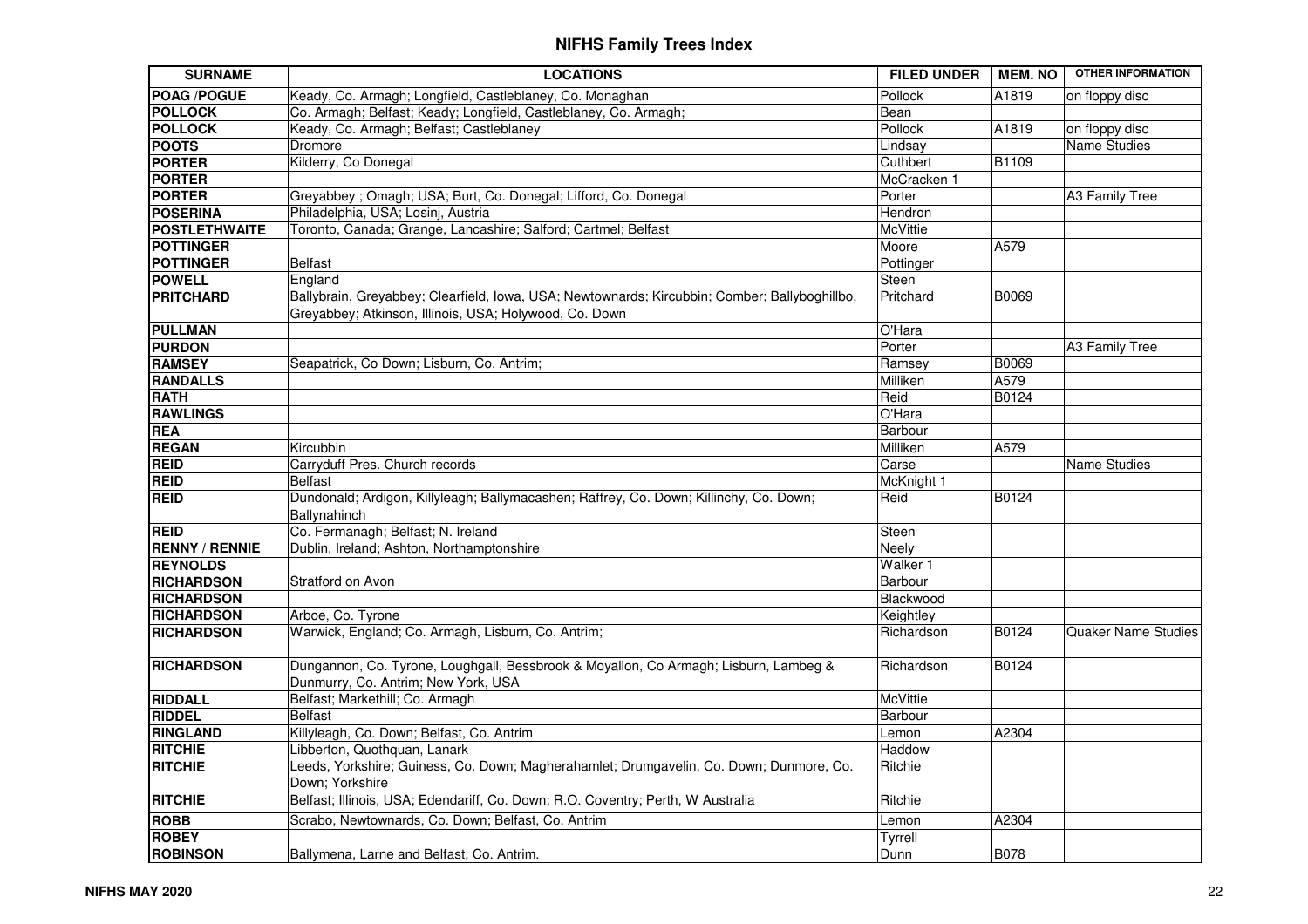| <b>SURNAME</b>     | <b>LOCATIONS</b>                                                                   | <b>FILED UNDER</b> | <b>MEM. NO</b> | <b>OTHER INFORMATION</b> |
|--------------------|------------------------------------------------------------------------------------|--------------------|----------------|--------------------------|
| <b>ROBINSON</b>    | Ballymena, Larne and Belfast, Co. Antrim                                           | Hamilton 1         | B078           |                          |
| <b>ROBINSON</b>    | N. Ireland                                                                         | <b>Steen</b>       |                |                          |
| <b>RODGERS</b>     | Gilnahirk, Co. Down                                                                | Reid               | B0124          |                          |
| <b>ROGERS</b>      |                                                                                    | O'Hara             |                |                          |
| <b>ROLSTON /</b>   | Maze, Lisburn Area                                                                 | Rolston            |                |                          |
| <b>ROLLESTONE</b>  |                                                                                    |                    |                |                          |
| <b>ROSSBOROUGH</b> |                                                                                    | Walker 1           |                |                          |
| <b>ROULSTON</b>    | Londonderry; Raphoe, Cp Donegal                                                    | Waddy              |                |                          |
|                    | ROWAN-HAMILTON Killyleagh; Cheltenham; Paris; Dublin                               | Rowan-Hamilton     | A2304          |                          |
| <b>ROWLAND</b>     | South Carolina                                                                     | O'Hara 2           |                |                          |
| <b>RUCKER</b>      | Caldwell Co, Kentucky                                                              | O'Hara 2           |                |                          |
| <b>RUSHE</b>       | Upper Creggan, Crossmaglen, Co. Armagh; Clonalig, Co. Armagh; Kircubbin, Co. Down  | Rushe              | B1072          |                          |
| <b>RUSSELL</b>     | Aughacommon, Lurgan; Ballinacorr, Portadown; Kilvergan, Lurgan; Craigavon          | Simpson            |                |                          |
| <b>RUTLEDGE</b>    | N. Ireland; Aghavea, Co. Fermanagh; Lisnaskea                                      | Steen              |                |                          |
| <b>SANDALL</b>     |                                                                                    | O'Hara             |                |                          |
| <b>SANKEY</b>      | Dublin                                                                             | Rowan-Hamilton     | A2304          |                          |
| <b>SAVAGE</b>      | <b>Belfast</b>                                                                     | Bean               |                |                          |
| <b>SAVAGE</b>      | Derryboy, Ballyvaston and Lissoid, all in Co. Down                                 | Chambers           |                |                          |
| <b>SAVAGE</b>      | Killinchy & Kilmud; Dromore                                                        | Milliken           | A579           |                          |
| <b>SAVAGE</b>      | Derryboye and Ballyvaston, Co Down; USA                                            | Osborne            |                |                          |
| <b>SAVAGE</b>      |                                                                                    | Ritchie            |                |                          |
| <b>SAVAGE</b>      | Derryboye and Ballyvaston, Co. Down; Canada; USA                                   | Savage             |                |                          |
| <b>SAVAGE</b>      | Craigavon                                                                          | Simpson            |                |                          |
| <b>SAVAGE</b>      | Lisburn, Co. Antrim                                                                | Wallace            | <b>B1170</b>   |                          |
| <b>SCHLUND</b>     | Germany; New York; New Jersey                                                      | McClenaghan        |                |                          |
| <b>SCOTT</b>       | Cappagh, Co. Tyrone; New Zealand                                                   | Brodie             |                |                          |
| <b>SCOTT</b>       |                                                                                    | Cassidy            |                |                          |
| <b>SCOTT</b>       |                                                                                    | Corry              |                |                          |
| <b>SCOTT</b>       | Drumalig                                                                           | Davison 2          |                |                          |
| <b>SCOTT</b>       | Ardinglass, Ahoghill; Gillistown, Toomebridge                                      | Milliken           | A579           |                          |
| <b>SCOTT</b>       | Drumalig; Oughly; Killynure; Clontonallyally; Mealough                             | Scott 1            |                | <b>Name Studies</b>      |
| <b>SCOTT</b>       | Co. Antrim; Belfast; Greenville, South Carolina, USA                               | Scott 2            |                |                          |
| <b>SCULLION</b>    |                                                                                    | O'Hara             |                |                          |
| <b>SEAWRIGHT</b>   | <b>Belfast</b>                                                                     | Bill               |                |                          |
| <b>SHANNON</b>     | Derrybeg, Limavady, Co. Derry; South Australia                                     | Moody              | A579           |                          |
| <b>SHARP</b>       | <b>Belfast</b>                                                                     | Milliken           | A579           |                          |
| <b>SHAW</b>        |                                                                                    | Blackwood          |                |                          |
| <b>SHAW</b>        |                                                                                    | Boyd 1             |                |                          |
| <b>SHAW</b>        |                                                                                    | Matthews           |                |                          |
| <b>SHAW</b>        | Killynure; Carryduff; Drumalig; Clontonacally; Ballymagarrick; Oughley; Saintfield | Shaw               |                |                          |
| <b>SHAW</b>        | Drumbo; Belfast, Killynure                                                         | Shaw               |                |                          |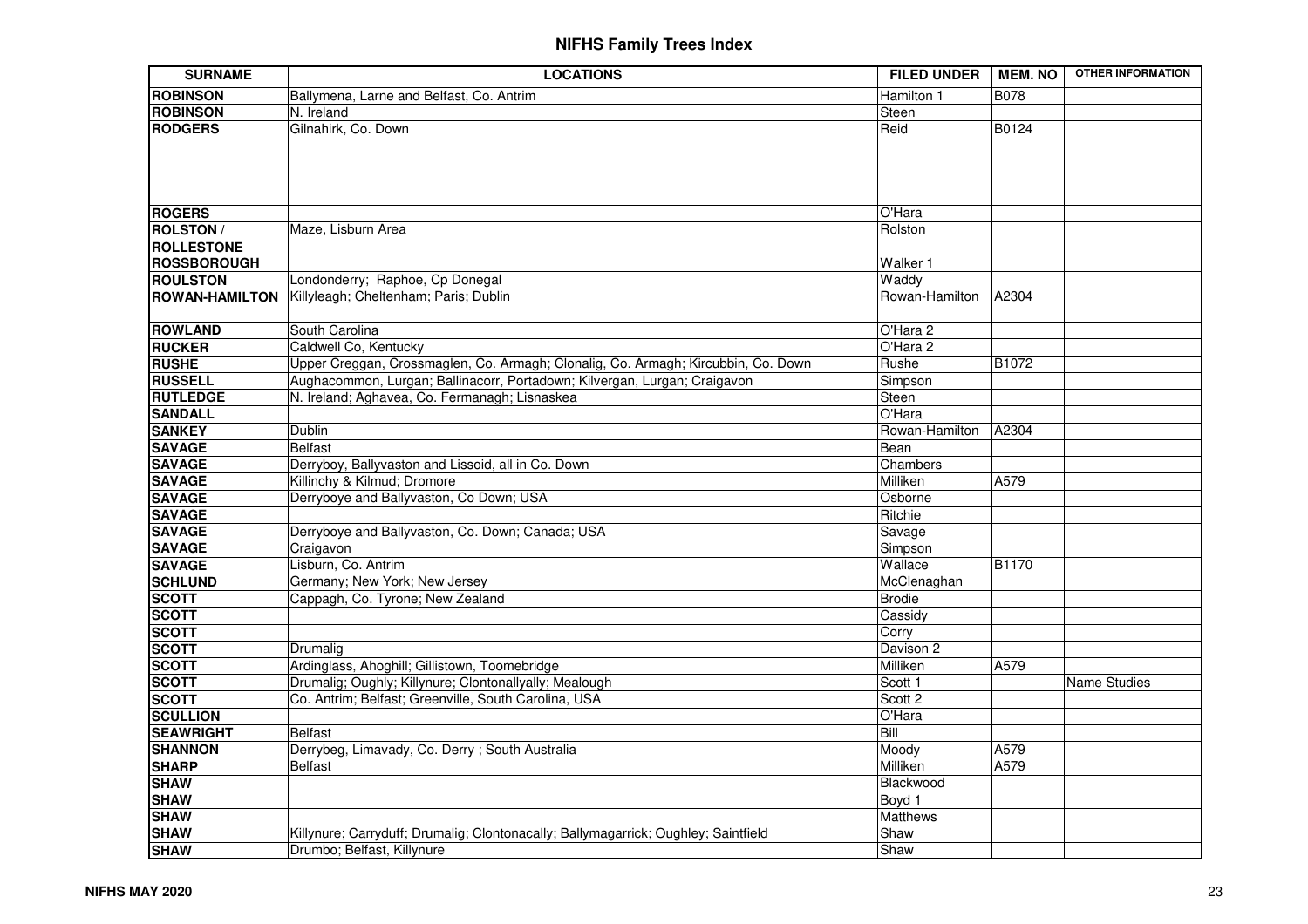| <b>SURNAME</b>      | <b>LOCATIONS</b>                                                                                                      | <b>FILED UNDER</b> | <b>MEM. NO</b> | <b>OTHER INFORMATION</b>   |
|---------------------|-----------------------------------------------------------------------------------------------------------------------|--------------------|----------------|----------------------------|
| <b>SHEARD</b>       | Pukepoto, New Zealand; Isle of Jersey                                                                                 | Bowman             |                |                            |
| <b>SHERIDAN</b>     |                                                                                                                       | Blackwood          |                |                            |
| <b>SIMM</b>         | Middle Division, Carrickfergus, Co Antrim                                                                             | Simm               |                | <b>White File</b>          |
| <b>SIMPSON</b>      | Billis. Co. Monaghan; Glasgow                                                                                         | Jebb               |                |                            |
| <b>SIMPSON</b>      | Ballinacorr, Portadown; Kilvergan, Lurgan; Portadown                                                                  | Simpson            |                |                            |
| <b>SIMPSON</b>      | Londonderry                                                                                                           | Simpson 2          |                |                            |
| <b>SINCLAIR</b>     | England                                                                                                               | McCracken 2        | B0413          |                            |
| <b>SINTON</b>       | Rockmacraney, Co. Antrim; Markethill, Portadown, Tamnaghmore, Co. Armagh; Bessbrook, Co.<br>Down                      | Sinton             |                | <b>Quaker Name Studies</b> |
| <b>SIROIS</b>       |                                                                                                                       | O'Hara             |                |                            |
| <b>SKILLEN</b>      | Kilmore, Co. Down                                                                                                     | Wallace            | <b>B1170</b>   |                            |
| <b>SKINNER</b>      | Bishopsgate, London                                                                                                   | Toomath            | <b>B1170</b>   |                            |
| <b>SLOAN</b>        | <b>Belfast</b>                                                                                                        | Davison 2          |                |                            |
| <b>SLOAN</b>        | Drumcree; Londonderry; Glasgow; Balcombe, Sussex; Santa Monica, Cal., USA; Lurgan; Ottawa,<br>Canada                  | Sloan 1            |                |                            |
| <b>SLOAN</b>        | Mahon, Co. Armagh; Loughgall, Co. Armagh; Winnipeg, Canada; Belfast; Vancouver, Canada;<br>Portadown; Saskatoon, Sask | Sloan 1            | A1073          |                            |
| <b>SLOAN</b>        | Carryduff; Killynure; Ballymacarrick                                                                                  | Sloan <sub>2</sub> | A0739          | Name Studies               |
| <b>SMITH</b>        | Ahoghill                                                                                                              | Milliken           | A579           |                            |
| <b>SMYTH</b>        | Comber                                                                                                                | Pritchard          | B0069          |                            |
| <b>SMYTH</b>        | Magherahamlet; Moneycara; Clough, Co. Down; Trangie, NSW, Australia; Coventry                                         | Ritchie            |                |                            |
| <b>SMYTH</b>        | <b>Belfast</b>                                                                                                        | Steen              |                |                            |
| <b>SOMERVILLE</b>   | Co. Tyrone                                                                                                            | Greer              |                |                            |
| <b>SOMERVILLE</b>   | Strathfieldsaye, Vict, Aust; Emu Creek, Victoria, Aust                                                                | Steen              |                |                            |
| <b>SOULE</b>        | Franklin Co. Maine; Warren Co. Ohio                                                                                   | O'Hara 2           |                |                            |
| <b>SOUTHERN</b>     | England                                                                                                               | Steen              |                |                            |
| <b>SPEAR</b>        |                                                                                                                       | Lindsay            |                | Name Studies               |
| <b>SPENCE</b>       | Carnlougherin, Magheramesk, Co. Antrim                                                                                | McDowell           | B2210          |                            |
| <b>SPENCE</b>       | <b>Belfast</b>                                                                                                        | Milliken           | A579           |                            |
| <b>SPENCER</b>      | Dromore                                                                                                               | Lindsay            |                | Name Studies               |
| <b>SPENCER</b>      | Rotherham, Yorkshire                                                                                                  | Ritchie            |                |                            |
| <b>SPENDLOVE</b>    | Dublin                                                                                                                | Jebb               |                |                            |
| <b>SPOTTISWOODE</b> | Clogher                                                                                                               | Corry              |                |                            |
| <b>SPRAGUE</b>      |                                                                                                                       | Barbour            |                |                            |
| <b>SPROULE</b>      | Dromore, Castlederg and Drumquin, Co Tyrone; Moville, Co Donegal; Mirfield and Withernsea,<br>Yorkshire               | Sproule            |                |                            |
| <b>STAFFORD</b>     | USA; Co. Fermanagh; Staffordshire                                                                                     | Stafford           |                |                            |
| <b>STARK</b>        |                                                                                                                       | MacCulloch         | A1316          |                            |
| <b>STAVELEY</b>     | Kells, Co. Antrim; Cork; Ballymena; Staveley, Yorks; Ireland; USA                                                     | Staveley           |                |                            |
| <b>STEELE</b>       | Magherafelt, Co. Derry; USA                                                                                           | Milliken           | A579           |                            |
| <b>STEELE</b>       | Ballymoughan, Magherafelt, Co. Derry; USA                                                                             | Steele             |                |                            |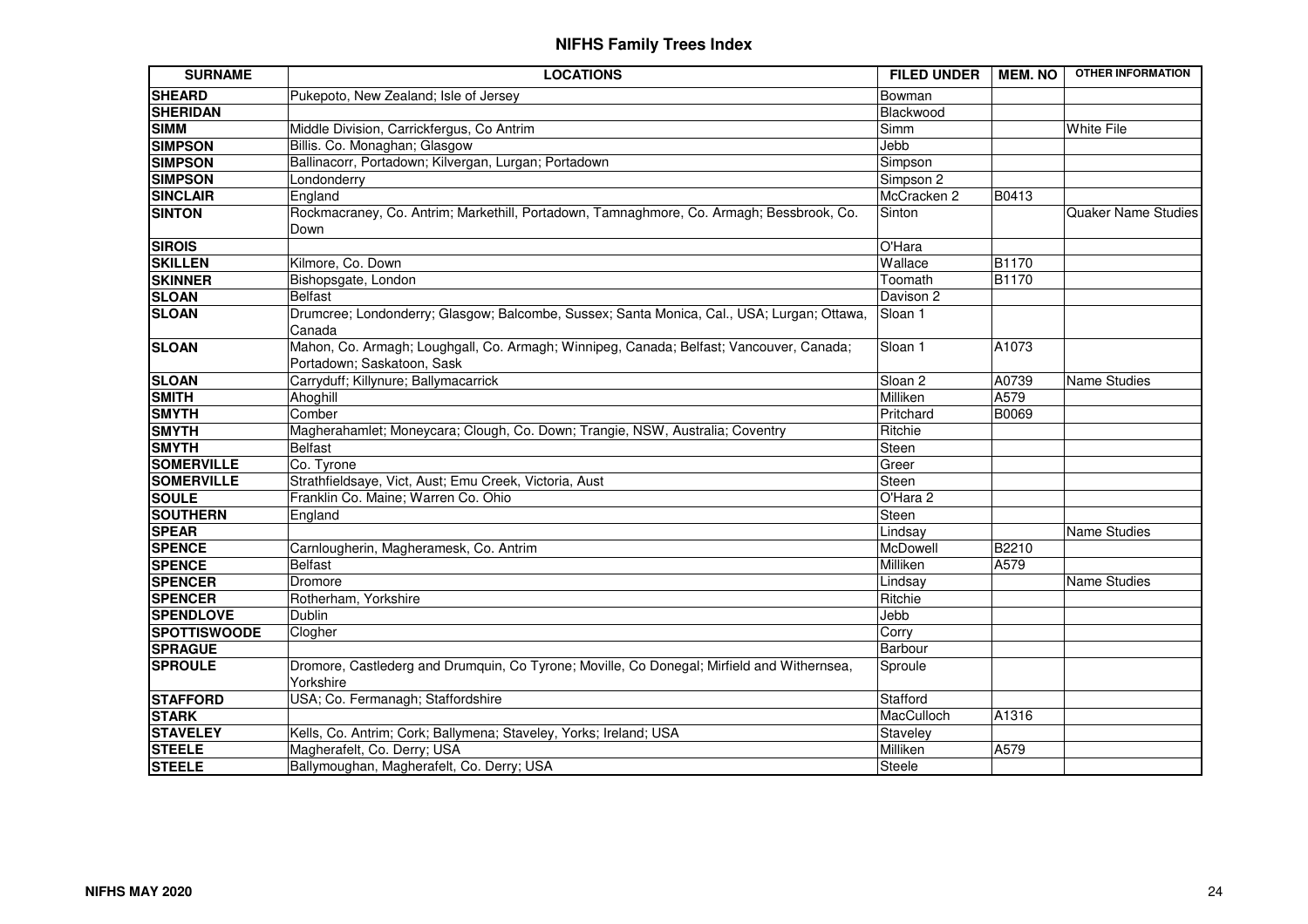| <b>SURNAME</b>                        | <b>LOCATIONS</b>                                                                                                                                                                                                                                                                                                                                                                                                                                                                                  | <b>FILED UNDER</b> | <b>MEM. NO</b> | <b>OTHER INFORMATION</b>   |
|---------------------------------------|---------------------------------------------------------------------------------------------------------------------------------------------------------------------------------------------------------------------------------------------------------------------------------------------------------------------------------------------------------------------------------------------------------------------------------------------------------------------------------------------------|--------------------|----------------|----------------------------|
| <b>STEEN</b>                          | Fivemiletown, Co. Ferm; Strathfieldsaye, Vict, Aust; Emu Creek, Victoria, Aust; Co. Fermanagh;<br>San Francisco USA; Clones; Clones, Co. Monaghan; Bendigo, Victoria, Australia; Panoomilloo,<br>Victoria, Aust; Rochester, Victoria, Australia; Co Fermanagh; Geelong, Victoria, Australia; Box Hill,<br>Victoria, Australia; Fivemiletown, Co. Ferm; N Ireland; Australia; Canada; Enniskillen; Bendigo,<br>Victoria, Australia; Cooltrain, Colebrook, Co. Ferm; Quarry Hill, Bendigo, Victoria | Steen              |                |                            |
| <b>STEPHENSON</b>                     |                                                                                                                                                                                                                                                                                                                                                                                                                                                                                                   | Blackwood          |                |                            |
| <b>STEPHENSON</b>                     | Killmacurrell, Manorham'ton; Aghavea, Co. Fermanagh; Dandenong, Victoria, Aust; Pakenham,<br>Victoria, Aust                                                                                                                                                                                                                                                                                                                                                                                       | <b>Steen</b>       |                |                            |
| <b>STEPHENSON</b>                     | Magheragall & Glenavy Co. Antrim; Belfast, NI; Ontario, Canada;                                                                                                                                                                                                                                                                                                                                                                                                                                   | Stephenson         |                |                            |
| <b>STEVENSON</b>                      |                                                                                                                                                                                                                                                                                                                                                                                                                                                                                                   | Blackwood          |                |                            |
| <b>STEVENSON</b>                      | Ireland; Spokane, Washington, USA                                                                                                                                                                                                                                                                                                                                                                                                                                                                 | Greer              |                |                            |
| <b>STEVENSON</b>                      | Enniskillen                                                                                                                                                                                                                                                                                                                                                                                                                                                                                       | Porter             |                | A3 Family Tree             |
| <b>STEWART</b>                        |                                                                                                                                                                                                                                                                                                                                                                                                                                                                                                   | Bigger             |                |                            |
| <b>STEWART</b>                        |                                                                                                                                                                                                                                                                                                                                                                                                                                                                                                   | Boyd 1             |                |                            |
| <b>STEWART</b>                        |                                                                                                                                                                                                                                                                                                                                                                                                                                                                                                   | <b>Hincks</b>      |                |                            |
| <b>STEWART</b>                        | Belfast                                                                                                                                                                                                                                                                                                                                                                                                                                                                                           | Magee              |                |                            |
| <b>STEWART</b>                        | <b>Belfast</b>                                                                                                                                                                                                                                                                                                                                                                                                                                                                                    | Morris             | A579           |                            |
| <b>STEWART</b>                        |                                                                                                                                                                                                                                                                                                                                                                                                                                                                                                   | O'Hara             |                |                            |
| <b>STEWART</b>                        | Gransha                                                                                                                                                                                                                                                                                                                                                                                                                                                                                           | Porter             |                | A3 Family Tree             |
| <b>STEWART</b>                        | Burren, Ballnahinch, Co. Down                                                                                                                                                                                                                                                                                                                                                                                                                                                                     | Rolston            |                |                            |
| <b>STEWART</b>                        | Loughgall, Co. Armagh                                                                                                                                                                                                                                                                                                                                                                                                                                                                             | Sloan 1            | A1073          |                            |
| <b>STEWART</b>                        | Belfast                                                                                                                                                                                                                                                                                                                                                                                                                                                                                           | Stewart 1          |                |                            |
| <b>STEWART</b>                        | Ballintoy                                                                                                                                                                                                                                                                                                                                                                                                                                                                                         | Stewart 2          |                | Large Scroll               |
| STEWART /STUART Ballymena, Co Antrim. |                                                                                                                                                                                                                                                                                                                                                                                                                                                                                                   | <b>Bennett</b>     | B2634          |                            |
| <b>STEWART 3</b>                      | <b>Western Ulster</b>                                                                                                                                                                                                                                                                                                                                                                                                                                                                             | Stewart 3          |                | <b>Name Studies</b>        |
| <b>STEWART/STUART</b>                 | Limavallaghan, Dunaghy, Co. Antrim; Newtowncrommelin, Co Antrim                                                                                                                                                                                                                                                                                                                                                                                                                                   | Kelly              |                |                            |
| <b>STIRLING</b>                       | Belfast, Cookstown                                                                                                                                                                                                                                                                                                                                                                                                                                                                                | Stirling           |                |                            |
| <b>STOCKDALE</b>                      | Enniskillen; Derryharney, Co. Fermanagh                                                                                                                                                                                                                                                                                                                                                                                                                                                           | Steen              |                |                            |
| <b>STRANGE</b>                        | Tildarg & Ballyeaston, Co Antrim                                                                                                                                                                                                                                                                                                                                                                                                                                                                  | Strange            |                |                            |
| <b>STREAN</b>                         |                                                                                                                                                                                                                                                                                                                                                                                                                                                                                                   | Caseby             | A1080          |                            |
|                                       | STUART / STEWART Bright, Killough, Co. Down;                                                                                                                                                                                                                                                                                                                                                                                                                                                      | Chambers           |                |                            |
| <b>STUBBS</b>                         | N. Ireland; Lisnaskea                                                                                                                                                                                                                                                                                                                                                                                                                                                                             | Steen              |                |                            |
| <b>SWAN</b>                           | Donemana, Co. Tyrone                                                                                                                                                                                                                                                                                                                                                                                                                                                                              | MacCulloch         | A1316          |                            |
| <b>SWANSTON</b>                       | N. Ireland                                                                                                                                                                                                                                                                                                                                                                                                                                                                                        | Steen              |                |                            |
| <b>TANHAM</b>                         |                                                                                                                                                                                                                                                                                                                                                                                                                                                                                                   | O'Hara             |                |                            |
| <b>TANNER</b>                         | Comber                                                                                                                                                                                                                                                                                                                                                                                                                                                                                            | Patton             |                |                            |
| <b>TATLOW</b>                         | Birmingham, England                                                                                                                                                                                                                                                                                                                                                                                                                                                                               | Lemon              | A2304          |                            |
| <b>TAYLOR</b>                         | Monaghan; New York; Co Fermanagh                                                                                                                                                                                                                                                                                                                                                                                                                                                                  | <b>Bennett</b>     | <b>B2634</b>   |                            |
| <b>TAYLOR</b>                         |                                                                                                                                                                                                                                                                                                                                                                                                                                                                                                   | Blackwood          |                |                            |
| <b>TAYLOR</b>                         | Killinchy, Co. Down; New Zealand                                                                                                                                                                                                                                                                                                                                                                                                                                                                  | Osborne            |                |                            |
| <b>TAYLOR</b>                         | Ballyatwood, Co. Down; Glastry, Co. Down                                                                                                                                                                                                                                                                                                                                                                                                                                                          | Pritchard          | B0069          |                            |
| <b>TAYLOR</b>                         | Yorkshire; Ballymoyter, Dublin, Clonmel, Edenderry, Tullamore                                                                                                                                                                                                                                                                                                                                                                                                                                     | Taylor             |                | <b>Quaker Name Studies</b> |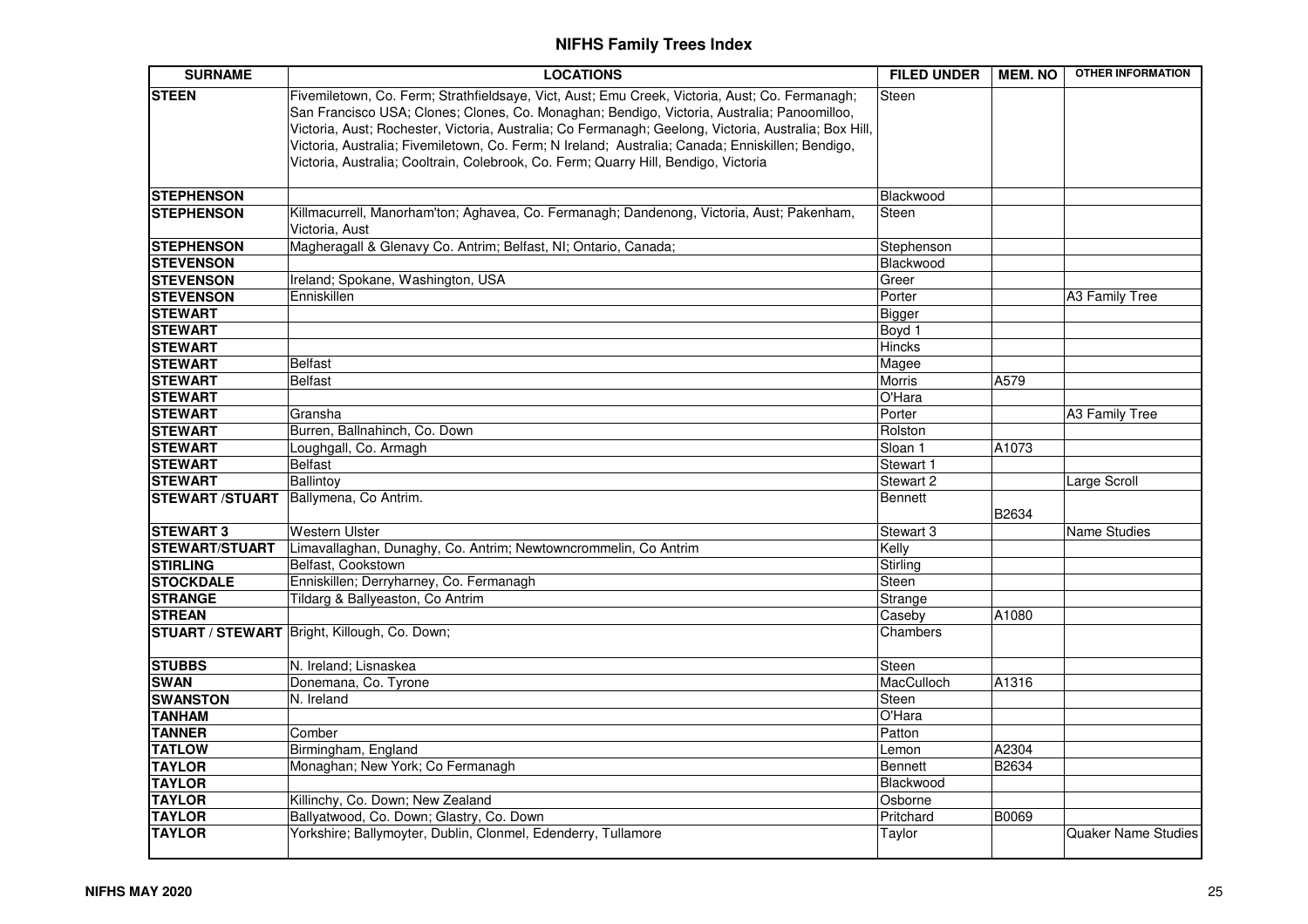| <b>SURNAME</b>      | <b>LOCATIONS</b>                                                                                                                                                                                                                                                                                                                                                                                                                                                                                                   | <b>FILED UNDER</b> | <b>MEM. NO</b> | <b>OTHER INFORMATION</b> |
|---------------------|--------------------------------------------------------------------------------------------------------------------------------------------------------------------------------------------------------------------------------------------------------------------------------------------------------------------------------------------------------------------------------------------------------------------------------------------------------------------------------------------------------------------|--------------------|----------------|--------------------------|
| <b>TEDLIE</b>       | Ballyowen, Glendermot, Co. Londonderry; Derbyshire; Warwickshire                                                                                                                                                                                                                                                                                                                                                                                                                                                   | Tedlie             | A1186          |                          |
| <b>TEESE/TEES</b>   | Kilmacrennin and Letterkenny, Co. Donegal; Londonderry; Australia; CanadA; USA                                                                                                                                                                                                                                                                                                                                                                                                                                     | Teese / Tees       |                |                          |
| <b>TELFORD</b>      |                                                                                                                                                                                                                                                                                                                                                                                                                                                                                                                    | Walker 1           |                |                          |
| <b>TEMPLE</b>       |                                                                                                                                                                                                                                                                                                                                                                                                                                                                                                                    | Blackwood          |                |                          |
| <b>TEMPLETON</b>    | Ballywalter                                                                                                                                                                                                                                                                                                                                                                                                                                                                                                        | Porter             |                | A3 Family Tree           |
| <b>THOMPSON</b>     | Co Londonderry                                                                                                                                                                                                                                                                                                                                                                                                                                                                                                     | Cuthbert           | <b>B1107</b>   |                          |
| <b>THOMPSON</b>     | Belfast, Co. Antrim                                                                                                                                                                                                                                                                                                                                                                                                                                                                                                | Lemon              | A2304          |                          |
| <b>THOMPSON</b>     | Saintfield                                                                                                                                                                                                                                                                                                                                                                                                                                                                                                         | Lowry              |                |                          |
| <b>THOMPSON</b>     | Ballyhatfield, Doagh; Belfast; Carrickfergus                                                                                                                                                                                                                                                                                                                                                                                                                                                                       | Milliken           | A579           |                          |
| <b>THOMPSON</b>     |                                                                                                                                                                                                                                                                                                                                                                                                                                                                                                                    | Reid               | <b>B0124</b>   |                          |
| <b>THOMPSON</b>     | Co. Fermanagh                                                                                                                                                                                                                                                                                                                                                                                                                                                                                                      | Toomath            |                |                          |
| <b>THOMSON</b>      | Shane's Castle, Co. Antrim; Belfast, Co. Antrim; Edinburgh, Glasgow, Scotland, Yeppoon,<br>Queensland, Australia                                                                                                                                                                                                                                                                                                                                                                                                   | Lemon              | A2304          |                          |
| <b>TIERNAN</b>      |                                                                                                                                                                                                                                                                                                                                                                                                                                                                                                                    | O'Hara             |                |                          |
| <b>TIGHE</b>        | Dromore                                                                                                                                                                                                                                                                                                                                                                                                                                                                                                            | Lindsay            |                | <b>Name Studies</b>      |
| <b>TITTERINGTON</b> | Kilwarlin                                                                                                                                                                                                                                                                                                                                                                                                                                                                                                          | Crawford           | A2288          |                          |
| <b>TOOMATH</b>      | Co. Fermanagh; Sth Melbourne, Australia; Derryvolin; Melbourne, Australia; Canada; Belfast;<br>Feltham, M'sex, England; Drumkeeran, Co. Ferm.; San Diego, California, USA; Jersey, Channel<br>Islands; Belleek, Co. Fermanagh; Ballymacarret, Co. Down; Wellington, New Zealand;<br>Bishopsgate, London; Trory, Co. Fermanagh; NSW, Australia; Drumall, Ireland; Comber;<br>Rossinan, Killadeas; Drumkeeran, Co. Ferm.; Clogher, Co. Tyrone; Manchester; Ontario, Canada;<br>Adore?, Ireland; Tully, Co. Fermanagh | Toomath            |                |                          |
| <b>TOOMATH</b>      | Drumkeeran, Co. Ferm.; Clogher, Co. Tyrone; Manchester; Ontario, Canada; Adore?, Ireland;<br>Tully, Co. Fermanagh                                                                                                                                                                                                                                                                                                                                                                                                  | Toomath            | A2304          |                          |
| <b>TOPPING</b>      | <b>Belfast</b>                                                                                                                                                                                                                                                                                                                                                                                                                                                                                                     | Milliken           | A579           |                          |
| <b>TOWNLEY</b>      | Dublin                                                                                                                                                                                                                                                                                                                                                                                                                                                                                                             | Blackwood          |                |                          |
| <b>TRACY</b>        | Kilkeel, Downpatrick, Vermont, New York                                                                                                                                                                                                                                                                                                                                                                                                                                                                            | Tracy              |                |                          |
| <b>TRAVIS</b>       | Pelton, Co. Durham                                                                                                                                                                                                                                                                                                                                                                                                                                                                                                 | Clayton            |                |                          |
| <b>TUBMAN</b>       | Ireland                                                                                                                                                                                                                                                                                                                                                                                                                                                                                                            | Holley             | A4238          |                          |
| <b>TUMATH</b>       | Monaghan Nth, Co. Ferm.; Comber, Co. Down; Tully, Co. Fermanagh; Derryvolin; Belleek, Co.<br>Fermanagh; Ballymacarret, Co. Down                                                                                                                                                                                                                                                                                                                                                                                    | Toomath            |                |                          |
| <b>TUMAUTH</b>      | Tully, Co. Fermanagh                                                                                                                                                                                                                                                                                                                                                                                                                                                                                               | Toomath            |                |                          |
| <b>TUMETH</b>       | Doonan, Derryvolin                                                                                                                                                                                                                                                                                                                                                                                                                                                                                                 | Toomath            |                |                          |
| <b>TUMOUTTH</b>     | Tully, Co. Fermanagh; Monanghan Nth, Co. Fermanagh                                                                                                                                                                                                                                                                                                                                                                                                                                                                 | Toomath            |                |                          |
| <b>TURNER</b>       | Banbridge, Co. Down; Portadown, Co. Armagh                                                                                                                                                                                                                                                                                                                                                                                                                                                                         | Coburn             | B0798          |                          |
| <b>TURNER</b>       |                                                                                                                                                                                                                                                                                                                                                                                                                                                                                                                    | Staveley           |                |                          |
| <b>TYRRELL</b>      | Dublin; Bangor; Killough; Larne; Connemara; Co. Kerry; Kilkeel; Sussex; Dundalk; Donaghadee;<br>Cork; Newtownards; France; Australia                                                                                                                                                                                                                                                                                                                                                                               | Tyrrell            |                |                          |
| <b>USHER</b>        | Donnybrook                                                                                                                                                                                                                                                                                                                                                                                                                                                                                                         | Porter             |                | A3 Family Tree           |
| <b>VALENTINE</b>    | <b>Belfast</b>                                                                                                                                                                                                                                                                                                                                                                                                                                                                                                     | Milliken           | A579           |                          |
| <b>VANCE</b>        |                                                                                                                                                                                                                                                                                                                                                                                                                                                                                                                    | Staveley           |                |                          |
| <b>VAUGHAN</b>      | England                                                                                                                                                                                                                                                                                                                                                                                                                                                                                                            | Steen              |                |                          |
| <b>VINT</b>         | Donaghadee; Belfast                                                                                                                                                                                                                                                                                                                                                                                                                                                                                                | <b>Bennett</b>     | B2634          |                          |
| <b>WADDS</b>        | Rutland, England; Belfast, Kilroot, both Co. Antrim; Barrie, Ontario                                                                                                                                                                                                                                                                                                                                                                                                                                               | Bill               |                |                          |
| <b>WADDY</b>        | Londonderry City                                                                                                                                                                                                                                                                                                                                                                                                                                                                                                   | Waddy              |                |                          |
| <b>WAKEFIELD</b>    | Moyallon, Co. Armagh                                                                                                                                                                                                                                                                                                                                                                                                                                                                                               | Richardson         | B0124          |                          |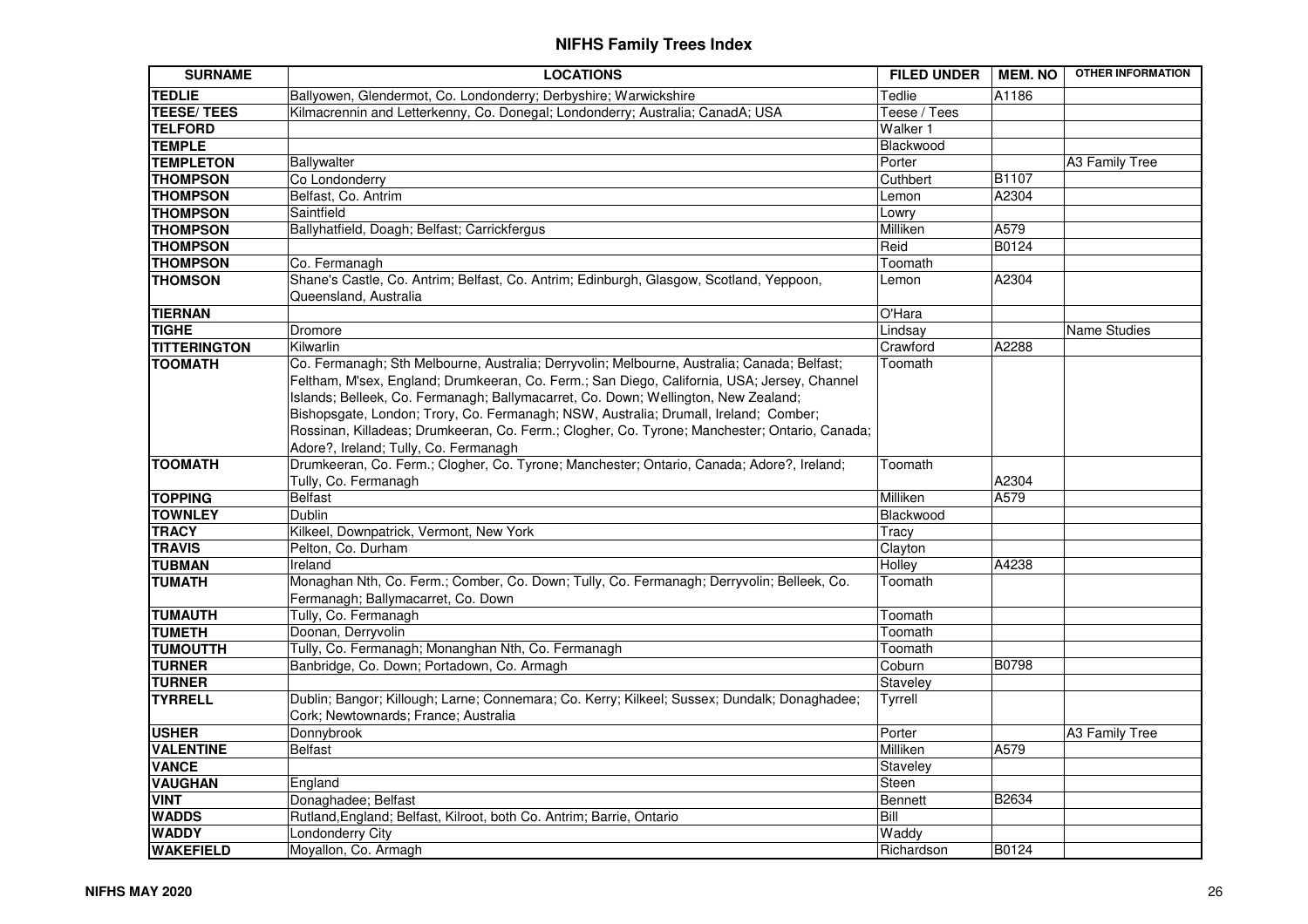| <b>SURNAME</b>                   | <b>LOCATIONS</b>                                                                    | <b>FILED UNDER</b>  | <b>MEM. NO</b> | <b>OTHER INFORMATION</b>   |
|----------------------------------|-------------------------------------------------------------------------------------|---------------------|----------------|----------------------------|
| <b>WALKER</b>                    | Marylebone, London                                                                  | Lowry               |                |                            |
| <b>WALKER</b>                    | Belfast, N.I.                                                                       | McDowell            | B2210          |                            |
| <b>WALKER</b>                    | Ballyboghillbo, Greyabbey; USA; Scotland                                            | Pritchard           | <b>B0069</b>   |                            |
| <b>WALKER</b>                    |                                                                                     | Reid                | B0124          |                            |
| <b>WALKER</b>                    | Londonderry                                                                         | Simpson 2           |                |                            |
| <b>WALKER</b>                    | Ballyowen, Glendermot, Co. Londonderry;                                             | Tedlie              |                |                            |
| <b>WALKER</b>                    | Londonderry                                                                         | Waddy               |                |                            |
| <b>WALKER</b>                    | Andread, Randalstown; Port Mackay, Queensland; Budore, Co Antrim; Belfast; Scotland | Walker 1            |                |                            |
| <b>WALKER</b>                    | Cumberland; Lurgan, Co. Armagh;                                                     | Walker <sub>2</sub> | <b>B1170</b>   | <b>Quaker Name Studies</b> |
| <b>WALLACE</b>                   | Belfast; Monaghan                                                                   | Campbell            | <b>B2587</b>   |                            |
| <b>WALLACE</b>                   | Donaghadee                                                                          | Carr                | B0413          |                            |
| <b>WALLACE</b>                   | N.Ireland                                                                           | Getty               |                |                            |
| <b>WALLACE</b>                   | Killyleagh, Co. Down                                                                | Lemon               | A2304          |                            |
| <b>WALLACE</b>                   | Co Down; Derrycreevy?                                                               | Liggett             | A1214          |                            |
| <b>WALLACE</b>                   | Ballyferris, Ballywalter & Ballyhay, Donaghadee                                     | McCracken 2         | <b>B0413</b>   |                            |
| <b>WALLACE</b>                   | Belfast, N.I.                                                                       | McVea               |                |                            |
| <b>WALLACE</b>                   | Clonkeen, Randalstown; Kilnock, Ahoghill; Belfast;                                  | Milliken            | A579           |                            |
| <b>WALLS</b>                     | Strabane                                                                            | MacCulloch          | A1316          |                            |
| <b>WALSHE</b>                    |                                                                                     | Crawford            | A2288          |                            |
| <b>WARD</b>                      |                                                                                     | Mulholland 1        |                |                            |
| <b>WARD</b>                      | Castle Ward, Strangford                                                             | Schmidt             |                |                            |
| <b>WARD</b>                      |                                                                                     | Shaw                |                |                            |
| <b>WARDLOW</b>                   | Londonderry City                                                                    | Waddy               |                |                            |
| <b>WARING</b>                    | Derriaghy, Co Antrim                                                                | <b>Bruce</b>        |                |                            |
| <b>WARNOCK</b>                   | Portavogie, Co. Down;                                                               | McVea               |                |                            |
| <b>WARNOCK</b>                   |                                                                                     | Pritchard           | B0069          |                            |
| <b>WARNOCK</b>                   |                                                                                     | Warnock             | <b>B1170</b>   |                            |
| <b>WARREN</b>                    | New York, USA;                                                                      | Barbour             |                |                            |
| <b>WARRENS</b>                   | <b>Belfast</b>                                                                      | Milliken            | A579           |                            |
| <b>WARRICK</b>                   |                                                                                     | Patterson           |                |                            |
| <b>WARWICK</b>                   |                                                                                     | Bigger              |                |                            |
| <b>WARWICK</b>                   | Carryduff Pres. Church records                                                      | Carse               |                | <b>Name Studies</b>        |
| <b>WARWICK</b>                   | Cadian, Co. Tyrone; Dungannon                                                       | Liggett             | A1214          |                            |
| <b>WATERSON</b>                  | <b>USA</b>                                                                          | Stafford            |                |                            |
| <b>WATSON</b>                    | Killinchy, Co. Down                                                                 | Osborne             |                |                            |
| <b>WATSON</b>                    | Clontoncally                                                                        | Sloan <sub>2</sub>  | A0739          | Name Studies               |
| <b>WATT</b>                      | Aughnahoy, Portglenone                                                              | Milliken            | A579           |                            |
| <b>WATTERS</b>                   | Clonalig, Crossmaglen, Co. Armagh                                                   | Rushe               | B1072          |                            |
| <b>WAUCHOPE</b>                  |                                                                                     | Blackwood           |                |                            |
| <b>WEIR</b>                      | Co.Down                                                                             | Chambers            | <b>B1170</b>   |                            |
| <b>WELCH</b>                     | Co. Cork; Tarrytown, New York State, Chicago; Prescott, WI, USA                     | Welch               |                |                            |
| <b>WELSH</b>                     | <b>Belfast</b>                                                                      | Milliken            | A579           |                            |
| <b>WETHERALD</b><br><b>WHITE</b> | Burnley, Yorkshire; Ontario, Canada                                                 | Harris              |                |                            |
|                                  | Carnwath, Eddleston, Libberton, Lanark                                              | Haddow              |                |                            |
| <b>WICKENS</b>                   |                                                                                     | Pritchard           | B0069          |                            |
| <b>WIGHTMAN</b>                  | Holywood                                                                            | Porter              |                | A3 Family Tree             |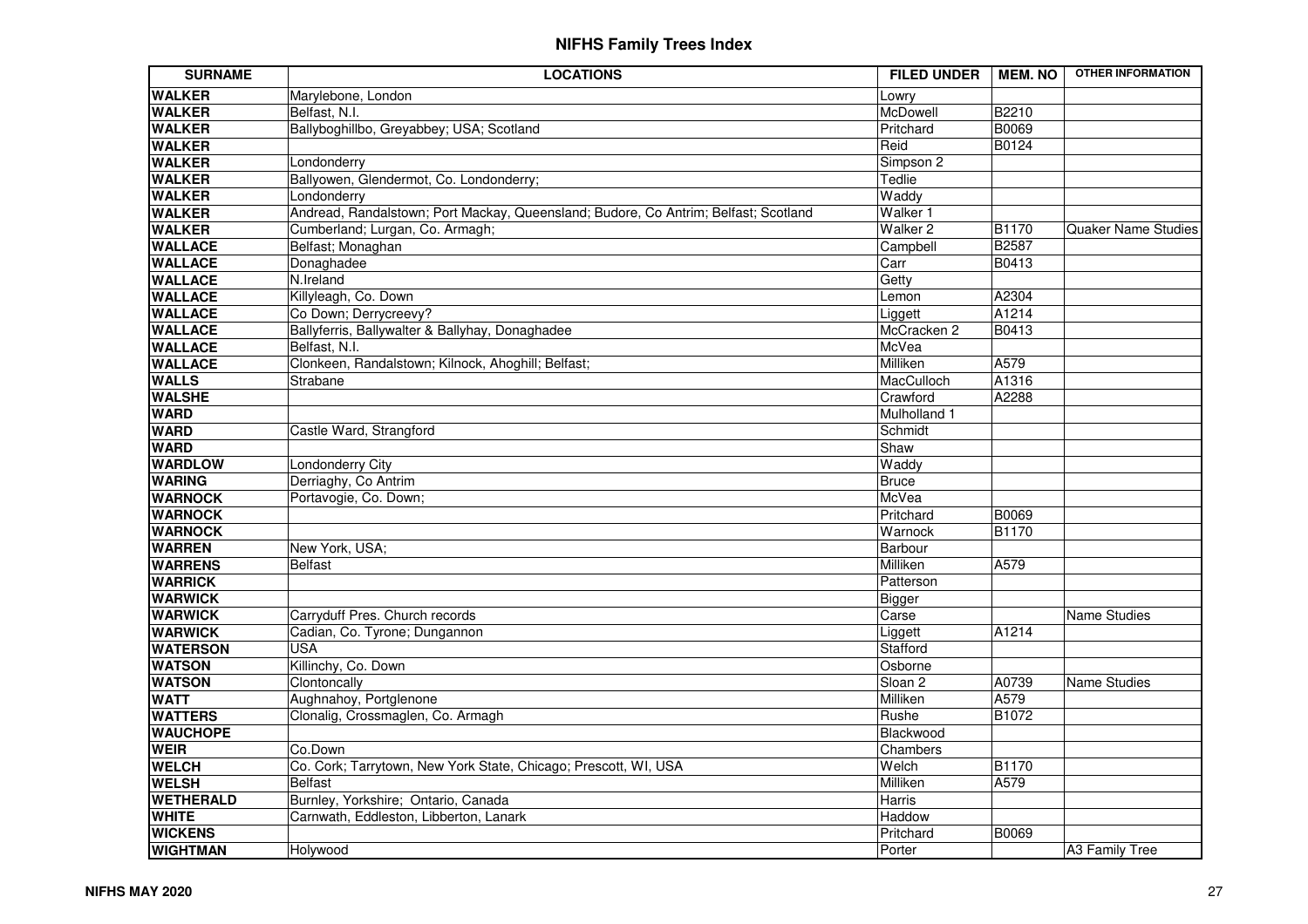| <b>SURNAME</b>    | <b>LOCATIONS</b>                                                     | <b>FILED UNDER</b> | <b>MEM. NO</b> | <b>OTHER INFORMATION</b> |
|-------------------|----------------------------------------------------------------------|--------------------|----------------|--------------------------|
| <b>WILDE</b>      | Blackhouse, Co. Durham;                                              | Clayton            |                |                          |
| <b>WILKINSON</b>  | Belfast; Monaghan                                                    | Campbell           | <b>B2587</b>   |                          |
| <b>WILLIAMSON</b> | Bessbrook, Co. Armagh; Killeavey                                     | Labron             | A1200          |                          |
| <b>WILLIAMSON</b> | Ballymagee, Bangor                                                   | McCracken 2        | B0413          |                          |
| <b>WILLIAMSON</b> | West Midlands; Lisnaskea; Cheshire                                   | Steen              |                |                          |
| <b>WILLSON</b>    |                                                                      | Reid               | <b>B0124</b>   |                          |
| <b>WILSON</b>     | Carryduff Pres. Church records                                       | Carse              |                | Name Studies             |
| <b>WILSON</b>     |                                                                      | Cassidy            |                |                          |
| <b>WILSON</b>     | Killyleagh, Co. Down                                                 | Lemon              | A2304          |                          |
| <b>WILSON</b>     | Greenisland                                                          | Lowry              |                |                          |
| <b>WILSON</b>     | <b>Belfast</b>                                                       | Magee              |                |                          |
| <b>WILSON</b>     |                                                                      | Maxwell            |                |                          |
| <b>WILSON</b>     | Kirkinriola, Co. Antrim                                              | Milliken           | A579           |                          |
| <b>WILSON</b>     | <b>Belfast</b>                                                       | Osborne            |                |                          |
| <b>WILSON</b>     | Canada; Antrim                                                       | Reid               | B0124          |                          |
| <b>WILSON</b>     | Dergalt, Strabane, Co. Tyrone; or possibly County Down; Philadelphia | Wilson 1           |                |                          |
| <b>WITHERS/</b>   | Lurgan; Belfast                                                      | Bennett            |                |                          |
| <b>WEATHERS</b>   |                                                                      |                    | <b>B2634</b>   |                          |
| <b>WOOD</b>       |                                                                      | Barbour            |                |                          |
| <b>WOODS</b>      | Ballyboghillbo, Greyabbey; USA;                                      | Pritchard          | B0069          |                          |
| <b>WRAY</b>       | Castle Wray, Co. Donegall                                            | Corry              |                |                          |
| <b>WRIGHT</b>     | Mobile, Alabama, Memphis, Tenn, USA                                  | Lemon              | A2304          |                          |
| <b>WRIGHT</b>     |                                                                      | Ritchie            |                |                          |
| <b>WRIGHT</b>     |                                                                      | Walker 1           |                |                          |
| <b>WYLIE</b>      | Ballywatermoy, Co. Antrim                                            | Coulter            | A1155          |                          |
| <b>WYLIE</b>      | Carluke, Scotland                                                    | <b>McVittie</b>    |                |                          |
| <b>WYLIE</b>      | Gillistown, Toomebridge; Kilnock, Ahoghill                           | Milliken           | A579           |                          |
| <b>WYLIE</b>      | Belfast, Co. Antrim                                                  | Robb               |                |                          |
| <b>WYNHALL</b>    | London; Hampshire                                                    | Tyrrell            |                |                          |
| <b>YANDELL</b>    |                                                                      | <b>Hincks</b>      |                |                          |
| <b>YATES</b>      | New Zealand                                                          | Bowman             |                |                          |
| <b>YOUNG</b>      | Bellemont, Portstewart, Co. Londonderry; Brooklyn, New York, USA     | Dunn               | <b>B078</b>    |                          |
| <b>YOUNG</b>      | Kircubbin, Co. Down                                                  | Rushe              | <b>B1072</b>   |                          |
| <b>YOUNG</b>      | Brookeborough, Co. Ferm; Cora Lynn, Victoria, Australia              | Steen              |                |                          |
| <b>YOUNG</b>      | <b>Dublin</b>                                                        | Walker 1           | <b>B1170</b>   |                          |
| <b>YOUNG</b>      | Cloughey, Kirkiston                                                  | Young 1            |                |                          |
| <b>YOUNG</b>      | Greencastle, Moville; Culdaff Co. Donegal                            | Young 2            |                |                          |
|                   |                                                                      |                    |                |                          |
|                   |                                                                      |                    |                |                          |
|                   |                                                                      |                    |                |                          |
|                   |                                                                      |                    |                |                          |
|                   |                                                                      |                    |                |                          |
|                   |                                                                      |                    |                |                          |
|                   |                                                                      |                    | A2304          |                          |
|                   |                                                                      |                    | A2304          |                          |
|                   |                                                                      |                    |                |                          |